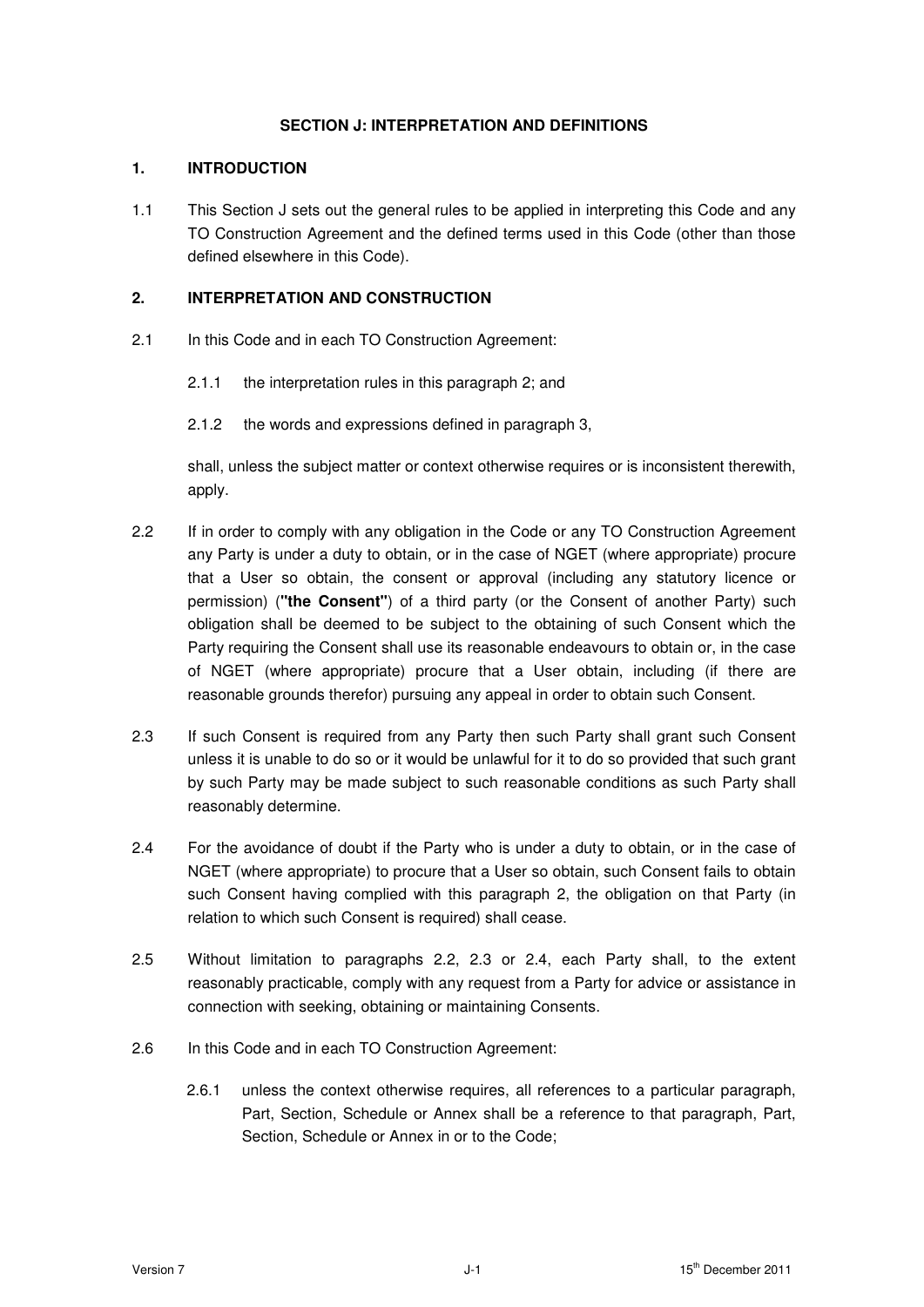- 2.6.2 a table of contents, headings and introductions are inserted for convenience only and shall be ignored in construing the Code or a TO Construction Agreement as the case may be;
- 2.6.3 references to the word "include" or "including" are to be construed without limitation to the generality of the preceding words;
- 2.6.4 a reference to an Act of Parliament or any part or section or other provision or schedule to an Act of Parliament is a reference to that Act of Parliament and to all orders, regulations, instruments or other subordinate legislation made under or deriving validity from the relevant Act of Parliament;
- 2.6.5 unless the context otherwise requires, any reference to an Act of Parliament, statutory provision, subordinate legislation or code ("**Legislation**") is a reference to such Legislation as amended and in force from time to time and to any Legislation which re-enacts or consolidates (with or without modification) any such Legislation; and
- 2.6.6 references to the masculine shall include the feminine and references in the singular shall include the plural and vice versa and words denoting persons shall include any individual, partnership, firm, company, corporation, joint venture, trust, association, organisation or other entity, in each case whether or not having separate legal personality.

## **3. DEFINITIONS**

The following terms shall have the following meanings:

| "Accession Agreement"                                      | an agreement in the form set out in Schedule One whereby a<br>Party Applicant accedes to the Framework Agreement;                            |
|------------------------------------------------------------|----------------------------------------------------------------------------------------------------------------------------------------------|
| "Act"                                                      | the Electricity Act 1989;                                                                                                                    |
| "Active Power"                                             | As defined in the Grid Code                                                                                                                  |
| "Affected User"                                            | As defined in the CUSC                                                                                                                       |
| "Affiliate"                                                | as defined in Standard Condition A1;                                                                                                         |
| "Agreed Transitional<br>Timetable"                         | as defined in sub-paragraph 10.1.1 of Section I;                                                                                             |
| "Agreement for<br>Energisation"                            | A written statement produced by the Transmission Owner<br>confirming that NGET may release an Energisation Notice to a<br>User;              |
| "Agreement for Interim<br><b>Operational Notification"</b> | A written statement produced by the Transmission Owner<br>confirming that NGET may release an Interim Operational<br>Notification to a User; |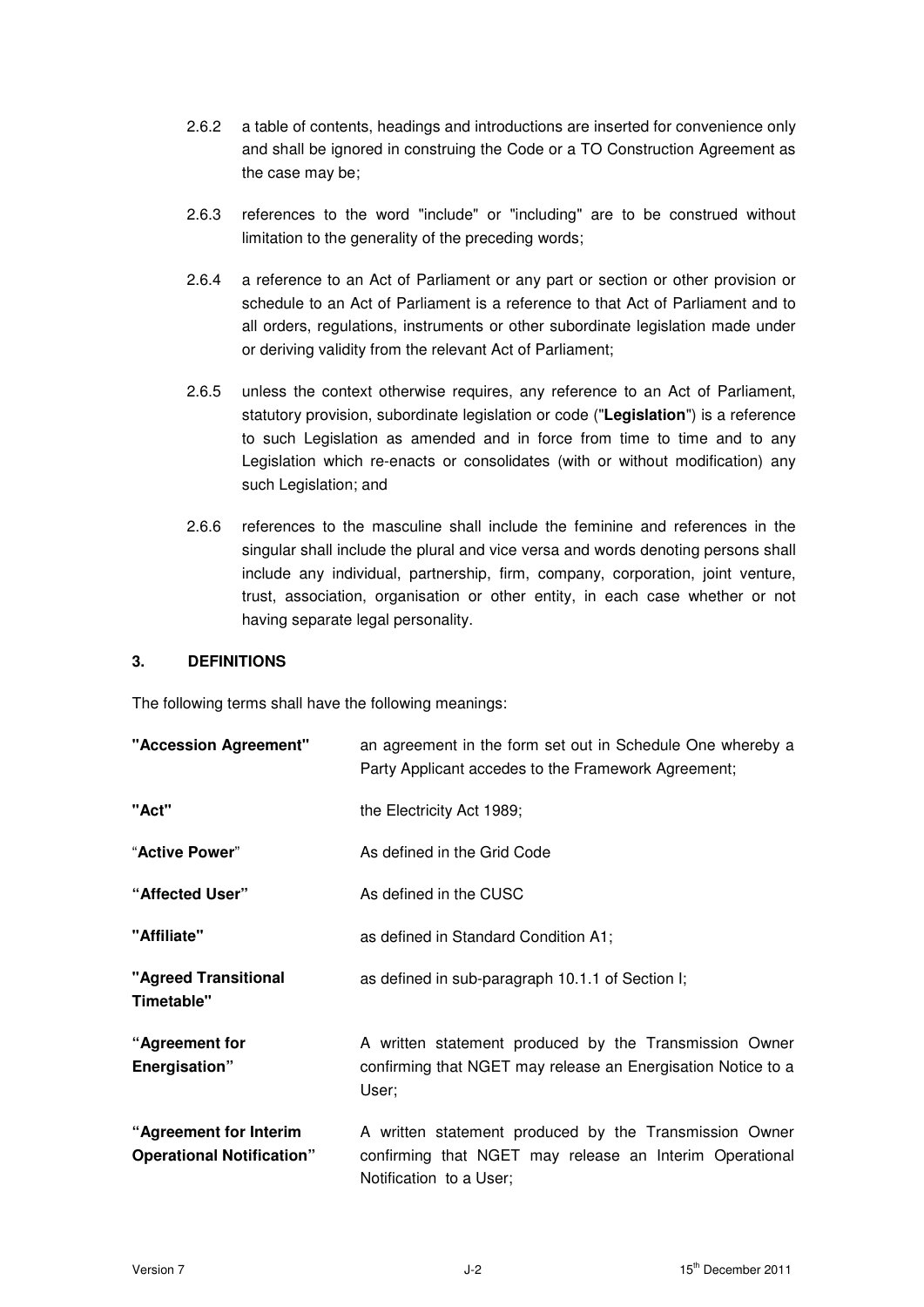| "Alternative Amendment"                                | an alternative to a Proposed Amendment proposed in<br>accordance with Section B, sub-paragraph 7.2.2.8;                                                                                                                                                                                                                                                                                                                                                                                                                                                                                                                                                              |
|--------------------------------------------------------|----------------------------------------------------------------------------------------------------------------------------------------------------------------------------------------------------------------------------------------------------------------------------------------------------------------------------------------------------------------------------------------------------------------------------------------------------------------------------------------------------------------------------------------------------------------------------------------------------------------------------------------------------------------------|
| <b>Alternate Representatives</b>                       | Persons appointed as such pursuant to Section B, sub-<br>paragraph 6.1A                                                                                                                                                                                                                                                                                                                                                                                                                                                                                                                                                                                              |
| "Amendment Procedures"                                 | the procedures to be followed in respect of amendments to the<br>Code as set out in Section B, paragraph 7;                                                                                                                                                                                                                                                                                                                                                                                                                                                                                                                                                          |
| "Amendment Register"                                   | the register established and maintained by the Committee<br>Secretary in accordance with Section B, sub-paragraph<br>7.2.7.1;                                                                                                                                                                                                                                                                                                                                                                                                                                                                                                                                        |
| "Amendment Report"                                     | the report in respect of a Proposed Amendment or any<br>Alternative Amendment as defined in Section B, sub-paragraph<br>$7.2.5.11$ ;                                                                                                                                                                                                                                                                                                                                                                                                                                                                                                                                 |
| "Annual Wider Cancellation<br><b>Amount Statement"</b> | the statement published by NGET each Financial Year in<br>accordance with the User Commitment Methodology;                                                                                                                                                                                                                                                                                                                                                                                                                                                                                                                                                           |
| "Apparatus"                                            | all equipment in which electrical conductors are used,<br>supported or of which they may form a part;                                                                                                                                                                                                                                                                                                                                                                                                                                                                                                                                                                |
| "Applicable STC Objectives"                            | as defined in Standard Condition B12;                                                                                                                                                                                                                                                                                                                                                                                                                                                                                                                                                                                                                                |
| "Approved Amendments"                                  | Proposed Amendments<br>including Urgent Amendment<br>Proposals or Alternative Amendments to the Code approved<br>by the Authority in accordance with Section B;                                                                                                                                                                                                                                                                                                                                                                                                                                                                                                      |
| "Assessment"                                           | the analysis and impact assessment commissioned in<br>accordance with and as defined in Section B, sub-paragraph<br>7.2.5.2;                                                                                                                                                                                                                                                                                                                                                                                                                                                                                                                                         |
| "Assessment and Report<br><b>Phase"</b>                | the process for assessing Proposed Amendments and any<br>Alternative Amendments and formulating an Amendment<br>Report as set out in Section B, sub-paragraph 7.2.5;                                                                                                                                                                                                                                                                                                                                                                                                                                                                                                 |
| "Attributable Works"                                   | those components of the Transmission Construction Works<br>which are required (a) to connect a Power Station which is to<br>be connected at a Connection Site to the nearest suitable<br>MITS Node; or (b) in respect of an Embedded Power Station<br>from the relevant Grid Supply Point to the nearest suitable<br>MITS Node (and in any case above where the Construction<br>Works include a Transmission substation that once<br>constructed will become the MITS Node, the Attributable<br>Works will include such Transmission substation) and which in<br>relation to a particular User are as specified in the relevant TO<br><b>Construction Agreement;</b> |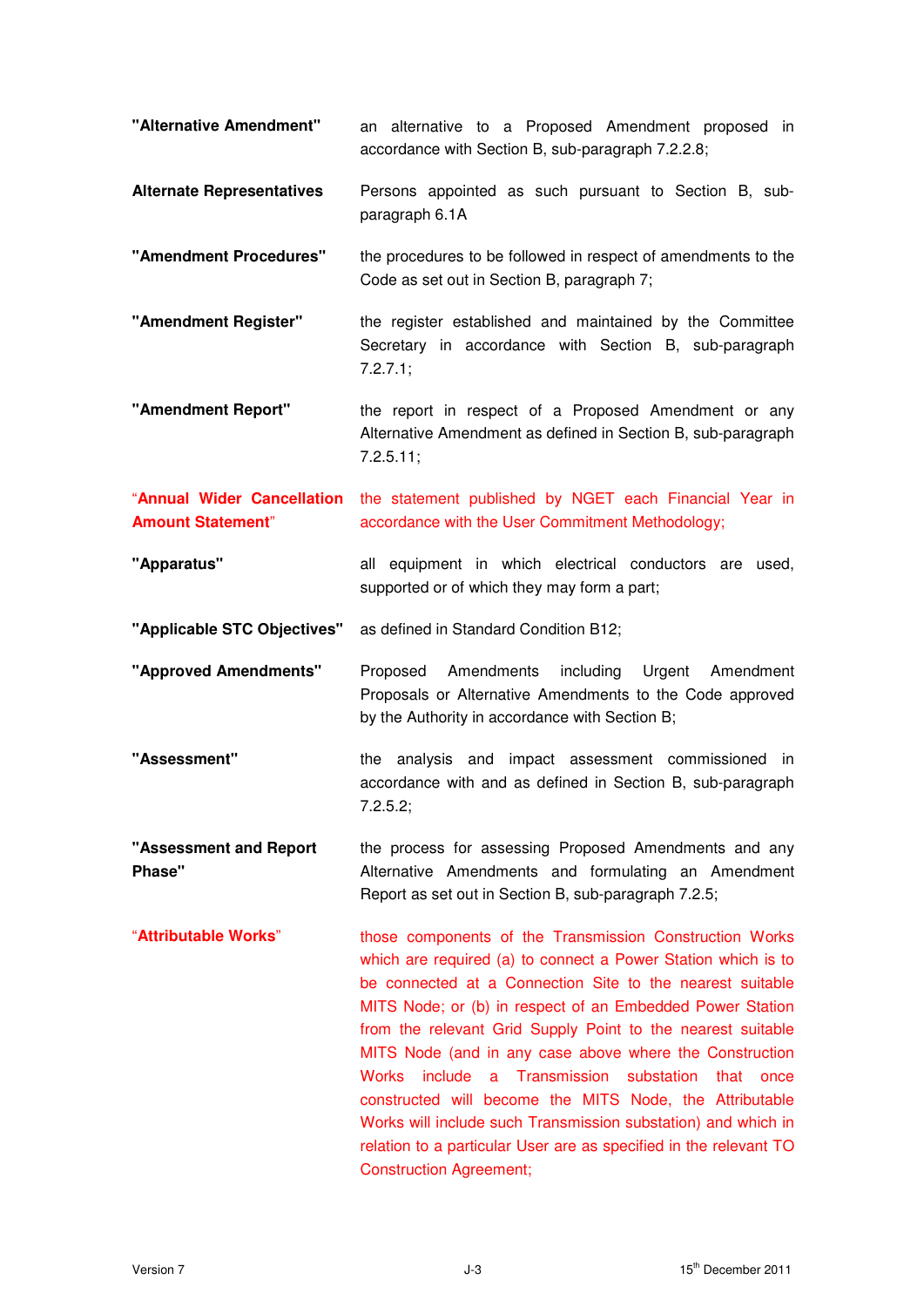| "Attributable Works Capital<br>Cost" | means the fees, expenses and costs of whatever nature<br>reasonably and properly incurred or due in respect of each<br>component within the Attributable Works;                                                                                                                                                                                                                                                                                                                                                                                                                                                                                                    |
|--------------------------------------|--------------------------------------------------------------------------------------------------------------------------------------------------------------------------------------------------------------------------------------------------------------------------------------------------------------------------------------------------------------------------------------------------------------------------------------------------------------------------------------------------------------------------------------------------------------------------------------------------------------------------------------------------------------------|
| "Authority"                          | the Gas and Electricity Markets Authority established under<br>section 1 of the Utilities Act 2000;                                                                                                                                                                                                                                                                                                                                                                                                                                                                                                                                                                |
| "Back-Stop Date"                     | the date by which an item of Derogated Plant is to attain its<br>Required Standard, as specified in or pursuant to a<br>Transmission Derogation;                                                                                                                                                                                                                                                                                                                                                                                                                                                                                                                   |
| "Back-Up Protection"                 | as defined in the Grid Code;                                                                                                                                                                                                                                                                                                                                                                                                                                                                                                                                                                                                                                       |
| "Bank Account"                       | a separately designated bank account in the name of NGET at<br>such branch of Barclays Bank PLC, or such branch of any<br>other bank, in the City of London as is notified by NGET to the<br>Transmission Owner, bearing interest from (and including) the<br>date of deposit of principal sums to (but excluding) the date of<br>withdrawal of principal sums from such account, mandated for<br>withdrawal of principal solely by NGET against delivery of a<br>Notice of Drawing for the amount demanded therein and<br>mandated for the transfer of any interest accrued to the Bank<br>Account to such bank account as the Transmission Owner may<br>specify; |
| "Base Rate"                          | in respect of any day, the rate per annum which is equal to the<br>base lending rate from time to time of Barclays Bank PLC as at<br>the close of business on the immediately preceding Business<br>Day;                                                                                                                                                                                                                                                                                                                                                                                                                                                           |
| "Bi-annual Estimate"                 | the estimate of payments required to be provided by NGET to<br>a Transmission Owner in respect of a Construction Project and<br>defined in respect of each Transmission Owner in its TO<br>Construction Agreement with NGET for such Construction<br>Project;                                                                                                                                                                                                                                                                                                                                                                                                      |
| "Black Start"                        | the process necessary for a recovery from a Total Shutdown or<br>Partial Shutdown;                                                                                                                                                                                                                                                                                                                                                                                                                                                                                                                                                                                 |
| "BSC"                                | as defined in Standard Condition C1 of NGET's Transmission<br>Licence;                                                                                                                                                                                                                                                                                                                                                                                                                                                                                                                                                                                             |
| "BSC Framework<br>Agreement"         | as defined in Standard Condition C1 of NGET's Transmission<br>Licence;                                                                                                                                                                                                                                                                                                                                                                                                                                                                                                                                                                                             |
| "Business Day"                       | any week day other than a Saturday on which banks are open                                                                                                                                                                                                                                                                                                                                                                                                                                                                                                                                                                                                         |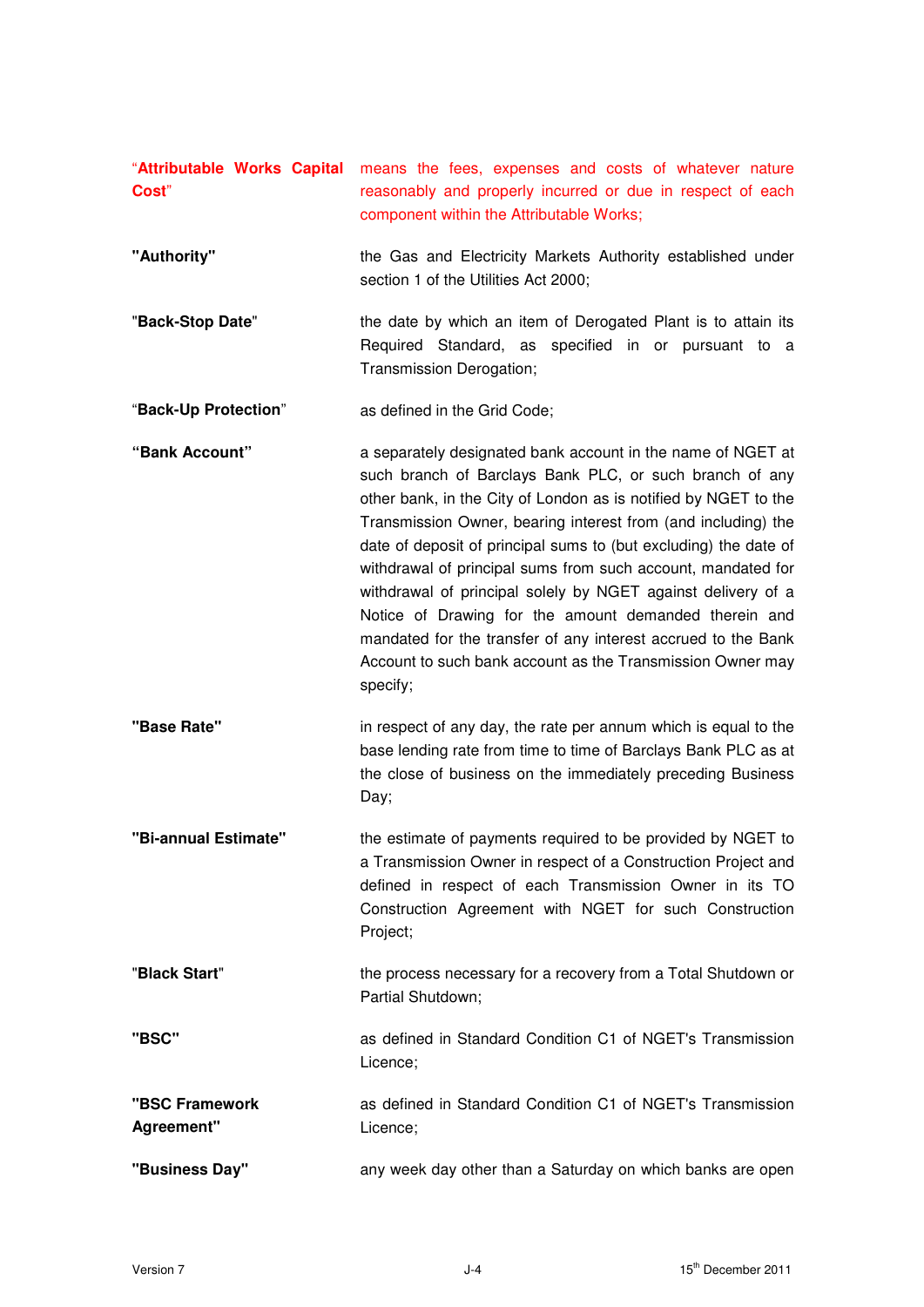|                       |                | for domestic business in the City of London;                                                                                                                                                                                                                                |
|-----------------------|----------------|-----------------------------------------------------------------------------------------------------------------------------------------------------------------------------------------------------------------------------------------------------------------------------|
| "Business Personnel"  |                | any person who:                                                                                                                                                                                                                                                             |
|                       | (a)            | is an officer of the Party; or                                                                                                                                                                                                                                              |
|                       | (b)            | is an employee of the Party, carrying out any<br>administrative, finance or other corporate services of<br>any kind which, wholly or in part, relate in the case of<br>NGET, to the Main Business and in the case of a<br>Transmission Owner, the Transmission Business; or |
|                       | (c)            | is engaged by or on behalf of the Party as an agent,<br>sub-contractor or adviser to or otherwise to perform<br>work in relation to services for in the case of NGET the<br>Main Business and in the case of a Transmission<br>Owner, the Transmission Business,            |
|                       |                | and "Business Personnel" shall be construed accordingly;                                                                                                                                                                                                                    |
| "Calendar Quarter"    | calendar year; | each of the three calendar month periods commencing on,<br>respectively, January 1, April 1, July 1 and September 1 each                                                                                                                                                    |
| "Chair"               |                | the person appointed in accordance with and as defined in<br>Section B, sub-paragraph 6.1.4;                                                                                                                                                                                |
| "Change"              | any            | replacement,<br>addition,<br>refurbishment,<br>renovation,<br>modification, alteration, construction or withdrawal;                                                                                                                                                         |
| "Code"                |                | this System Operator - Transmission Owner Code, as required<br>by Standard Condition B12, as amended or modified from time<br>to time and references to the Code include the Code as given<br>contractual force and effect by the Framework Agreement;                      |
| "Code Effective Date" |                | the date of execution of the Framework Agreement;                                                                                                                                                                                                                           |
| "Code Procedures"     |                | the procedures forming a part of this Code as more particularly<br>defined in Section A, paragraph 2.3;                                                                                                                                                                     |
| "Code Voting Process" |                | means that process set out in Section B, sub-paragraph 6.7;                                                                                                                                                                                                                 |
| "Code Website"        |                | the website for the Code established and maintained by NGET;                                                                                                                                                                                                                |
| "Commissioned"        |                | Plant and Apparatus certified by the Independent Engineer as<br>having been commissioned in accordance with the relevant<br>Commissioning Programme;                                                                                                                        |
| "Commissioning        | TO             | in relation to a particular Construction Project, as defined in the<br>Construction<br>Agreement<br>between<br><b>NGET</b><br>the<br>and                                                                                                                                    |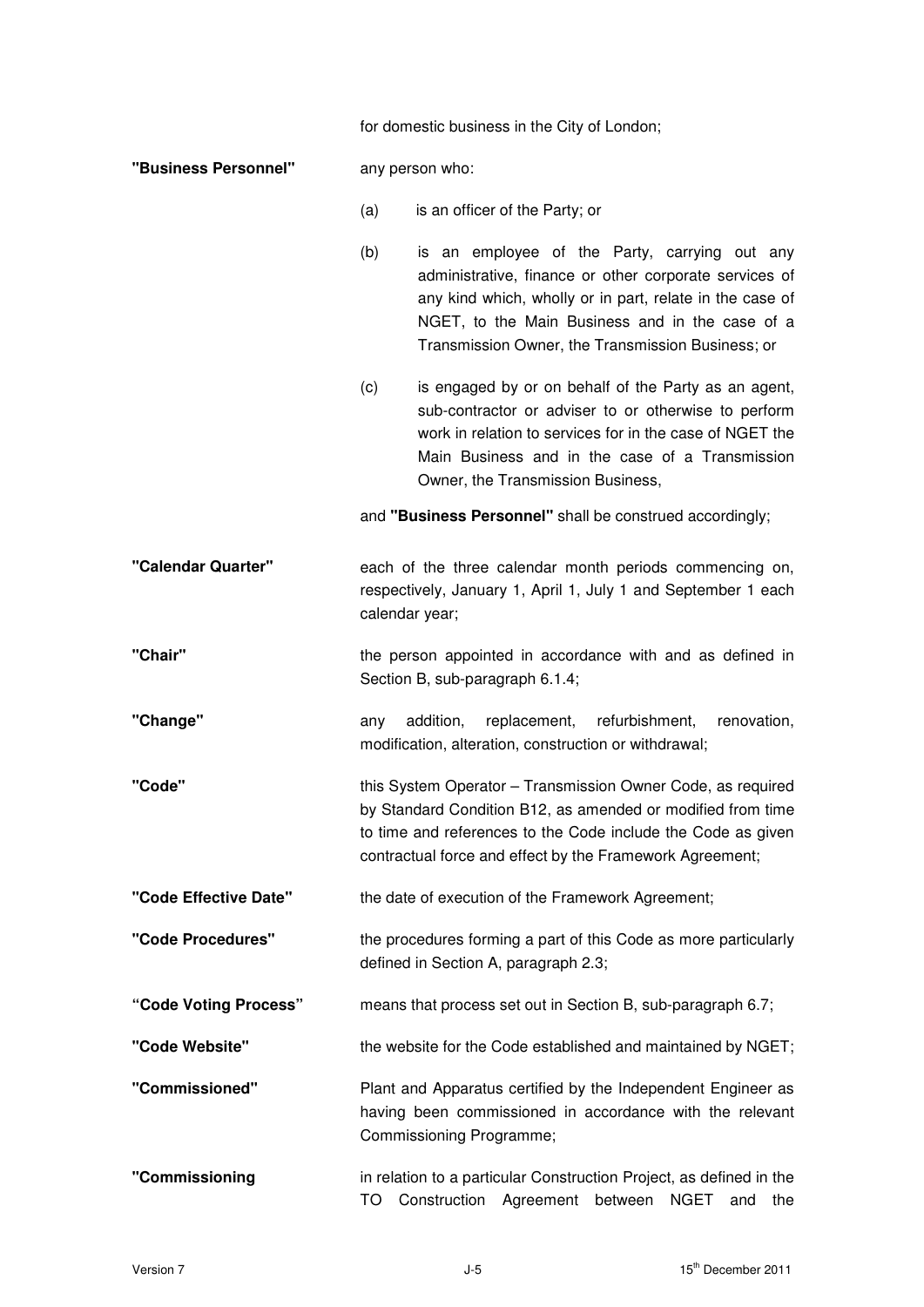| Programme"                                               | Transmission Owner to whose Transmission System the<br>Relevant Connection Site is or will be Connected;                                                                                                                                                                                                                                         |
|----------------------------------------------------------|--------------------------------------------------------------------------------------------------------------------------------------------------------------------------------------------------------------------------------------------------------------------------------------------------------------------------------------------------|
| "Commissioning<br><b>Programme Commencement</b><br>Date" | as defined for a Commissioning Programme in the TO<br>Construction Agreement between NGET and the Transmission<br>whose Transmission System the<br>to<br>Relevant<br>Owner<br>Connection Site is or will be Connected;                                                                                                                           |
| "Committee"                                              | the committee established and defined under Section B, sub-<br>paragraph 6.1.1;                                                                                                                                                                                                                                                                  |
| "Committee Meeting"                                      | a meeting of the Committee as defined in Section B, sub-<br>paragraph 6.1.2;                                                                                                                                                                                                                                                                     |
| "Committee Secretary"                                    | the secretary appointed from time to time in accordance with<br>Section B, sub-paragraph 6.1.3;                                                                                                                                                                                                                                                  |
| "Communications Plant"                                   | electronic communications network infrastructure, including<br>control telephony, used to facilitate real-time communications;                                                                                                                                                                                                                   |
| "Competent Authority"                                    | the Secretary of State, the Authority and any local or national<br>agency, authority, department, inspectorate, minister (including<br>Scottish ministers), ministry, official or public or statutory<br>person (whether autonomous or not) of, or of the government<br>of, the United Kingdom or the European Community;                        |
| "Completion Date"                                        | in relation to a Construction Project, as defined in respect of<br>each Transmission Owner in its TO Construction Agreement<br>with NGET;                                                                                                                                                                                                        |
| "Condition C17 Statement"                                | as defined in Section C, Part Three, paragraph 8.1;                                                                                                                                                                                                                                                                                              |
| "Confidential Information"                               | means:                                                                                                                                                                                                                                                                                                                                           |
|                                                          | (a)<br>in the case of NGET, any information relating to the<br>affairs of a Transmission Owner which is furnished to<br>NGET or its Business Personnel under this Code or<br>any TO Construction Agreement or pursuant to a<br>direction under section 34 of the Act or pursuant to the<br>provisions of the Fuel Security Code; and             |
|                                                          | (b)<br>in the case of a Transmission Owner, all data and<br>information relating to the affairs of a Party or User<br>supplied to it or its Business under the provisions of<br>this Code or any TO Construction Agreement or<br>pursuant to a direction under section 34 of the Act or<br>pursuant to the provisions of the Fuel Security Code; |
| "Connect and Manage                                      | the arrangements whereby pursuant to Standard Condition                                                                                                                                                                                                                                                                                          |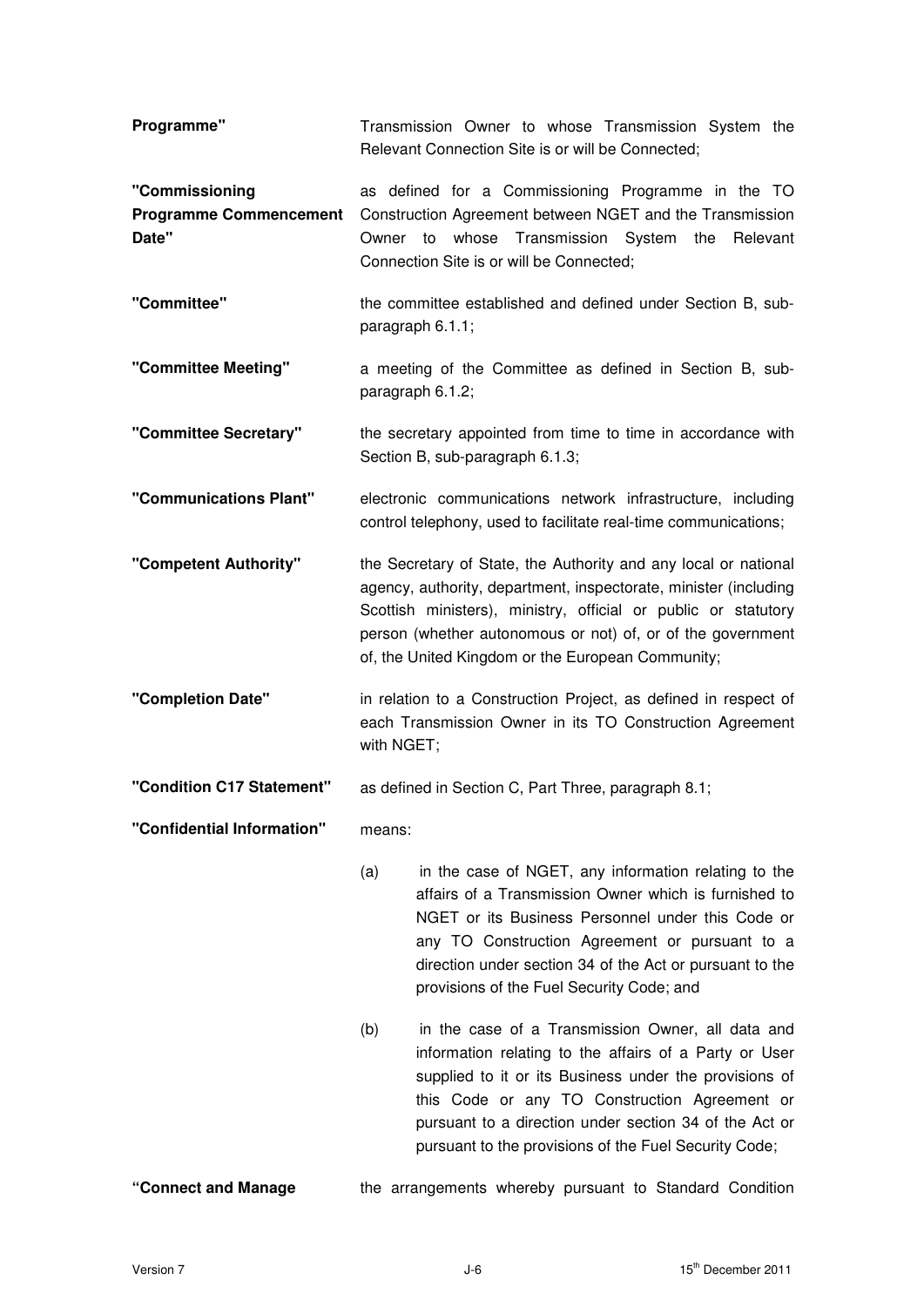- **Arrangements"** C26 and D16 of the transmission licences connection to and/or use of the National Electricity Transmission System is permitted by virtue of a Connect and Manage Derogation on completion of the Enabling Works but prior to completion of the Wider Transmission Reinforcement Works;
- **"Connect and Manage Derogation"**  means the temporary derogation from the NETS SQSS available to NGET pursuant to Standard Condition C17 of its Transmission Licence or an Onshore Transmission Owner pursuant to Standard Condition D3 of its Transmission Licence,

**"Connect and Manage Derogation Criteria"**  means

> (a) achieve compliance with the "Pre-fault Criteria" set out in Chapter 2 (Generation Connection Criteria Applicable to the Onshore Transmission System) of the NETS SQSS;

- (b) achieve compliance with the "Limits to Loss of Power Infeed Risks" set out in Chapter 2 (Generation Connection Criteria Applicable to the Onshore Transmission System) of the NETS SQSS;
- (c) enable NGET to operate the National Electricity Transmission System in a safe manner;
- (d) resolve any fault level issues associated with the connection and/or use of system by the Connect and Manage Power Station;
- (e) comply with the minimum technical, design and operational criteria and performance requirements under the Grid Code;
- (f) meet other statutory obligations including but not limited to obligations under any Nuclear Site Licence Provisions Agreement; and
- (g) avoid any adverse impact on other Users

**"Connect and Manage Derogation Report"**  the report required to be prepared by NGET and/or an Onshore Transmission Owner in respect of a Connect and Manage Derogation;

As defined in the CUSC

**"Connect and Manage Power Station"** 

**"Connection"** a direct connection to the National Electricity Transmission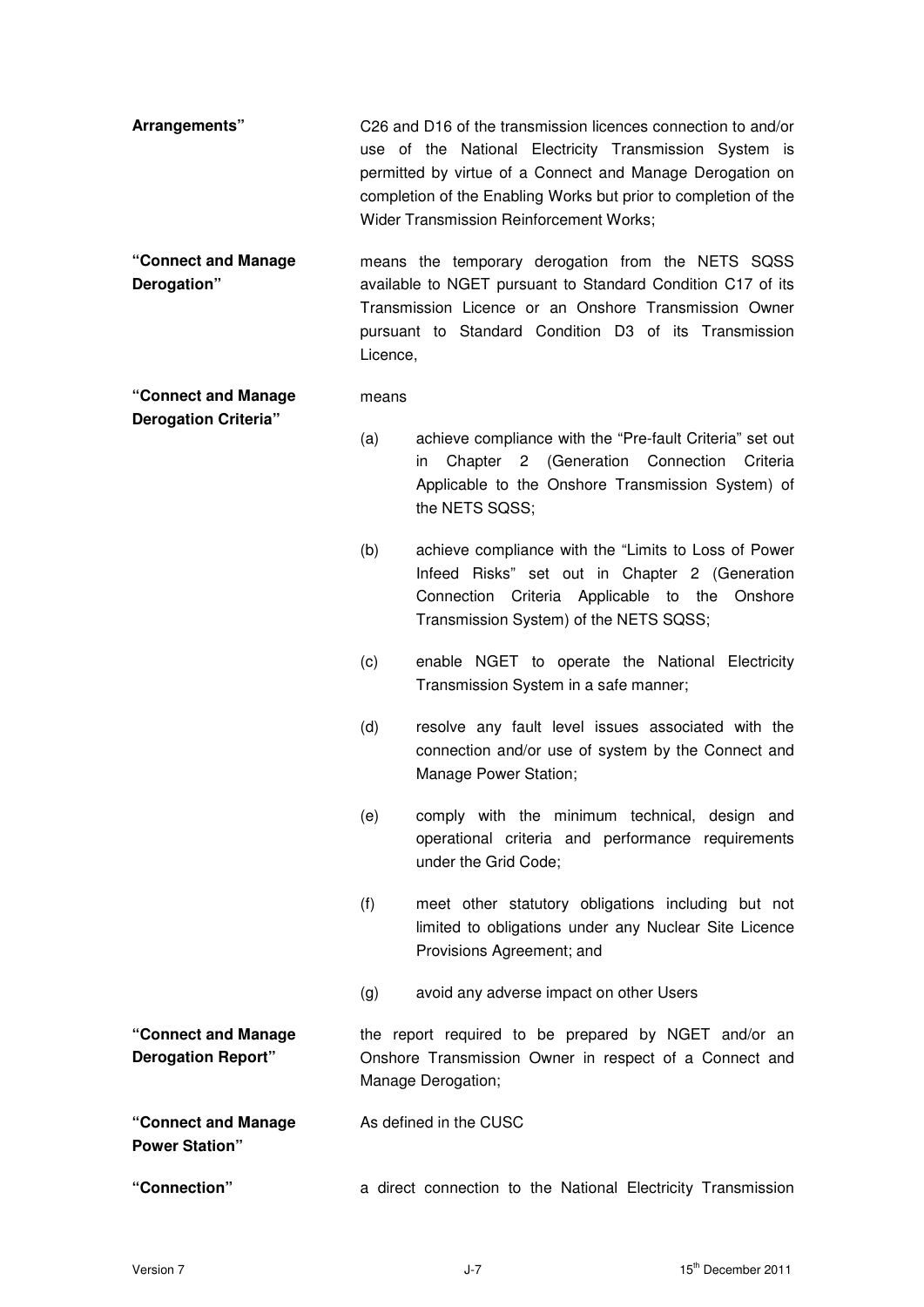|                                               | System by a User (and "Connected" shall be construed<br>accordingly);                                                                                                                                                                                                                                                                                                         |
|-----------------------------------------------|-------------------------------------------------------------------------------------------------------------------------------------------------------------------------------------------------------------------------------------------------------------------------------------------------------------------------------------------------------------------------------|
| "Connection Conditions"                       | that part of the Grid Code which is identified as the Connection<br>Conditions;                                                                                                                                                                                                                                                                                               |
| "Connection Entry<br>Capacity"                | the figure specified as such for a Connection Site and each<br>Generating Unit as set out in the relevant NGET Construction<br>Application;                                                                                                                                                                                                                                   |
| "Connection Point"                            | as defined in the Grid Code as at the Code Effective Date;                                                                                                                                                                                                                                                                                                                    |
| "Connection Site"                             | each location at which User Equipment and Transmission<br>Connection Assets required to connect that User to the<br>National Electricity Transmission System are situated. If two<br>or more Users own or operate Plant and Apparatus which is<br>connected at any particular location that location shall<br>constitute two (or the appropriate number of) Connection Sites; |
| "Connection Site<br>Specification"            | as defined in Section D, Part One, sub-paragraph 2.6.1;                                                                                                                                                                                                                                                                                                                       |
| "Consents"                                    | in relation to a particular Construction Project, as defined in the<br>relevant TO Construction Agreement, and otherwise as defined<br>in this Section J, paragraph 2.2;                                                                                                                                                                                                      |
| "Construction Assumptions<br>Date"            | in respect of each Transmission Owner, the date on which<br>such Transmission Owner:                                                                                                                                                                                                                                                                                          |
|                                               | (a)<br>receives Construction Planning Assumptions from<br>NGET pursuant to Section D, Part Two, paragraph 3.2;<br>or                                                                                                                                                                                                                                                          |
|                                               | (b)<br>receives notice that NGET does not intend to generate a<br>set of Construction Planning Assumptions under Section<br>D, Part Two, paragraph 3.3,                                                                                                                                                                                                                       |
|                                               | relation to the Construction Project to which such<br>in.<br>Construction Planning Assumptions apply;                                                                                                                                                                                                                                                                         |
| "Construction Party"                          | as defined in Section D, Part Two, paragraph 2.2;                                                                                                                                                                                                                                                                                                                             |
| "Construction Planning<br><b>Assumptions"</b> | The background comprising information held by NGET relating<br>to the National Electricity Transmission System, [and User<br>System(s) (as appropriate)], including data submitted pursuant<br>to or included within the Grid Code, CUSC Contracts and any<br>other data held by NGET.                                                                                        |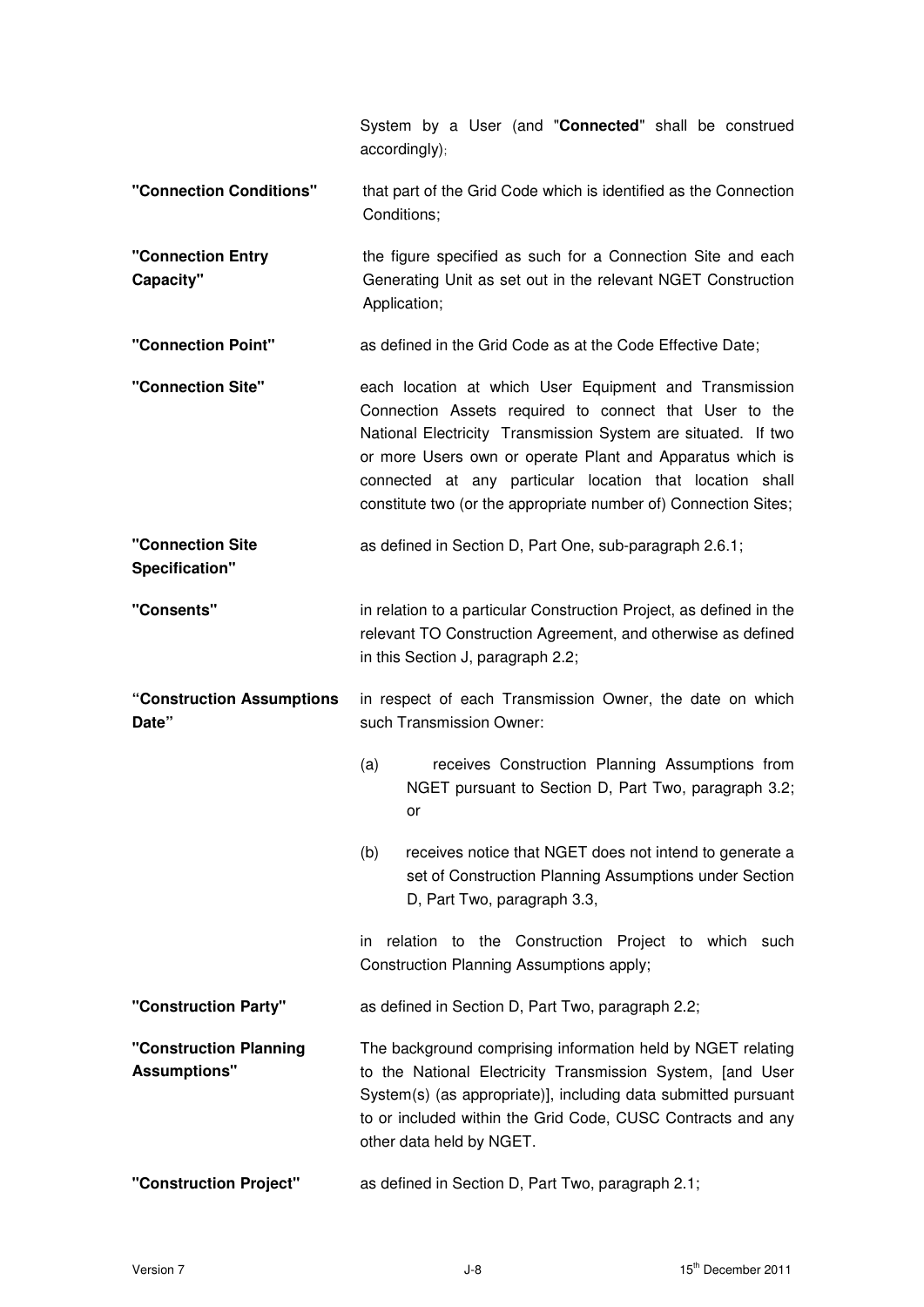| "Core Industry Document"              | as defined in Standard Condition A1;                                                                                                                                                                                                                                                                                                                                                           |
|---------------------------------------|------------------------------------------------------------------------------------------------------------------------------------------------------------------------------------------------------------------------------------------------------------------------------------------------------------------------------------------------------------------------------------------------|
| "Current User"                        | as defined in sub-paragraph 8.2.1 of Section I;                                                                                                                                                                                                                                                                                                                                                |
| "Current User Application"            | as defined in sub-paragraph 8.2.3 of Section I;                                                                                                                                                                                                                                                                                                                                                |
| "CUSC"                                | as defined in Standard Condition C1 of NGET's Transmission<br>Licence;                                                                                                                                                                                                                                                                                                                         |
| "CUSC Contract"                       | as defined in the Grid Code;                                                                                                                                                                                                                                                                                                                                                                   |
| "CUSC Framework<br>Agreement"         | as defined in Standard Condition C1 of NGET's Transmission<br>Licence;                                                                                                                                                                                                                                                                                                                         |
| "CUSC Party"                          | as defined in Standard Condition A1;                                                                                                                                                                                                                                                                                                                                                           |
| "Customer"                            | a person to whom electrical power is provided (whether or not<br>he is the provider of such electrical power) other than power to<br>meet Station Demand of that person;                                                                                                                                                                                                                       |
| "Data Registration Code"              | that part of the Grid Code that is identified as the Data<br>Registration Code;                                                                                                                                                                                                                                                                                                                |
| "Decommissioning Actions"             | the procedures, processes and steps required to be taken by<br>Parties as defined in Section B, sub-paragraph 5.1.3;                                                                                                                                                                                                                                                                           |
| "Decreasing User"                     | a User considering a reduction in their TEC to enable the<br>Increasing User to increase their TEC as part of a TEC Trade;                                                                                                                                                                                                                                                                     |
| "De-energisation"                     | the movement of any isolator, breaker or switch or the removal<br>of any fuse whereby no electricity can flow to or from the<br>relevant System through User Equipment;                                                                                                                                                                                                                        |
| "Default Interest Rate"               | the Base Rate at the due date for payment of an amount under<br>the Code plus two per cent per annum;                                                                                                                                                                                                                                                                                          |
| "Default Planning<br><b>Boundary"</b> | the boundary between a Transmission Owner's Transmission<br>System and a User System that is considered as the default by<br>the Transmission Owner for the purpose of planning and<br>developing the National Electricity Transmission System in<br>relation to Construction Projects at a Relevant Connection Site<br>and determined in accordance with Section D, Part One,<br>paragraph 3; |
| "Derogated Plant"                     | Plant or Apparatus which is the subject of a Transmission<br>Derogation;                                                                                                                                                                                                                                                                                                                       |
| "De-Synchronised Island<br>Procedure" | as defined in the Grid Code as at the Code Effective Date;                                                                                                                                                                                                                                                                                                                                     |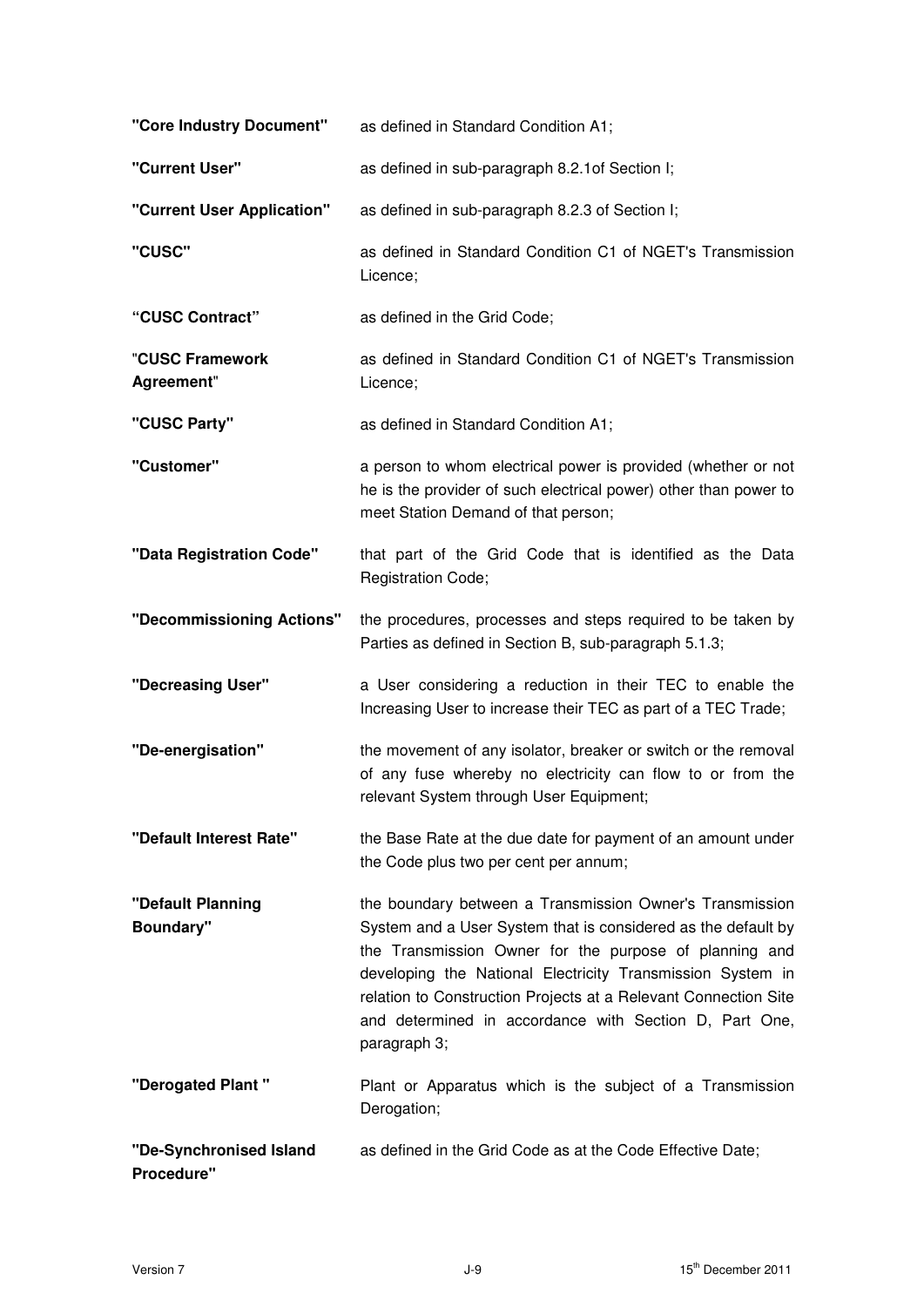| "Directive"                                           | includes any present or future directive, requirement,<br>instruction, direction or rule of any Competent Authority, (but<br>only, if not having force in law, if compliance with the Directive<br>is in accordance with the general practice of persons to whom<br>the Directive is addressed) and includes any modification,<br>extension or replacement thereof then in force; |
|-------------------------------------------------------|-----------------------------------------------------------------------------------------------------------------------------------------------------------------------------------------------------------------------------------------------------------------------------------------------------------------------------------------------------------------------------------|
| "Disclose"                                            | disclose, reveal, report, publish or transfer by any means and<br>"Disclosure"<br>"Disclosing"<br>shall<br>and<br>be<br>construed<br>accordingly;                                                                                                                                                                                                                                 |
| "Dispute"                                             | a failure to agree or other dispute between the Parties under or<br>otherwise arising in relation to the subject matter of the Code<br>or a TO Construction Agreement including, without limitation, a<br>dispute involving a breach or alleged breach of this Code or a<br>TO Construction Agreement;                                                                            |
| "Dispute Notice"                                      | a notice sent to the Authority and each of the other Dispute<br>Parties in order to raise a Dispute under Section H, paragraph<br>3.2 setting out the details of the Dispute;                                                                                                                                                                                                     |
| "Dispute Parties"                                     | a Party initiating a Dispute and each other Party which is, or is<br>likely to be, materially affected by such Dispute;                                                                                                                                                                                                                                                           |
| "Distributed Generation"                              | as defined in the CUSC;                                                                                                                                                                                                                                                                                                                                                           |
| "Distribution Code(s)"                                | the distribution code(s) drawn up pursuant to Distribution<br>Licences as from time to time revised in accordance with such<br>licences;                                                                                                                                                                                                                                          |
| "Distribution Licence"                                | a licence issued under section $6(1)(c)$ of the Act;                                                                                                                                                                                                                                                                                                                              |
| "Distribution System"                                 | as defined in the CUSC as at the Code Effective Date;                                                                                                                                                                                                                                                                                                                             |
| "Earthing"                                            | as defined in the Grid Code as at the Code Effective Date;                                                                                                                                                                                                                                                                                                                        |
| "Effective Date"                                      | In relation to each TO Construction Agreement, unless<br>otherwise agreed between the relevant Parties, the date of<br>execution of such TO Construction Agreement;                                                                                                                                                                                                               |
| "Electricity Arbitration<br><b>Association"</b>       | the unincorporated members' club of that title formed inter alia<br>to promote the efficient and economic operation of the<br>procedure for the resolution of disputes within the electricity<br>supply industry by means of arbitration or otherwise in<br>accordance with its arbitration rules;                                                                                |
| "Embedded Power Station"                              | a Power Station of an Embedded User;                                                                                                                                                                                                                                                                                                                                              |
| "Embedded Transmission<br><b>Bilateral Agreement"</b> | an agreement, between NGET and a holder of a Distribution<br>Licence, which governs the terms by which an Offshore<br>Transmission Owner's Transmission System can connect and                                                                                                                                                                                                    |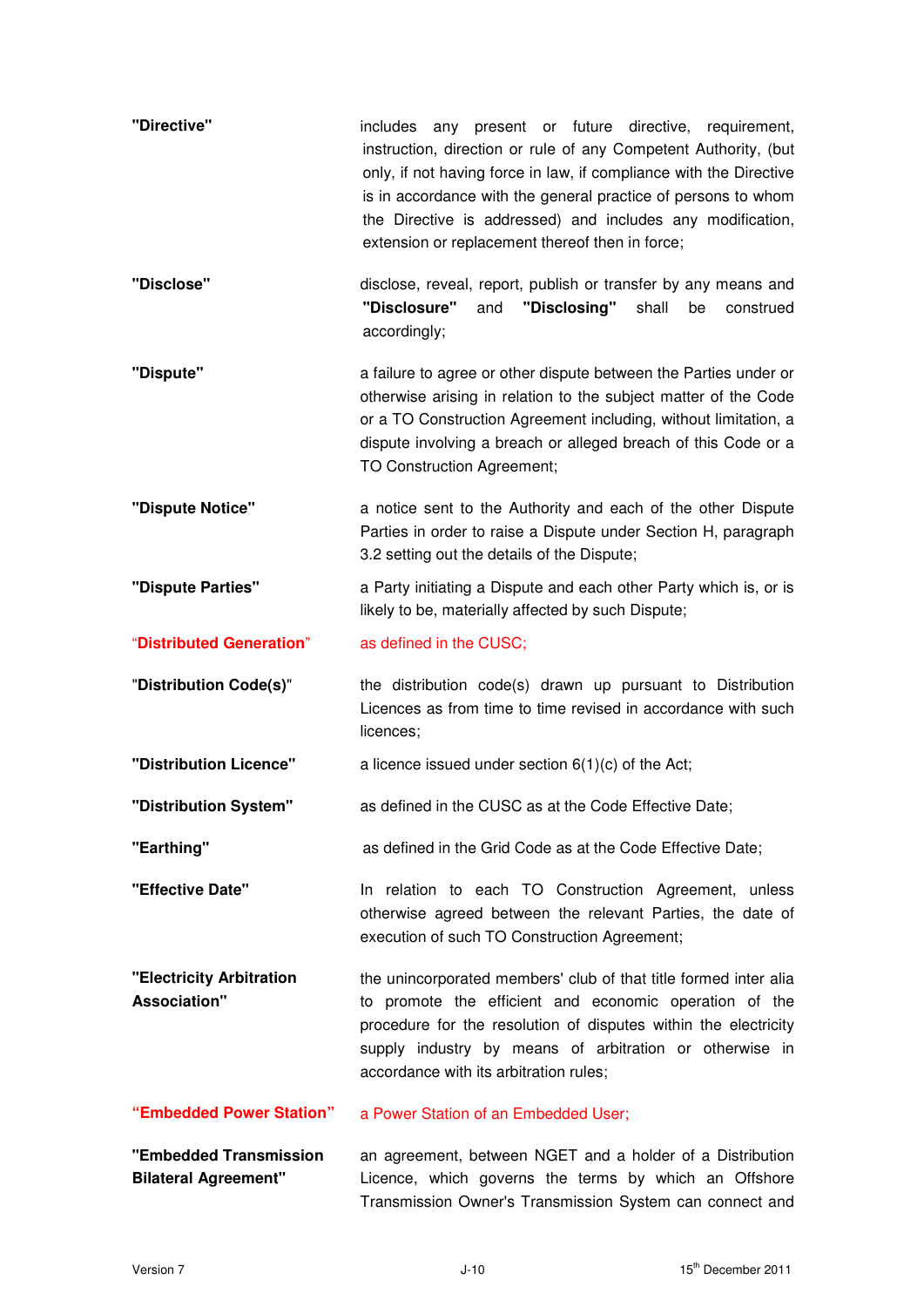|                                                          | remain connected to a Distribution System at an Embedded<br>Transmission Interface Site;                                                                                                                                                                                                                                                                                                                                    |
|----------------------------------------------------------|-----------------------------------------------------------------------------------------------------------------------------------------------------------------------------------------------------------------------------------------------------------------------------------------------------------------------------------------------------------------------------------------------------------------------------|
| "Embedded Transmission<br>Counterparty"                  | in the context of an Embedded Transmission Interface Site, the<br>holder of a Distribution Licence with whom NGET has an<br><b>Embedded Transmission Bilateral Agreement;</b>                                                                                                                                                                                                                                               |
| "Embedded Transmission<br><b>Counterparty Equipment"</b> | Plant<br>Apparatus<br>Embedded<br>the<br>and<br>owned<br>by<br>an<br>Transmission Counterparty;                                                                                                                                                                                                                                                                                                                             |
| "Embedded Transmission<br>Interface Agreement"           | an agreement entered into by a Transmission Owner with an<br>Embedded Transmission Counterparty pursuant to Section C,<br>Part Three, paragraph 3.4;                                                                                                                                                                                                                                                                        |
| "Embedded Transmission                                   | the assets specified as Transmission Interface Assets:                                                                                                                                                                                                                                                                                                                                                                      |
| Interface Asset(s)"                                      | Embedded<br>Transmission<br><b>Site</b><br>(a)<br>the<br>Interface<br>in<br>Specification; and                                                                                                                                                                                                                                                                                                                              |
|                                                          | in relation to assets still being constructed, in the<br>(b)<br>relevant TO Construction Agreement;                                                                                                                                                                                                                                                                                                                         |
| "Embedded Transmission<br><b>Interface Site"</b>         | each location at which Plant and/or Apparatus forming part of<br>an Offshore Transmission System and Plant and/or Apparatus<br>forming part of a Distribution System required to connect that<br>Offshore Transmission System to the Distribution System (or<br>vice versa) are situated.                                                                                                                                   |
| "Embedded Transmission<br>Interface Site Specification"  | as defined in Section D, Part One, sub-paragraph 2.8.1                                                                                                                                                                                                                                                                                                                                                                      |
| "Embedded User"                                          | any User whose User Equipment is not Connected;                                                                                                                                                                                                                                                                                                                                                                             |
| "Emergency Return to<br><b>Service Time"</b>             | the period of time required for a Transmission Owner to restore<br>the part(s) of a Transmission System affected by an Outage so<br>that such part(s) or any other relevant parts of the<br>Transmission System can again be made available, to the<br>extent identified in the Outage Plan, for the purpose of<br>conveying and affecting the flow of electricity pursuant to<br>Section C, Part Two, sub-paragraph 3.7.7; |
| "Enabling Works"                                         | those elements of the Transmission Reinforcement Works<br>which in relation to a particular Construction Project are<br>defined as enabling works in the Onshore Transmission<br>Owner's TO Construction Agreement and which have been<br>identified by the Onshore Transmission Owner as those<br>Transmission Reinforcement Works required to meet the<br>Connect and Manage Derogation Criteria and the principles set   |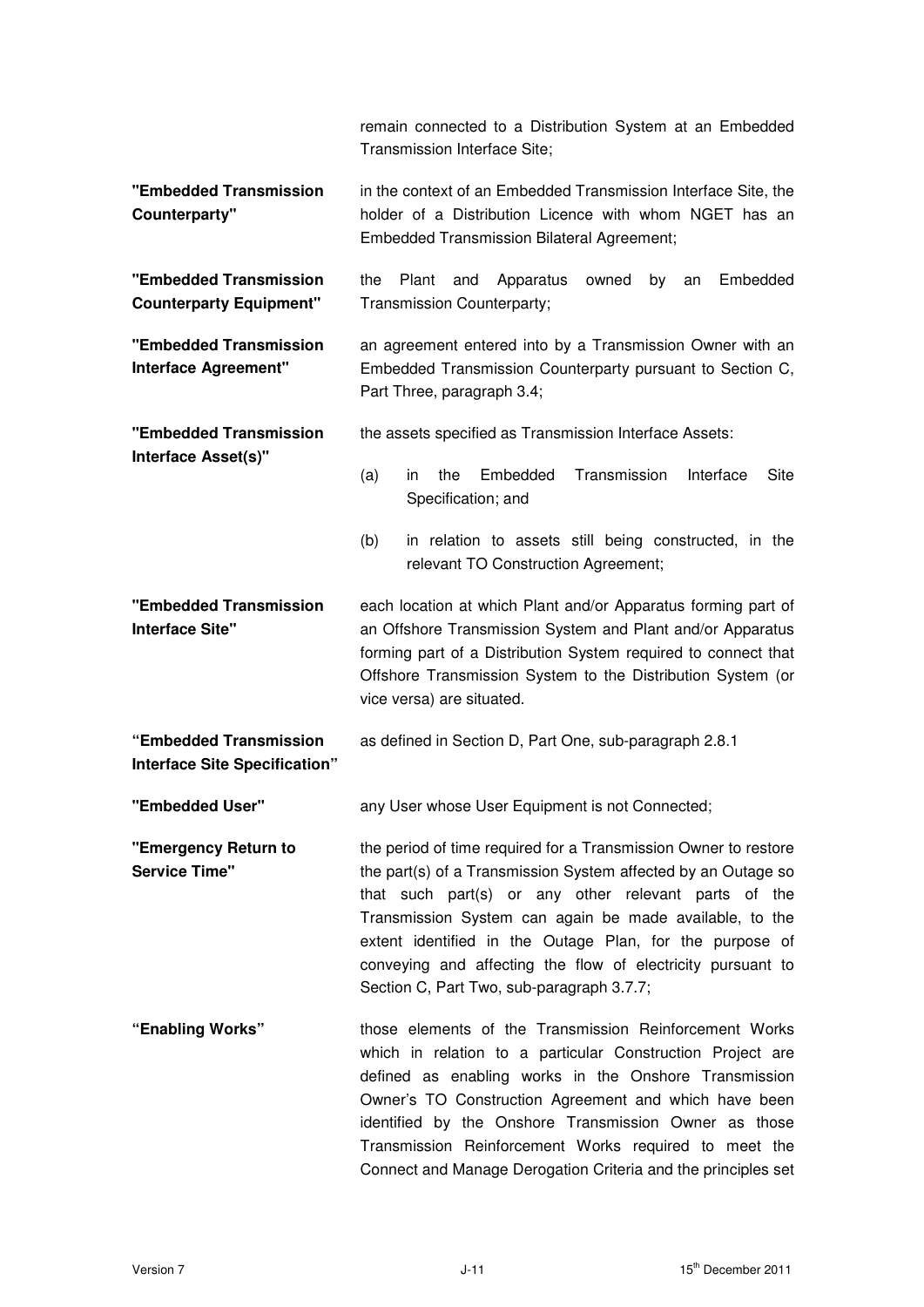out in CUSC Section 13;

| "Energisation" | the movement of any isolator, breaker or switch or the insertion |
|----------------|------------------------------------------------------------------|
|                | of any fuse so as to enable Energy to flow from and to the       |
|                | relevant System through Equipment (and "Energised" shall be      |
|                | construed accordingly);                                          |

**"Energy"** the electrical energy produced, flowing or supplied by an electric circuit during a time interval, being the integral with respect to time of the power, measured in units of watt-hours or standard multiples thereof i.e.

1000  $Wh = 1kWh$ 

1000 kWh  $= 1$  MWh

 $1000MWh = 1$  GWh

1000 GWh =  $1$  TWh

- **"Engineering Charges"** the charges levied, by each Transmission Owner, in relation to a NGET Construction Application or NGET Request for a Statement of Works:
- **"Evaluation Phase"** the phase for evaluation of Proposed Amendments and any Alternative Amendments under Section B, sub-paragraph 7.2.4;

**"Event"** an unscheduled or unplanned occurrence on, or relating to, a Transmission System including, without limitation, faults, incidents, breakdowns and adverse weather conditions;

- **"Exchange Rate Request"** as defined in the CUSC as at the Code Effective Date;
- **"Exemption"** an exemption granted under section 5 of the Act;
- "**External Interconnections**" as defined in the Grid Code as at the Code Effective Date;
- **"Financial Year"** the period of 12 months ending on 31 March in each calendar year;
- **"Flexibility Parameters"** as defined in Section C, Part Two, paragraph 3.7;
- **"Force Majeure"** in relation to any Party, any event or circumstance which is beyond the reasonable control of such Party and which results in or causes the failure of that Party to perform any of its obligations under the Code including act of God, strike, lockout or other industrial disturbance, act of the public enemy, war declared or undeclared, threat of war, terrorist act, blockade, revolution, riot, insurrection, civil commotion, public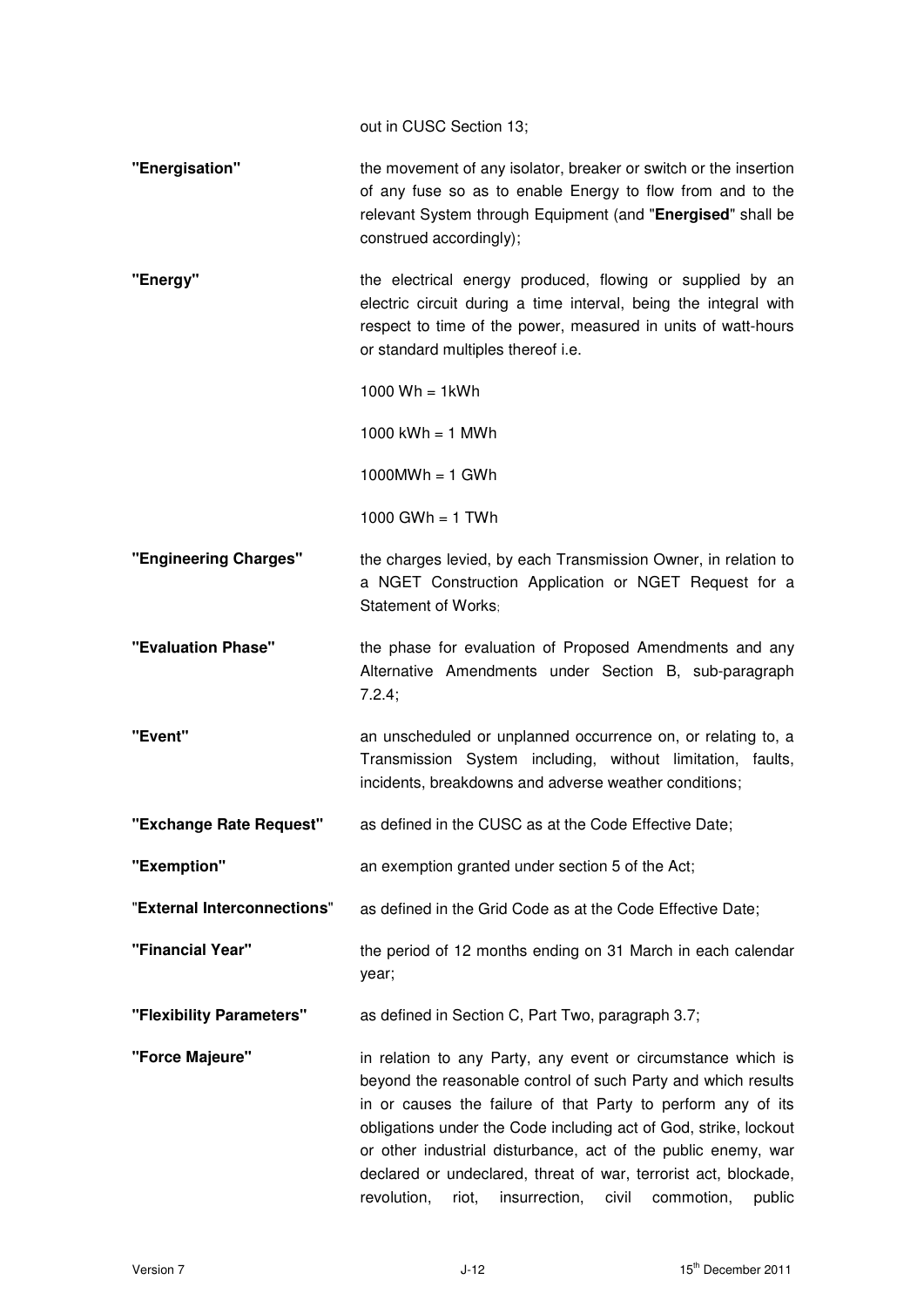demonstration, sabotage, act of vandalism, lightning, fire, storm, flood, earthquake, accumulation of snow or ice, lack of water arising from weather or environmental problems, explosion, fault or failure of Plant and Apparatus (which could not have been prevented by Good Industry Practice), governmental restraint, Act of Parliament, other legislation, bye law and Directive (not being any order, regulation or direction under sections 32, 33, 34 and 35 of the Act) provided that lack of funds or performance or non-performance by an Other Code Party shall not be interpreted as a cause beyond the reasonable control of that Party and provided, for the avoidance of doubt, that weather conditions which are reasonably to be expected at the location of the event or circumstance are also excluded as not being beyond the reasonable control of that Party;

**"Forecast Offshore Construction Cost"**  the forecast total cost of Offshore Construction Works as set out in the relevant Offshore TO Construction Agreement;

**"Frequency"** the number of alternating cycle per second (expressed in Hertz) at which a System is running;

**"Framework Agreement"** the agreement of that title, in the form approved by the Secretary of State, by which this Code is made contractually binding between the parties to that agreement, as amended from time to time with the approval of the Secretary of State;

- **"Fuel Security Code"** the Code of that name designated by the Secretary of State, as from time to time modified in accordance with the Transmission Licences ;
- **"Generating Unit"** unless otherwise provided in the Grid Code as at the Code Effective Date any Apparatus which produces electricity;
- **"Generator" a** person who generates electricity under licence or exemption under the Act;
- **"Go Live Date"** the date which the Secretary of State indicates in a direction shall be the BETTA go-live date;
- **"Good Industry Practice"** in relation to any undertaking and any circumstances, the exercise of that degree of skill, diligence, prudence and foresight which would reasonably and ordinarily be expected from a skilled and experienced operator engaged in the same type of undertaking under the same or similar circumstances;
- **"Great Britain" or "GB"** the landmass of England and Wales and Scotland, including internal waters;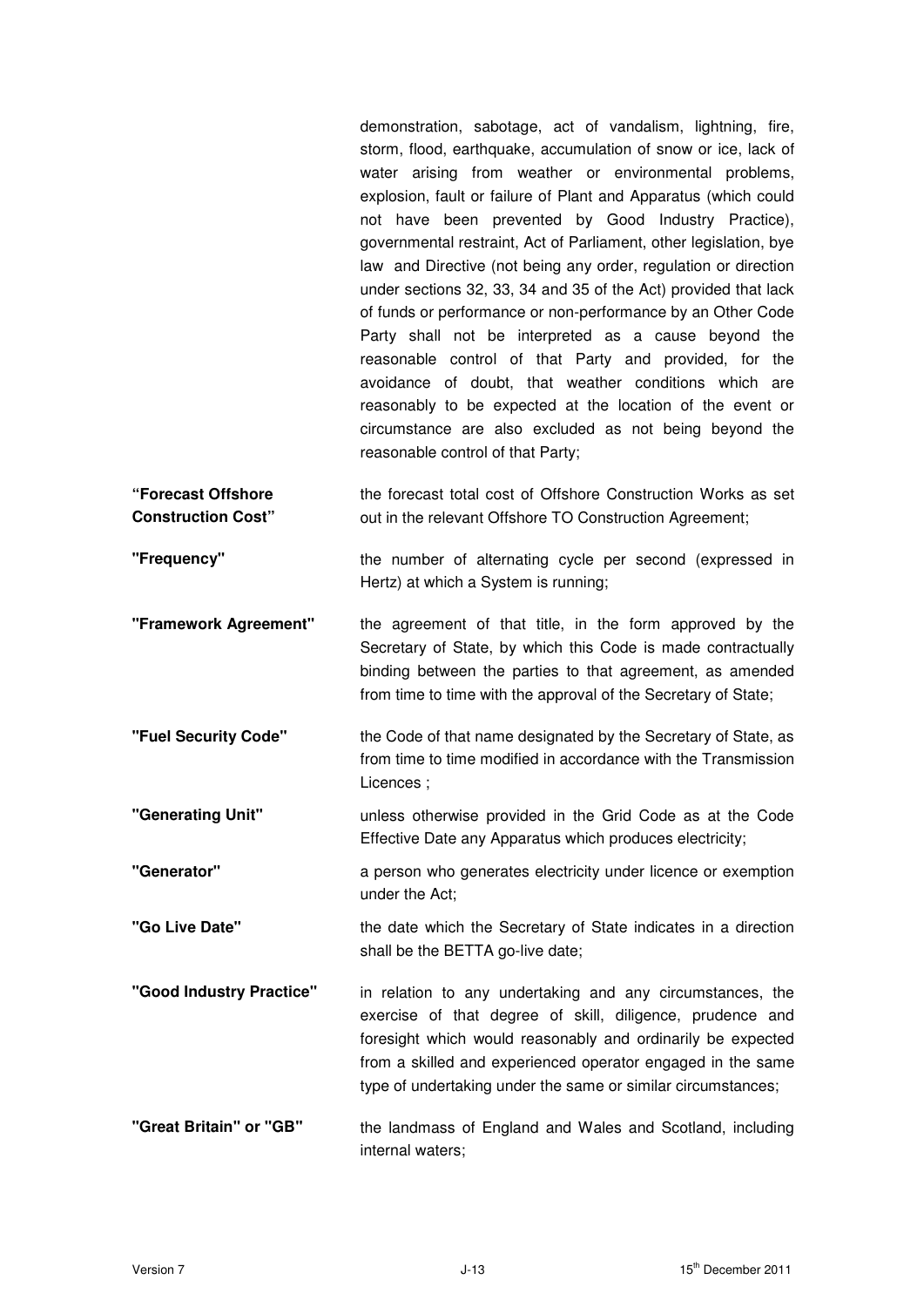| "Grid Code"                              | the code of that name drawn up pursuant to NGET's<br>Transmission Licence, as from time to time modified in<br>accordance with NGET's Transmission Licences;                                                                                                                                                                                                                                                                                                       |
|------------------------------------------|--------------------------------------------------------------------------------------------------------------------------------------------------------------------------------------------------------------------------------------------------------------------------------------------------------------------------------------------------------------------------------------------------------------------------------------------------------------------|
| "Grid Supply Point"                      | as defined in the CUSC;                                                                                                                                                                                                                                                                                                                                                                                                                                            |
| Group                                    | means, in respect of each Party Category and subject to<br>Section B, sub-paragraph 6.7.3, each Party that is a member<br>of that Party Category collectively with that Party's Affiliates (if<br>any) who are also members of that Party Category.                                                                                                                                                                                                                |
| "High Voltage" or "HV"                   | as defined in the Grid Code as at the Code Effective Date;                                                                                                                                                                                                                                                                                                                                                                                                         |
| "Implementation Date"                    | the date proposed as the date for the implementation of a<br>Proposed Amendment or any Alternative Amendment in<br>accordance with and as defined in Section B, sub-paragraph<br>7.2.5.8(e);                                                                                                                                                                                                                                                                       |
| "Implementation Dispute"                 | as defined in Section H, paragraph 4.6;                                                                                                                                                                                                                                                                                                                                                                                                                            |
| "Increasing User"                        | a User considering an increase in their TEC as a direct result<br>of a reduction in the Decreasing User's TEC as part of a TEC<br>Trade;                                                                                                                                                                                                                                                                                                                           |
| "Independent Engineer"                   | the engineer specified as such in a TO Construction<br>Agreement. Provided that:                                                                                                                                                                                                                                                                                                                                                                                   |
|                                          | where the Parties to the TO Construction Agreement fail<br>(a)<br>to agree on a suitable engineer within 120 days of the<br>date of the TO Construction Agreement; or                                                                                                                                                                                                                                                                                              |
|                                          | (b) where any Independent Engineer appointed from time to<br>time shall fail, refuse or cease to act in a capacity set out<br>in the TO Construction Agreement and no substitute<br>engineer of suitable standing and qualification can be<br>agreed by the Parties to the TO Construction Agreement<br>within 30 calendar days;                                                                                                                                   |
|                                          | then such engineer as the President of the Institution of<br>Electrical Engineers shall, on the application of either Party,<br>nominate shall be the Independent Engineer.                                                                                                                                                                                                                                                                                        |
| "Intellectual Property<br><b>Rights"</b> | patents, trade marks, service marks, rights in designs, trade<br>names, copyrights and topography rights (whether or not any<br>of the same are registered and including applications for<br>registration of any of the same) and rights under licences and<br>consents in relation to any of the same and all rights or forms<br>of protection of a similar nature or having equivalent or similar<br>effect to any of the same which may subsist anywhere in the |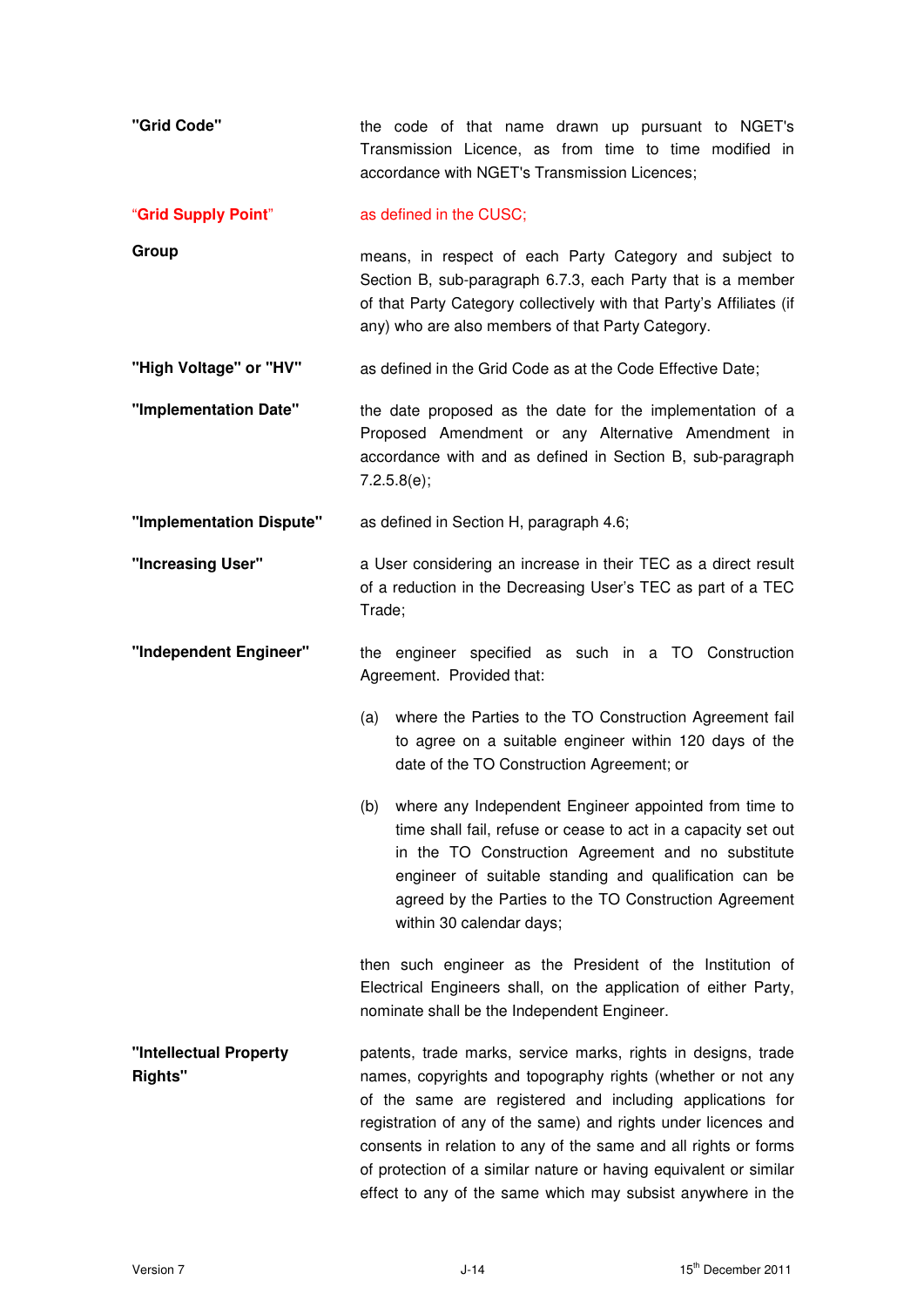world;

| "Interface Point"                     | as the context admits or requires either;                                                                                                                                                                                                                         |
|---------------------------------------|-------------------------------------------------------------------------------------------------------------------------------------------------------------------------------------------------------------------------------------------------------------------|
|                                       | (a) the electrical point of connection between an Offshore<br>Transmission System and an Onshore Transmission<br>System, or                                                                                                                                       |
|                                       | (b) the electrical point of connection between an Offshore<br>Transmission System and an Onshore Distribution<br>System;                                                                                                                                          |
| "Interface Point Capacity"            | the maximum amount of Active Power transferable at the<br>Interface Point as declared by an Offshore Transmission<br>Owner, expressed in whole MW;                                                                                                                |
| "Interim Operational<br>Notification" | Certification issued by NGET to the User from time to time to<br>allow the User Equipment to be, or remain, synchronised.                                                                                                                                         |
| "Interim SYS"                         | the interim SYS referred to in Standard Condition C11 of<br><b>NGET's Transmission Licence;</b>                                                                                                                                                                   |
| "Interconnector"                      | as defined in the BSC as at the Code Effective Date;                                                                                                                                                                                                              |
| "Interface Agreement"                 | an agreement entered into by a Transmission Owner with a<br>User pursuant to Section C, Part Three, paragraph 3.1 or an<br>agreement entered into by a Transmission Owner with another<br>Transmission Owner pursuant to Section C, Part Three,<br>paragraph 3.2; |
| "Intermittent Power Source"           | As defined in the Grid Code                                                                                                                                                                                                                                       |
| "Interruption"                        | As defined in the CUSC;                                                                                                                                                                                                                                           |
| "Interruption Charges"                | The charges to be paid by the relevant Transmission Owner to<br>NGET, as determined in accordance with Schedule Ten Part<br>Four;                                                                                                                                 |
| "Interruption Period"                 | As defined in the CUSC;                                                                                                                                                                                                                                           |
| "Investigation Party"                 | as defined in Section C, Part Three, sub-paragraph 4.2.1;                                                                                                                                                                                                         |
| "Isolation"                           | as defined in the Grid Code as at the Code Effective Date;                                                                                                                                                                                                        |
| "Joint Investigation"                 | an investigation conducted jointly by Investigation Parties and,<br>where relevant, other persons into a Significant Incident or<br>Related<br>Significant<br>Incidents or a Possible<br>Relevant<br>Interruption under Section C, Part Three, paragraph 4.2;     |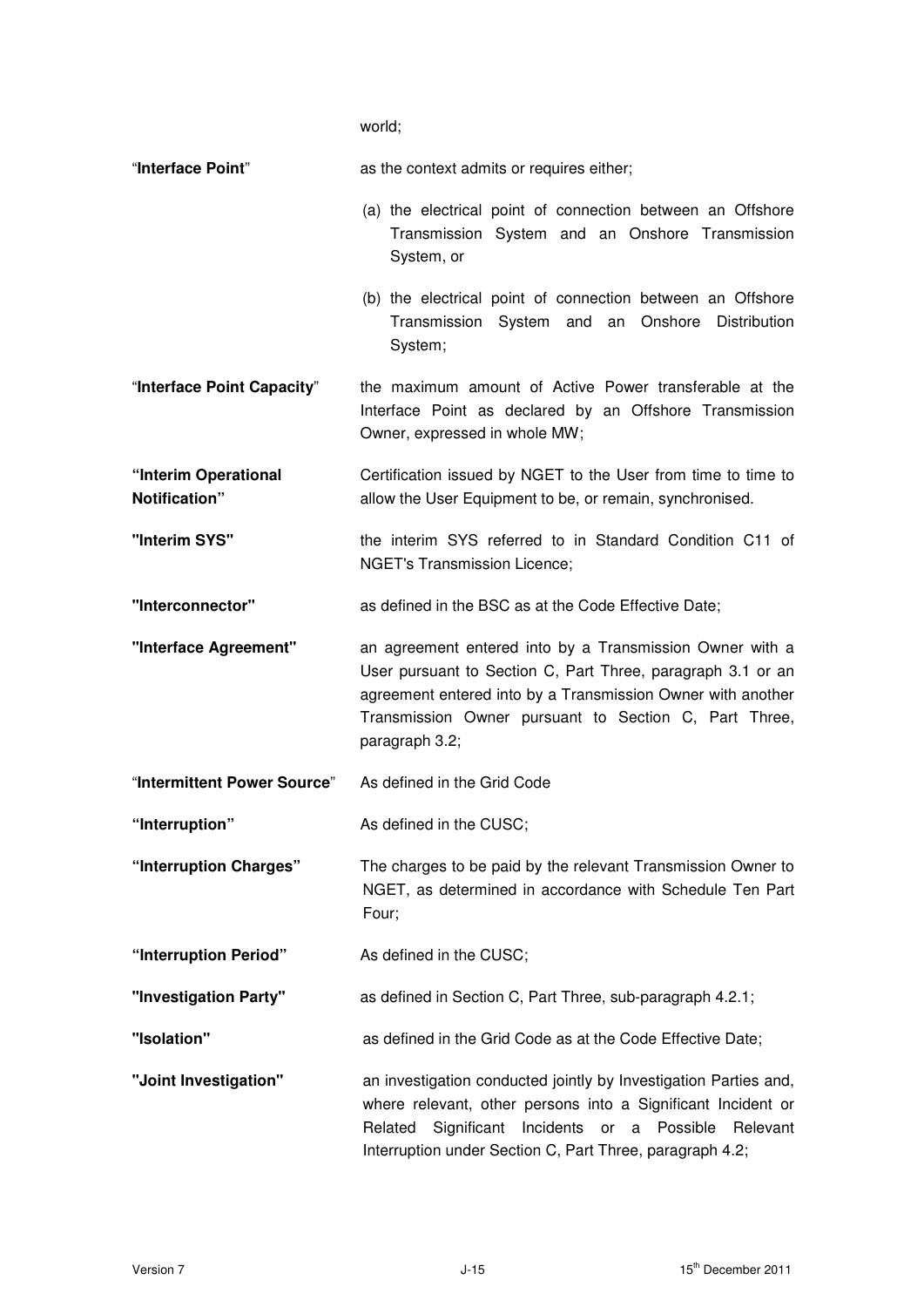**"Joint Project Party"** as defined in Section D, Part Two, paragraph 8.1;

- "**Key Consents**" those Consents a User (or in the case of Distributed Generation, the developer) requires in respect of its Power Station project which are identified as key for the purposes of Part Three of the User Commitment Methodology and in relation to a particular User as set out in the relevant TO Construction Agreement;
- **"Key Outage Proposal"** the proposal in respect of proposed outages, for a list of MITS circuits as agreed between the licensees, for Year 2 developed, maintained and submitted to NGET by each Transmission Owner in accordance with, and including those matters set out in, Section C, Part Two The agreed list of MITS circuits shall be reviewed by the licensees as required based on proposed changes to the Transmission System.
- **"Legal Requirement"** any Act of Parliament, regulation, licence or Directive;

**"Legislation"** as defined in paragraph 2.6.5 of this Section J;

- **"Letter of Credit"** (a) in respect of Section D, Paragraph 8.4.2 shall mean an irrevocable standby letter of credit in a form reasonably satisfactory to NGET but in any case expressed to be governed by the Uniform Customs and Practice for Documentary Credits 1993 Revision ICC Publication No. 500 or such other form as may be reasonably satisfactory to NGET and allowing for partial drawings and providing for the payment to NGET on demand forthwith on and against NGET's delivery to the issuer thereof of a Notice of Drawing of the amount demanded therein;
	- (b) in all other cases shall mean an unconditional irrevocable standby letter of credit in such form as NGET may reasonably approve issued for the account of the Transmission Owner in sterling in favour of NGET, allowing for partial drawings and providing for the payment to NGET forthwith on demand by any United Kingdom clearing bank or any other bank which in each case has a long term debt rating of not less than single "A" by Standard and Poor's Corporation or by Moody's Investors Services, or such other bank as NGET may approve and which shall be available for payment at a branch of the issuing bank
- **"Licence Standards"** the standards and requirements, in respect of each Party, referred to in its Transmission Licence and in accordance with which:

(a) such Party is required to plan and develop its Transmission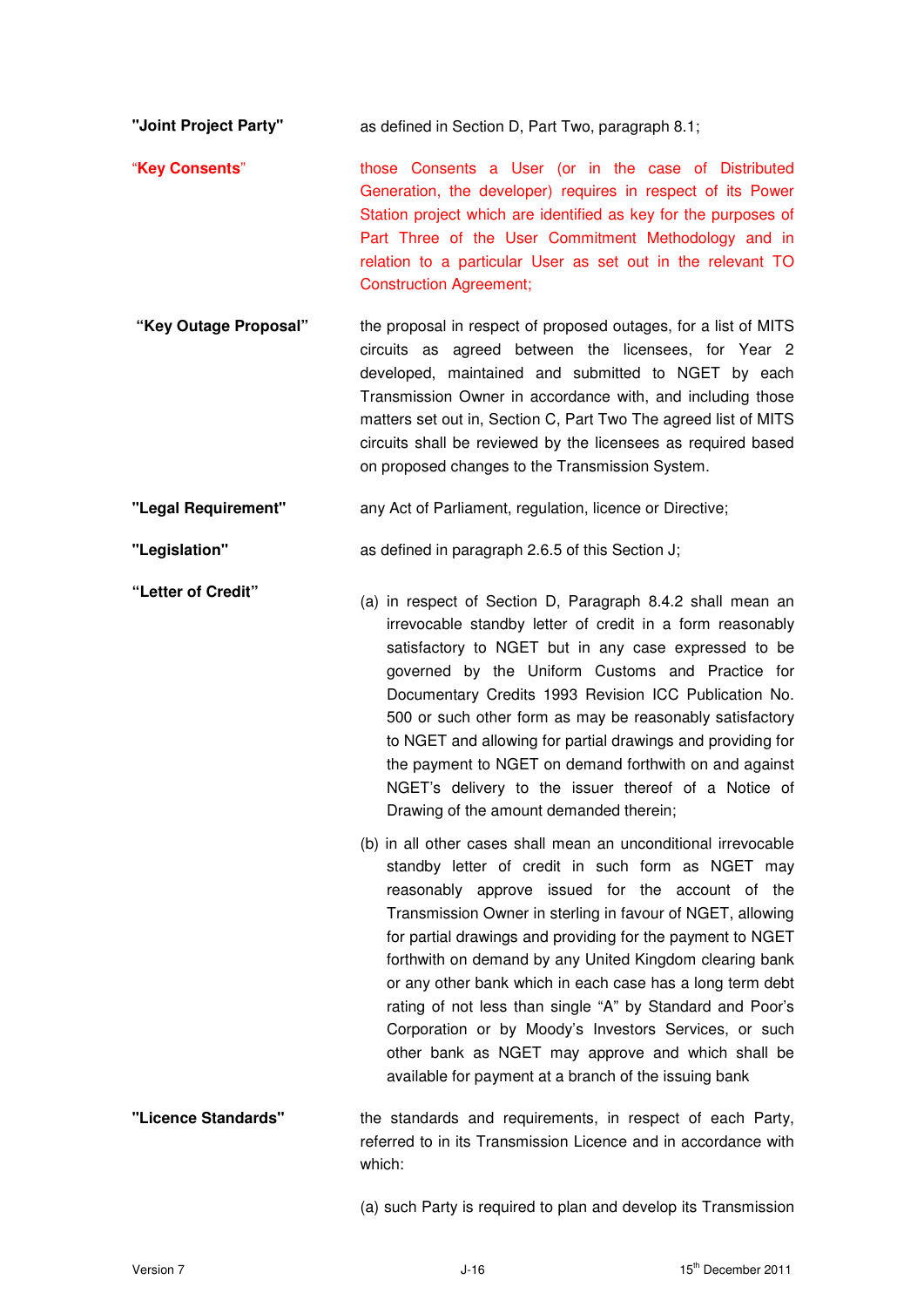# System; and

|                                   | (b) NGET is required to co-ordinate and direct the flow of<br>electricity onto and over the National Electricity Transmission<br>System,                                      |
|-----------------------------------|-------------------------------------------------------------------------------------------------------------------------------------------------------------------------------|
|                                   | as varied from time to time in respect of a Transmission Owner<br>by a Transmission Derogation or, in the case of NGET, by any<br>relevant direction issued by the Authority; |
| "Liquidated Damages"              | as defined separately between NGET and each Transmission<br>Owner undertaking Works as part of a Construction Project in<br>an applicable TO Construction Agreement;          |
| "Liquidated Damages<br>Liability" | means the liquidated damages liability as set out in the<br>relevant TO Construction Agreement;                                                                               |
| "Local Joint Restoration<br>Plan" | as defined in the Grid Code as at the Code Effective Date;                                                                                                                    |
| "Local Safety Instructions"       | as defined in the Grid Code as at the Code Effective Date;                                                                                                                    |
| "Local Switching<br>Procedure"    | as defined in the Grid Code as at the Code Effective Date;                                                                                                                    |
| "Low Voltage" or "LV"             | as defined in the Grid Code as at the Code Effective Date;                                                                                                                    |
| "Main Business"                   | any business of NGET as at the Code Effective Date and any<br>business which NGET must carry out under its Transmission<br>Licence;                                           |
| "Material Effect"                 | where used in relation to the identification of a Modification<br>only, shall mean an effect causing:                                                                         |
|                                   | NGET or a Transmission Owner to effect any works or to<br>(a)<br>alter the manner of operation of Transmission Plant or<br>Transmission Apparatus at a Connection Site; or    |
|                                   | a User to effect any works or to alter the manner of<br>(b)<br>operation or Plant or Apparatus at the Connection Site or<br>the site of connection,                           |
|                                   | which, in either case, involves NGET or the relevant<br>Transmission Owner or User in expenditure of more than<br>£10,000;                                                    |

The phrase "material effect" where otherwise used in the Code shall not be construed as being so limited.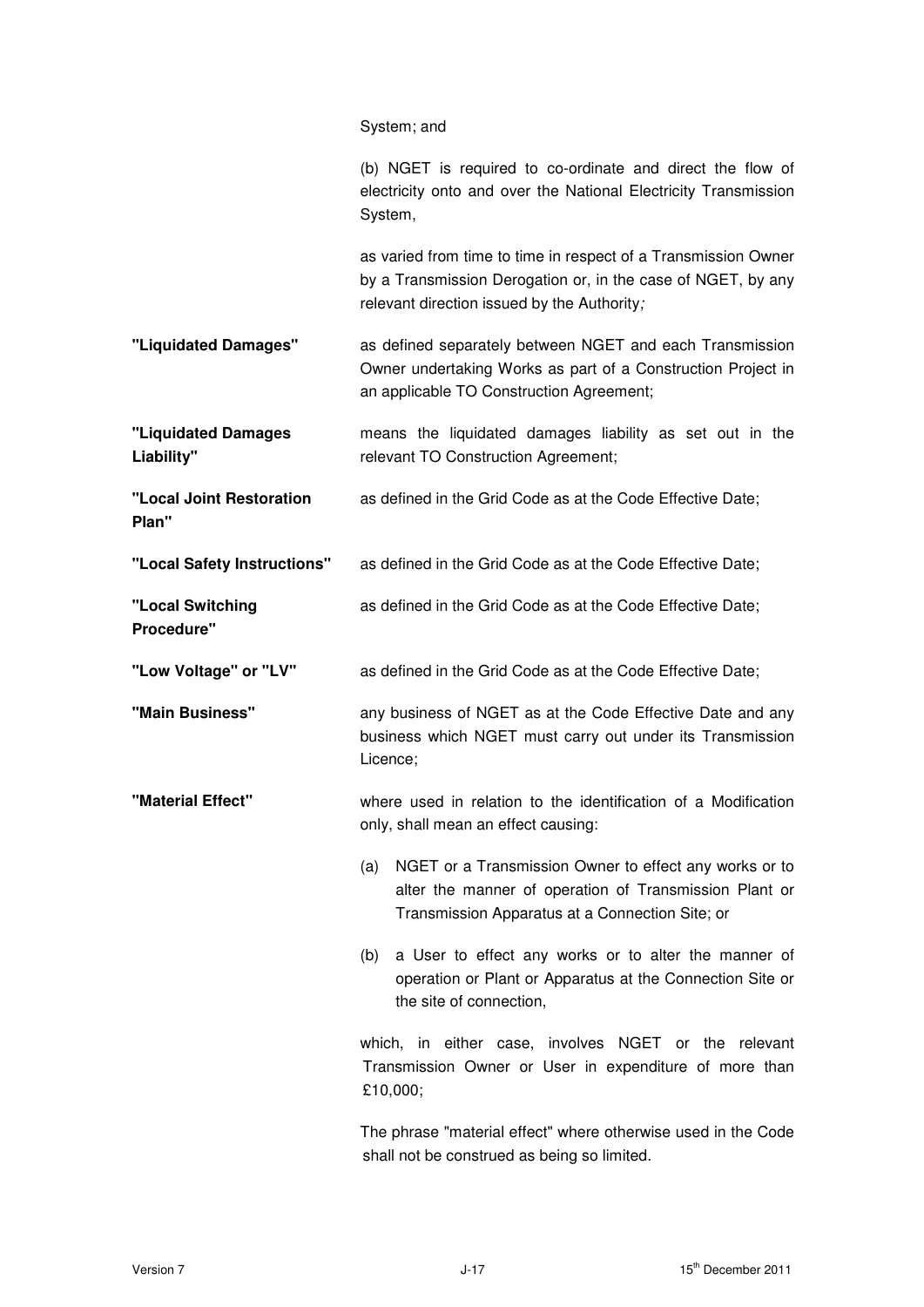| "Medium Voltage" or "MV"                                                          | as defined in the Grid Code as at the Code Effective Date;                                                                                                                                                                                                                                                                                                                                                                                                       |
|-----------------------------------------------------------------------------------|------------------------------------------------------------------------------------------------------------------------------------------------------------------------------------------------------------------------------------------------------------------------------------------------------------------------------------------------------------------------------------------------------------------------------------------------------------------|
| "MITS"                                                                            | As defined in the NETS SQSS.                                                                                                                                                                                                                                                                                                                                                                                                                                     |
| "MITS Connection Works"                                                           | As defined in the CUSC                                                                                                                                                                                                                                                                                                                                                                                                                                           |
| "MITS Node""                                                                      | means in the context of ascertaining the Attributable Works, a<br>node with (i) more than four Transmission circuits or (ii) two or<br>more Transmission circuits at a Grid Supply Point;                                                                                                                                                                                                                                                                        |
| "Modification"                                                                    | any:                                                                                                                                                                                                                                                                                                                                                                                                                                                             |
|                                                                                   | actual or proposed replacement, renovation, modification,<br>(a)<br>alteration, or construction by or on behalf of a User or a<br>Transmission Owner to either the User's Plant or<br>Apparatus or the manner of its operation or the<br>Transmission<br>Owner's<br>Transmission<br>Plant<br>or<br>Transmission Apparatus or the manner of its operation<br>which in either case has or may have a Material Effect on<br>a User at a particular Connection Site; |
|                                                                                   | Replacement of Assets (irrespective of whether such<br>(b)<br>Replacement of Assets has a Material Effect on a User at<br>a particular Connection Site); or                                                                                                                                                                                                                                                                                                      |
|                                                                                   | increase in Transmission Entry Capacity, not otherwise<br>(c)<br>associated with the construction or modification of User<br>Equipment, requested by a User under the CUSC;                                                                                                                                                                                                                                                                                      |
|                                                                                   | Transmission Construction Works associated with an<br>(d)<br>earlier Request for a Statement of Works; or                                                                                                                                                                                                                                                                                                                                                        |
|                                                                                   | material change in the Construction Planning<br>(e)<br>a<br>Assumptions concerning the proposed design of an<br>Offshore Transmission System upon which an accepted<br>TO Construction Offer was based;                                                                                                                                                                                                                                                          |
| "National Electricity<br><b>Transmission System"</b>                              | as defined in Standard Condition A1;                                                                                                                                                                                                                                                                                                                                                                                                                             |
| "National Electricity<br><b>Transmission System</b><br><b>Operator Area"</b>      | meaning set out in Schedule 1<br>of NGET's<br>has<br>the<br>Transmission Licence;                                                                                                                                                                                                                                                                                                                                                                                |
| "National Electricity<br><b>Transmission System</b><br><b>Performance Report"</b> | as defined in Section C, Part Three, paragraph 8.5;                                                                                                                                                                                                                                                                                                                                                                                                              |
| "National Electricity                                                             | as defined in Section C, Part Three, paragraph 8.3;                                                                                                                                                                                                                                                                                                                                                                                                              |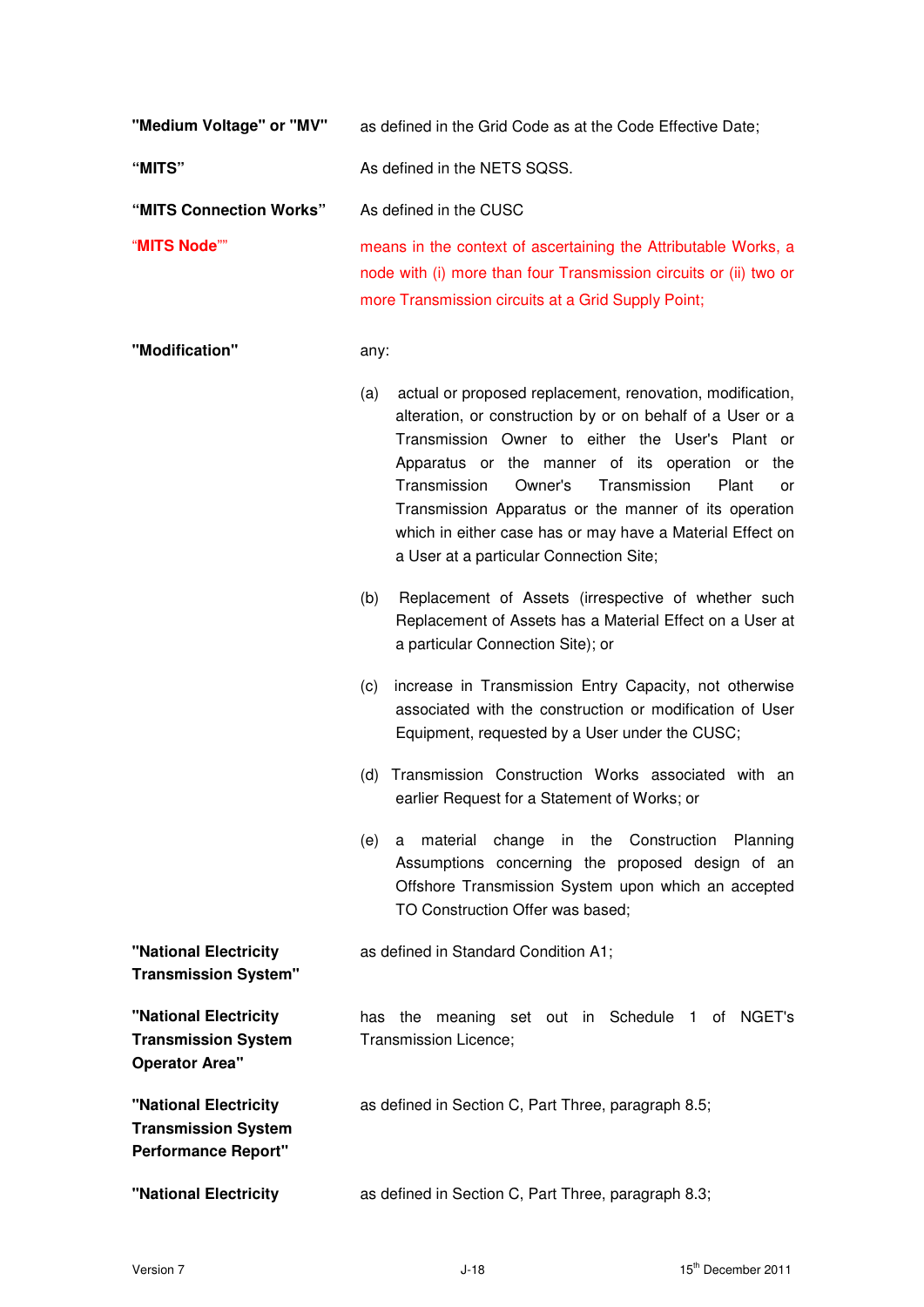| <b>Transmission System</b><br><b>Performance Report</b><br><b>Timetable"</b> |                                                                                                                                                                                                                               |
|------------------------------------------------------------------------------|-------------------------------------------------------------------------------------------------------------------------------------------------------------------------------------------------------------------------------|
| "NETS SQSS"                                                                  | The National Electricity Transmission System Security and<br>Quality of Supply Standard issued under Standard Condition<br>C17 of NGET's Transmission Licence (as amended, varied or<br>replaced from time to time)           |
| "Network Operator"                                                           | as defined in the Grid Code as at the Code Effective Date;                                                                                                                                                                    |
| "New Connection"                                                             | a new or proposed Connection for which NGET has received a<br>User Application but in respect of which a New Connection Site<br>has not yet become Connected and Energised;                                                   |
| "New Connection Site"                                                        | the proposed Connection Site for a New Connection;                                                                                                                                                                            |
| "New Construction Planning<br><b>Assumptions"</b>                            | as defined in sub-paragraph 9.2.1 of Section I;                                                                                                                                                                               |
| "New Embedded<br><b>Transmission Interface Site"</b>                         | a new or proposed Embedded Transmission Interface Site but<br>in respect of which such New Transmission Interface Site has<br>not yet become Energised;                                                                       |
| "New Transitional<br><b>Application"</b>                                     | as defined in sub-paragraph 9.1.3 of Section I;                                                                                                                                                                               |
| "New Transmission<br>Interface Site"                                         | a new or proposed Transmission Interface Site but in respect<br>of which such New Transmission Interface Site has not yet<br>become Energised;                                                                                |
| "NGET"                                                                       | National Grid Electricity Transmission plc (No 2366977) whose<br>registered office is at 1-3 Strand, London WC2N 5EH;                                                                                                         |
| "NGET Application Date"                                                      | in respect of each Transmission Owner, the date on which<br>such Transmission Owner receives an effective NGET<br>Construction Application or NGET Request for a Statement of<br>Works in relation to a Construction Project; |
| "NGET Charges"                                                               | comprising<br>Charges<br>Interruption<br>Payments,<br>Offshore<br><b>Construction Securities and Offshore Compensation Payments</b>                                                                                           |
| "NGET Connection<br><b>Application"</b>                                      | an application made by NGET to a Transmission Owner<br>pursuant to Section D, Part Two, paragraph 2.2 in relation to<br>the construction of a New Connection Site and containing the<br>information set out in Schedule Five; |
| "NGET Construction<br><b>Application"</b>                                    | as defined in Section D, Part Two, sub-paragraph 2.1.2;                                                                                                                                                                       |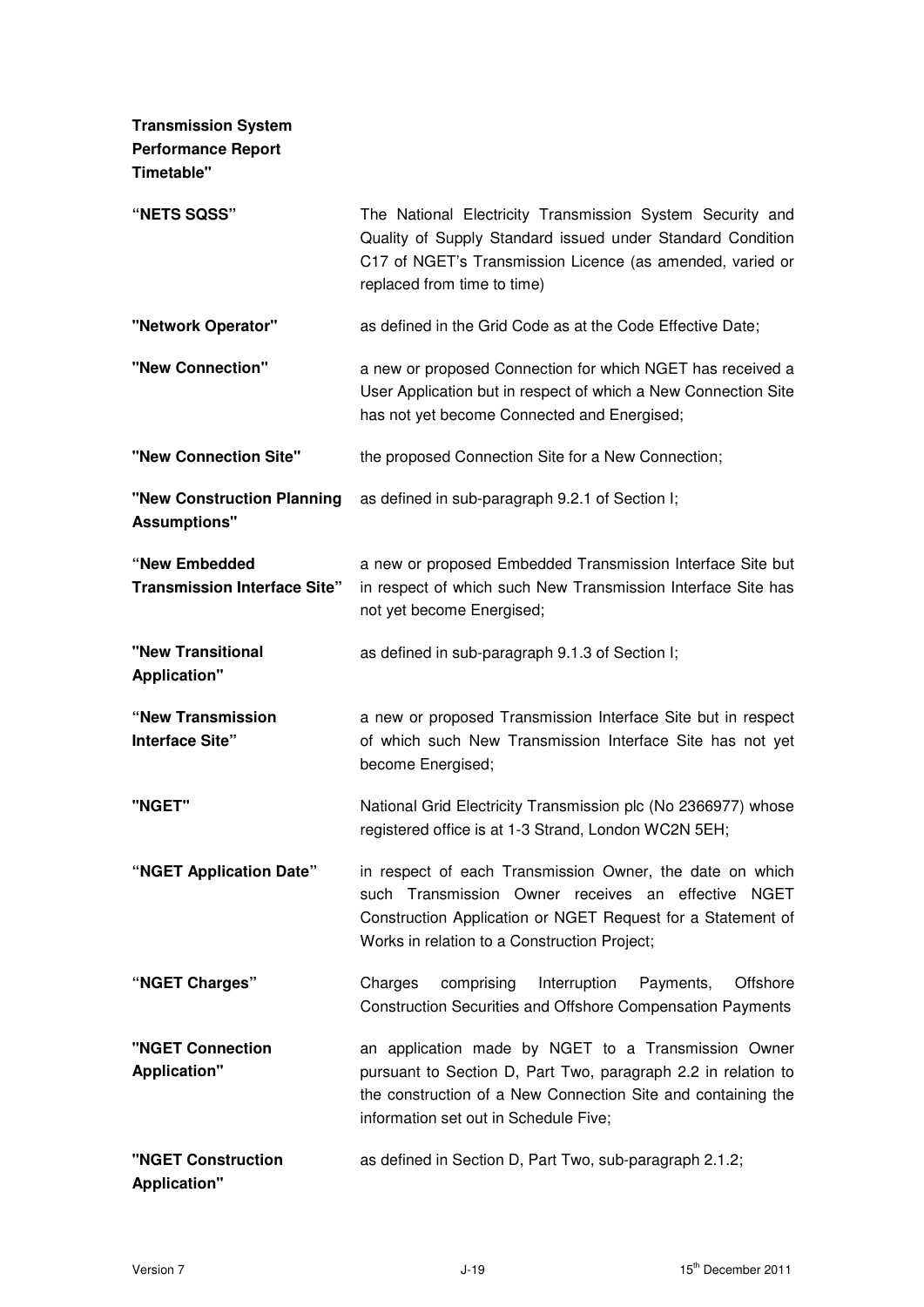| "NGET Credit Rating"                                | any one of the following:-                                                                                                                                                                                                                                                                                                                                                    |
|-----------------------------------------------------|-------------------------------------------------------------------------------------------------------------------------------------------------------------------------------------------------------------------------------------------------------------------------------------------------------------------------------------------------------------------------------|
|                                                     | (a) a credit rating for long term debt of A- and A3 respectively<br>as set by Standard and Poor's or Moody's respectively;                                                                                                                                                                                                                                                    |
|                                                     | (b) an indicative long term private credit rating of A- and A3<br>respectively as set by Standard and Poor's or Moody's as the<br>basis of issuing senior unsecured debt;                                                                                                                                                                                                     |
|                                                     | (c) a short term rating by Standard and Poor's or Moody's<br>which correlates to a long term rating of A- and A3<br>respectively; or                                                                                                                                                                                                                                          |
|                                                     | (d) where the Offshore Transmission Owner's licence issued<br>under the Electricity Act 1989 requires that User to maintain a<br>credit rating, the credit rating defined in that User's Licence;                                                                                                                                                                             |
| "NGET Investment Plan"                              | as defined in Section D, Part One, sub-paragraph 2.1.4;                                                                                                                                                                                                                                                                                                                       |
| "NGET Modification<br><b>Application"</b>           | an application made by NGET to a Transmission Owner<br>pursuant to Section D, Part Two, paragraph 2.2 in relation to<br>the construction of a Modification and containing<br>the<br>information set out in Schedule Six;                                                                                                                                                      |
| "NGET Request for a<br><b>Statement of Works"</b>   | an application made by NGET to a Transmission Owner<br>pursuant to Section D, Part Four, paragraph 1.1 in relation the<br>assessment of the impact on the National Electricity<br>Transmission System of a Power Station connecting to a<br>Distribution System and containing the information set out in<br>Schedule 13;                                                     |
| <b>NGET TEC Exchange Rate</b><br><b>Application</b> | an application made by NGET to a Transmission Owner<br>pursuant to Section D, Part Three, paragraph 1.1 in relation to<br>the calculation of a TO TEC Exchange Rate and containing the<br>information set out in Schedule 11;                                                                                                                                                 |
| "Non-Embedded Customer"                             | as defined in the CUSC as at the Code Effective Date;                                                                                                                                                                                                                                                                                                                         |
| "Non-Performing Party"                              | A Party that is unable to carry out any of its obligations under<br>the Code in accordance with Section G, paragraph 8.1;                                                                                                                                                                                                                                                     |
| "Normal Capability Limits"                          | as defined in Section C, Part One, sub-paragraph 3.1.1;                                                                                                                                                                                                                                                                                                                       |
| "Normal Operating Range"                            | Subject as provided below, the voltage on the 400kV part of<br>the Onshore Transmission System at each Interface Point with<br>an Offshore Transmission System will normally remain within<br>±5% of the nominal value unless abnormal conditions prevail.<br>The minimum voltage is -10% and the maximum voltage is<br>+10% unless abnormal conditions prevail, but voltages |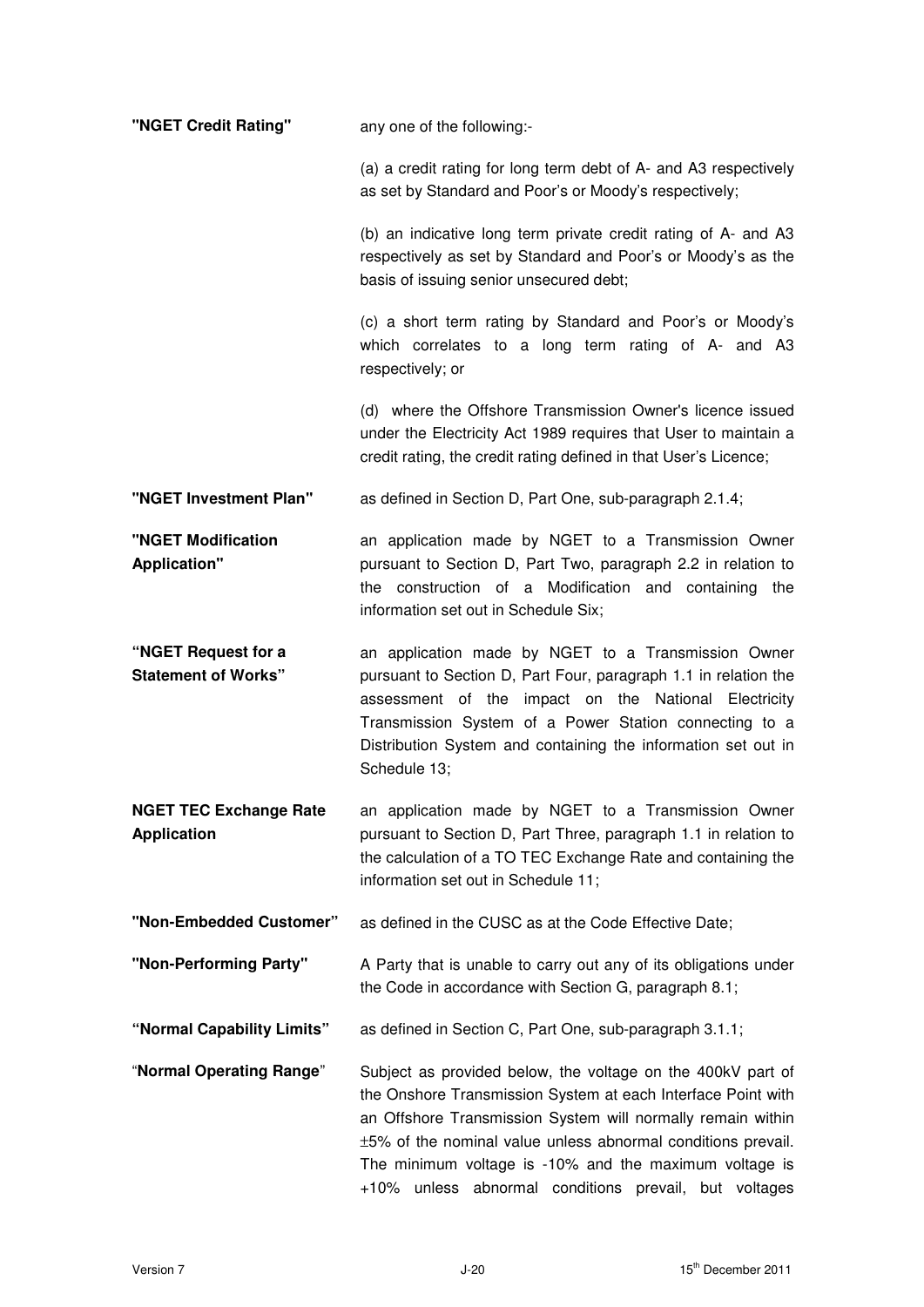between +5% and +10% will not last longer than 15 minutes unless abnormal conditions prevail. Voltages on the 275kV and 132kV parts of the Onshore Transmission System at each Interface Point with an Offshore Transmission System will normally remain within the limits ±10% of the nominal value unless abnormal conditions prevail. At nominal System voltages below 132kV the voltage of the Onshore Transmission System at each Interface Point with an Offshore Transmission System will normally remain within the limits ±6% of the nominal value unless abnormal conditions prevail. Under fault conditions, voltage may collapse transiently to zero at the point of fault until the fault is cleared.

NGET and an Offshore Transmission Owner may agree greater or lesser variations in voltage to those set out above in relation to a particular Interface Point, and insofar as a greater or lesser variation is agreed, the relevant figure set out above shall, in relation to that Offshore Transmission System at the particular Interface Point, be replaced by the figure agreed;

| "Notice of Drawing"                                   |            | a notice of drawing signed by or on behalf of NGET;                                                                                                                      |
|-------------------------------------------------------|------------|--------------------------------------------------------------------------------------------------------------------------------------------------------------------------|
| "Nuclear Site Licence<br><b>Provisions Agreement"</b> |            | As defined in the CUSC                                                                                                                                                   |
| "ODIS Programme"                                      |            | as defined in Section D, Part One, sub-paragraph 5.1.2;                                                                                                                  |
| "Offshore"                                            |            | means wholly or partly in Offshore Waters and when used in<br>conjunction with another term and not defined means that the<br>associated term is to be read accordingly; |
| "Offshore Compensation<br>Payments"                   |            | as defined in Section E, sub-paragraph 3.1.3;                                                                                                                            |
| "Offshore Construction<br><b>Completed Date"</b>      |            | the date on which an Offshore Transmission System is<br>deemed to be commissioned in accordance with a TO<br><b>Construction Agreement;</b>                              |
| "Offshore Construction<br><b>Secured Amount"</b>      |            | an amount equivalent to the sum of:                                                                                                                                      |
|                                                       | (a)<br>(b) | 20% of the Forecast Offshore Construction Cost; and<br>the Liquidated Damages Liability;                                                                                 |
| "Offshore Construction<br>Securities"                 |            | as defined in Section E, sub-paragraph 3.1.2;                                                                                                                            |
| "Offshore Construction<br>Works"                      |            | Transmission Construction Works undertaken by an Offshore<br>Transmission Owner;                                                                                         |
| "Offshore Development                                 |            | the annual statement prepared by NGET in accordance with<br>Section D, Part One, paragraph 5 and Special Condition C4 of<br>its Transmission Licence;                    |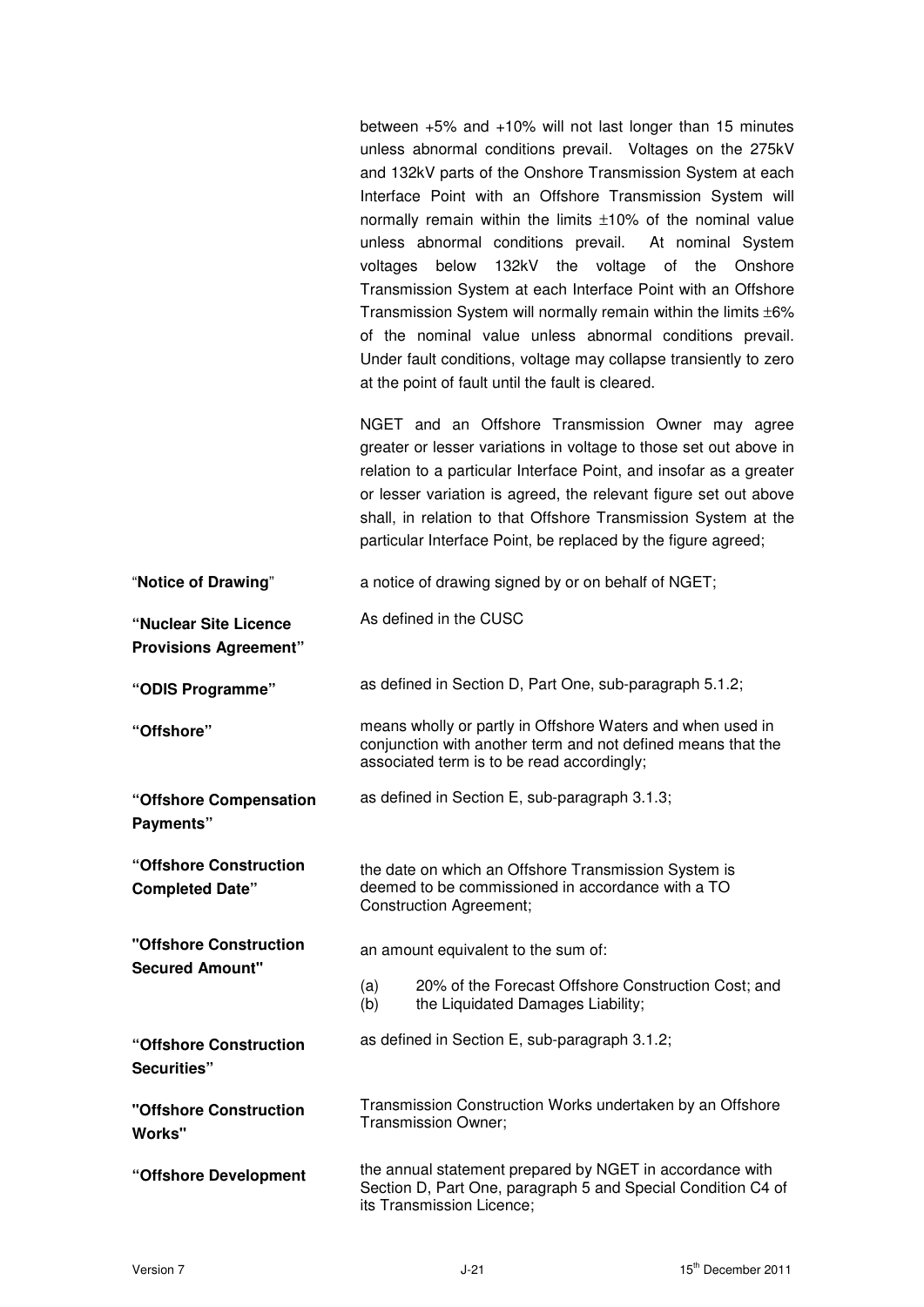**Information Statement"** 

| "Offshore Tender<br><b>Regulations"</b> | those regulations made by the Authority in accordance with<br>section 6C of the Act to facilitate the determination on a<br>competitive basis of the person to whom an offshore<br>transmission licence is to be granted                                                                                                                                                                                                                                                                                                          |
|-----------------------------------------|-----------------------------------------------------------------------------------------------------------------------------------------------------------------------------------------------------------------------------------------------------------------------------------------------------------------------------------------------------------------------------------------------------------------------------------------------------------------------------------------------------------------------------------|
| "Offshore TO Construction<br>Agreement" | as defined in Schedule Nine, Part C;                                                                                                                                                                                                                                                                                                                                                                                                                                                                                              |
| "Offshore Transmission<br>Owner"        | either,<br>(a) such person in relation to whose Transmission Licence<br>the Standard Conditions in Section E (offshore<br>transmission owner standard conditions) have been<br>given effect; or,<br>(b) A Party who has acceded to this Code prior to the<br>grant of a Transmission Licence referred to in (a)<br>above as a requirement of the Offshore Tender<br>Regulations                                                                                                                                                   |
| "Offshore Waters"                       | has the meaning given to "offshore waters" in Section 90(9) of<br>the Energy Act 2004;                                                                                                                                                                                                                                                                                                                                                                                                                                            |
| "One Off Works"                         | the works described as such in a TO Construction Agreement;                                                                                                                                                                                                                                                                                                                                                                                                                                                                       |
| "Onshore"                               | means within Great Britain (and when used in conjunction with<br>another term and not defined means that the associated term<br>is to be read accordingly);                                                                                                                                                                                                                                                                                                                                                                       |
| "Onshore TO Construction<br>Agreement"  | as defined in Schedule Eight, sub-paragraph 1.1.3;                                                                                                                                                                                                                                                                                                                                                                                                                                                                                |
| "Onshore Transmission<br>Owner"         | Scottish<br>Hydro-Electric<br>Transmission<br>Limited<br>SP<br>or<br>Transmission Limited or such other person in relation to whose<br>Transmission Licence the Standard Conditions in Section D<br>(transmission owner standard conditions) have been given<br>effect;                                                                                                                                                                                                                                                           |
| "Operating Code"                        | that part of the Grid Code which is identified as the Operating<br>Code;                                                                                                                                                                                                                                                                                                                                                                                                                                                          |
| "Operational"                           | in relation to Works undertaken by a Transmission Owner as<br>part of a Construction Project, means that such Works have<br>been completed and, in the case of Works at a Connection<br>Site, Commissioned so that, subject to any Works being<br>undertaken by NGET or another Transmission Owner, the<br>User can use the National Electricity Transmission System<br>and any User Equipment the subject of the Construction<br>Project to undertake those acts and things capable of being<br>undertaken pursuant to the CUSC; |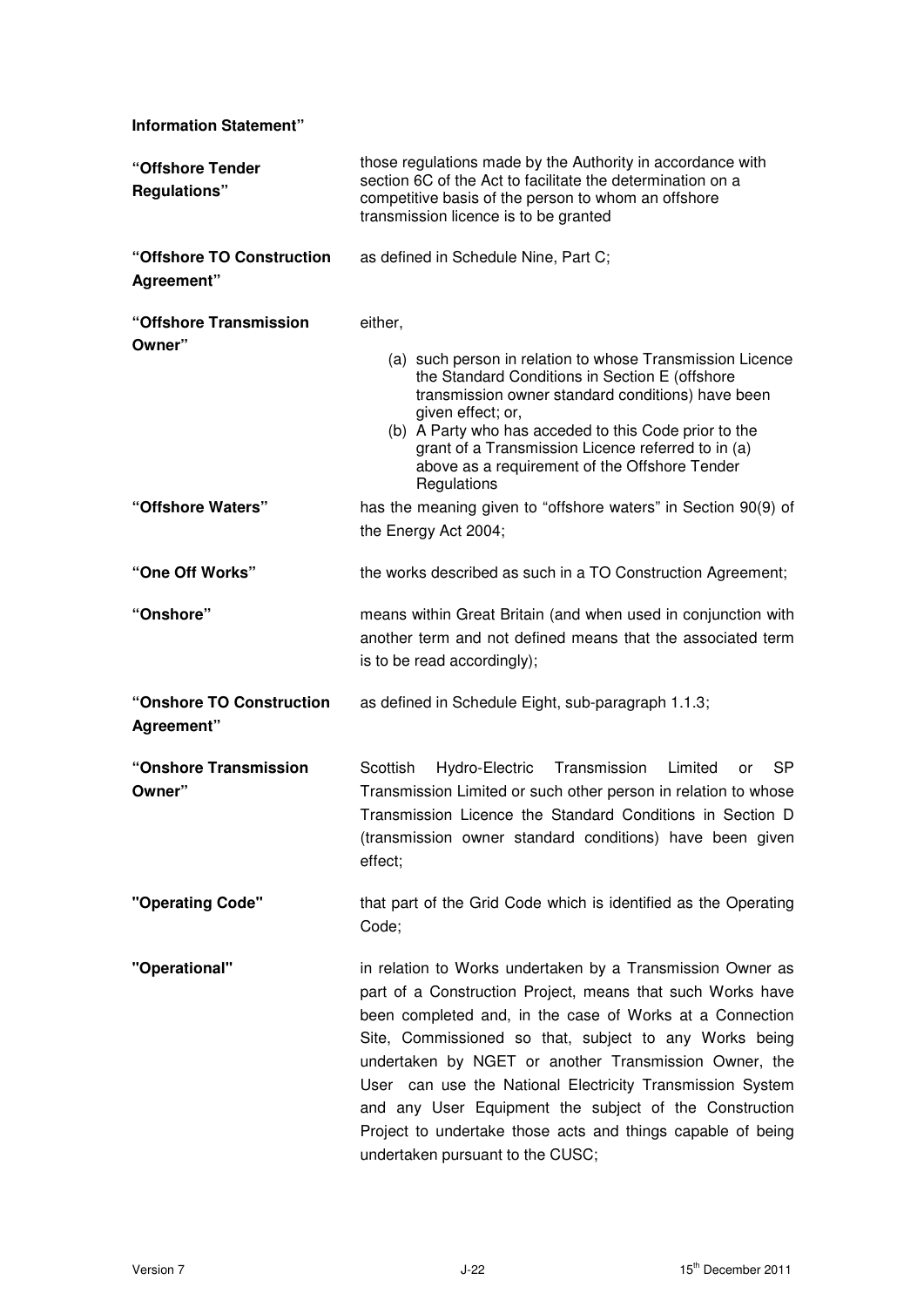| "Operational Capability<br>Limits"        | as defined in Section C, Part One, paragraph 4.3;                                                                                                                                                                                                                                                                                                                                                     |
|-------------------------------------------|-------------------------------------------------------------------------------------------------------------------------------------------------------------------------------------------------------------------------------------------------------------------------------------------------------------------------------------------------------------------------------------------------------|
| "Operational Effect"                      | an effect which causes the National Electricity Transmission<br>System to operate (or be at a materially increased risk of<br>operating) differently to the way in which it would or may have<br>normally operated in the absence of such effect;                                                                                                                                                     |
| "Other Code"                              | as the context admits or requires, any of the CUSC, CUSC<br>Framework Agreement, Grid Code, BSC, BSC Framework<br>Agreement and any agreement entered into pursuant to any of<br>these;                                                                                                                                                                                                               |
| "Other Code Party"                        | other than NGET, a party (including its officers, employees or<br>agents) to or under any Other Code;                                                                                                                                                                                                                                                                                                 |
| "Outage"                                  | (as the context admits or requires):                                                                                                                                                                                                                                                                                                                                                                  |
|                                           | (a) a planned temporary reduction in the extent to which<br>Transmission Services are provided by a Transmission<br>Owner pursuant to Section C, Part One, paragraph 2.1; or                                                                                                                                                                                                                          |
|                                           | (b) a planned temporary withdrawal from service (either<br>partially or completely) of NGET Plant and Apparatus in<br>England and Wales comprising part of the National<br>Electricity Transmission System;                                                                                                                                                                                           |
| "Outage Change"                           | has the meaning given in the Transmission Licence;                                                                                                                                                                                                                                                                                                                                                    |
| "Outage Implementation<br><b>Process"</b> | as defined in Section C, Part Two, paragraph 6.1;                                                                                                                                                                                                                                                                                                                                                     |
| "Outage Plan"                             | the plan for the placement of Outages for each Financial Year<br>developed and maintained by NGET in accordance with<br>Section C, Part Two;                                                                                                                                                                                                                                                          |
| "Outage Proposal"                         | the proposal in respect of proposed Outages for each Financial<br>Year developed, maintained and submitted to NGET by each<br>Transmission Owner in accordance with, and including those<br>matters set out in, Section C, Part Two;                                                                                                                                                                  |
| "Part"                                    | a part of this Code as referred to herein;                                                                                                                                                                                                                                                                                                                                                            |
| "Partial Shutdown"                        | the same as a Total Shutdown except that all generation has<br>ceased in a separate part of the Total System and there is no<br>electricity supply from External Interconnections or other parts<br>of the Total System to that part of the Total System and,<br>therefore that part of the Total System is shutdown, with the<br>result that it is not possible for that part of the Total System to |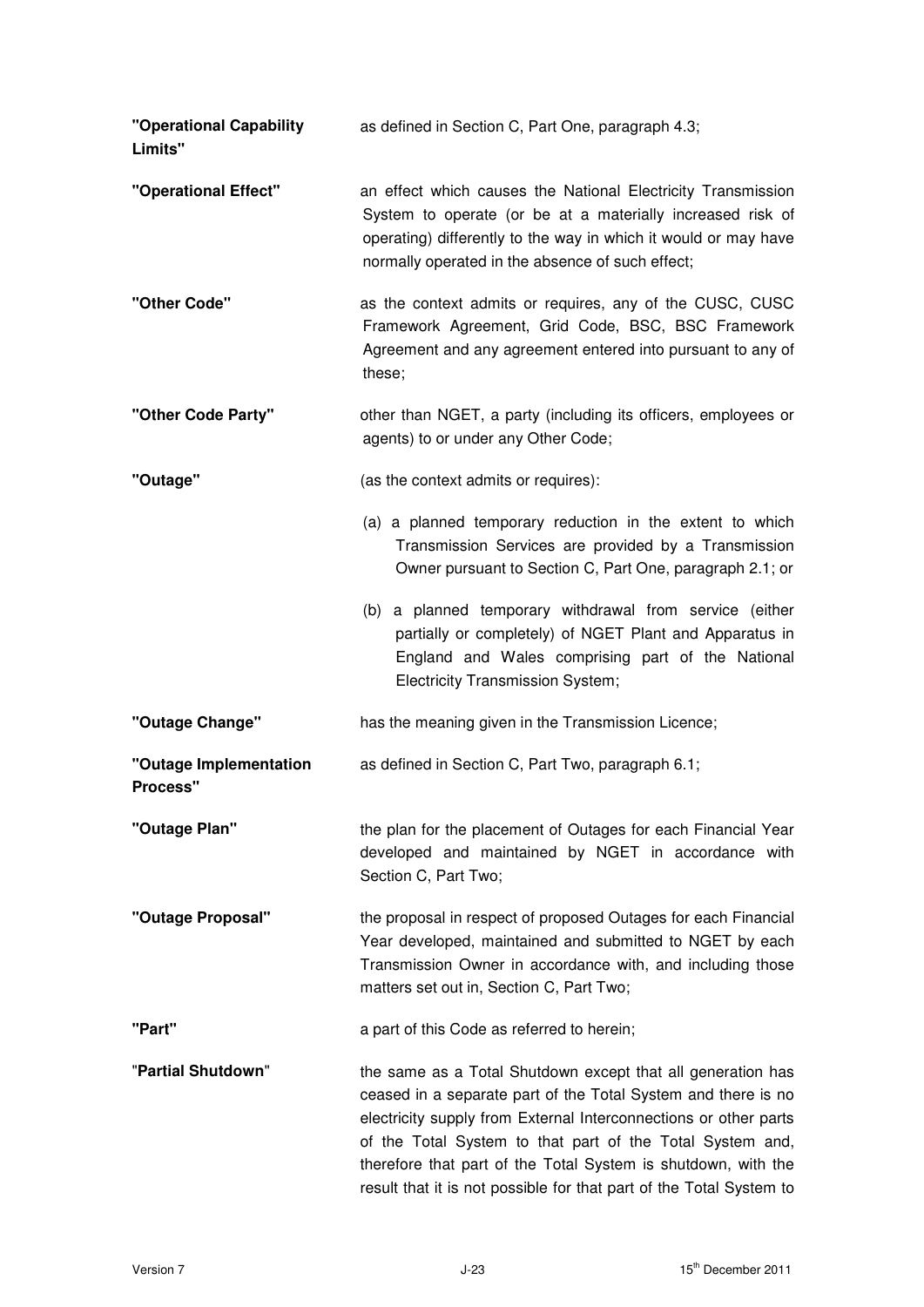|                         | begin to function again without NGETs directions relating to<br><b>Black Start;</b>                                                                                                                                                                                                                                                                                                                   |
|-------------------------|-------------------------------------------------------------------------------------------------------------------------------------------------------------------------------------------------------------------------------------------------------------------------------------------------------------------------------------------------------------------------------------------------------|
| "Party"                 | as defined in Section B, paragraph 2.1;                                                                                                                                                                                                                                                                                                                                                               |
| "Party Applicant"       | a Transmission Licensee or person obliged by the Offshore<br>Tender Regulations wishing to enter into the Framework<br>Agreement;                                                                                                                                                                                                                                                                     |
| "Party Category"        | means, as the context requires, one of the following<br>categories:<br>(a) NGET;<br>(b) Scottish Hydro Electric Transmission Limited;<br>(c) SP Transmission Limited; and<br>(d) the Offshore Transmission Owner Parties collectively.;                                                                                                                                                               |
| "Party Details"         | the details required from a Party and Party Applicant under<br>Section B, sub-paragraph 3.1.2 and paragraph 4.1 as<br>applicable;                                                                                                                                                                                                                                                                     |
| "Party Entry Processes" | the procedures, processes and steps required to be taken by a<br>Party on entry to the Code as defined in Section B, sub-<br>paragraph 3.2.3;                                                                                                                                                                                                                                                         |
| "Party Liable"          | as defined in Section G, paragraph 4.2;                                                                                                                                                                                                                                                                                                                                                               |
| "Party Representatives" | the representatives of the Parties as defined in Section B, sub-<br>paragraph 6.1.2;                                                                                                                                                                                                                                                                                                                  |
| "Paying Party"          | as defined in Section E, paragraph 3.1;                                                                                                                                                                                                                                                                                                                                                               |
| "Permitted Activities"  | activities carried on by:                                                                                                                                                                                                                                                                                                                                                                             |
|                         | (a) NGET, for the purposes of its Main Business; and                                                                                                                                                                                                                                                                                                                                                  |
|                         | a Transmission Owner, for the purpose of its<br>(b)<br><b>Transmission Business;</b>                                                                                                                                                                                                                                                                                                                  |
| "Performance Bond"      | an on first demand without proof or conditions irrevocable<br>performance bond or performance guarantee executed as a<br>deed in a form reasonably satisfactory to NGET but in any<br>case allowing for partial drawings and providing for the<br>payment to NGET on demand forthwith on and against NGET<br>delivery to the issuer thereof of a Notice of Drawing of the<br>amount demanded therein; |
| "Planned Works"         | as defined in Section D, Part One, sub-paragraph 2.1.2.3;                                                                                                                                                                                                                                                                                                                                             |
| "Planning Assumptions"  | in respect of each Transmission Owner:                                                                                                                                                                                                                                                                                                                                                                |
|                         | NGET's forecasts of power flows onto and off the<br>(a)                                                                                                                                                                                                                                                                                                                                               |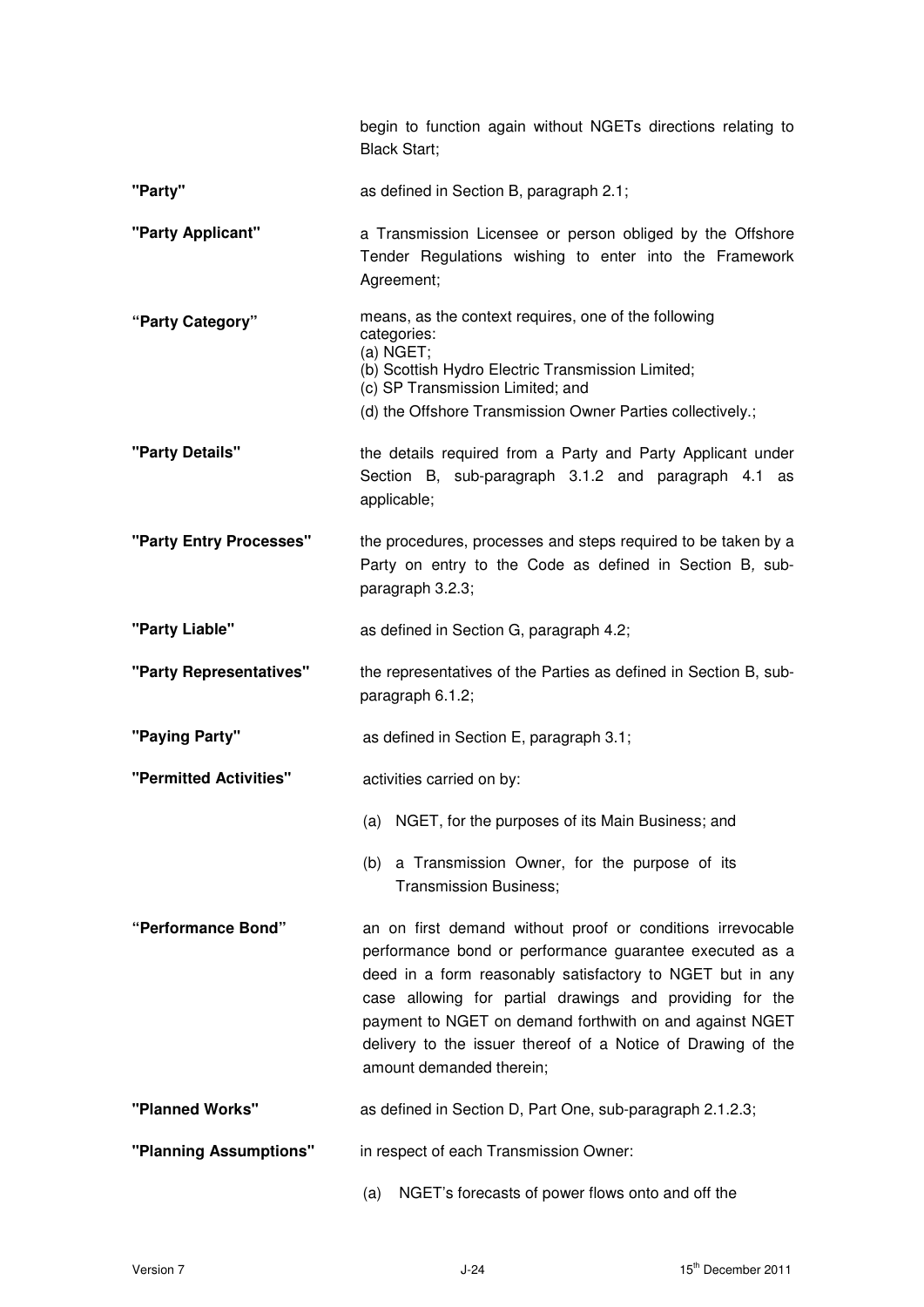|                                     | Transmission Owner's Transmission System<br>under conditions<br>which<br>NGET reasonably<br>foresees will arise in the course of a Financial<br>Year; or                                                                                                                                                                                |
|-------------------------------------|-----------------------------------------------------------------------------------------------------------------------------------------------------------------------------------------------------------------------------------------------------------------------------------------------------------------------------------------|
|                                     | (b) information which NGET reasonably considers is<br>necessary to allow the Transmission Owner to<br>power flows<br>off<br>forecast<br>to<br>and<br>on<br>a<br>Transmission Owner's Transmission<br>System<br>under conditions which<br>NGET reasonably<br>foresees will arise in the course of a Financial<br>Year of operation,      |
|                                     | developed, in each case, in accordance with Schedule Three;                                                                                                                                                                                                                                                                             |
| "Planning Code"                     | that part of the Grid Code which is identified as the Planning<br>Code;                                                                                                                                                                                                                                                                 |
| "Plant"                             | fixed and moveable items used in the generation and/or supply<br>and/or transmission of electricity other than Apparatus;                                                                                                                                                                                                               |
| "Possible Relevant<br>Interruption" | means an interruption which requires investigation to ascertain<br>whether or not it is a Relevant Interruption;                                                                                                                                                                                                                        |
| "Power Factor"                      | As defined in the Grid Code;                                                                                                                                                                                                                                                                                                            |
| "Power Station"                     | as defined in the CUSC as at the Code Effective Date;                                                                                                                                                                                                                                                                                   |
| "Proceedings"                       | as defined in Section G, paragraph 17.1;                                                                                                                                                                                                                                                                                                |
| "Progress Report"                   | the progress report prepared and submitted by the Committee<br>in accordance with Section B, sub-paragraph 7.2.8.1;                                                                                                                                                                                                                     |
| "Proposed Amendment"                | a proposed amendment to this Code as defined at Section B,<br>sub-paragraph 7.2.2.3;                                                                                                                                                                                                                                                    |
| "Proposed Amendment<br>Report"      | the proposed form of the Amendment Report developed in<br>accordance with and as defined in Section B, sub-paragraph<br>7.2.5.8;                                                                                                                                                                                                        |
| "Proposer"                          | a Party or other person making a proposal for an amendment<br>to the Code as defined in Section B, paragraph 7.2.2.1;                                                                                                                                                                                                                   |
| "Protection"                        | as defined in the Grid Code as at the Code Effective Date;                                                                                                                                                                                                                                                                              |
| "Qualified Bank"                    | a City of London branch of a bank, its successors and assigns,<br>which has throughout the validity period of the Performance<br>Bond or Letter of Credit it issues in favour of NGET, a rating of<br>at least A- in Standard and Poor's long term debt rating or A3<br>in Moody's long term debt rating provided that such bank is not |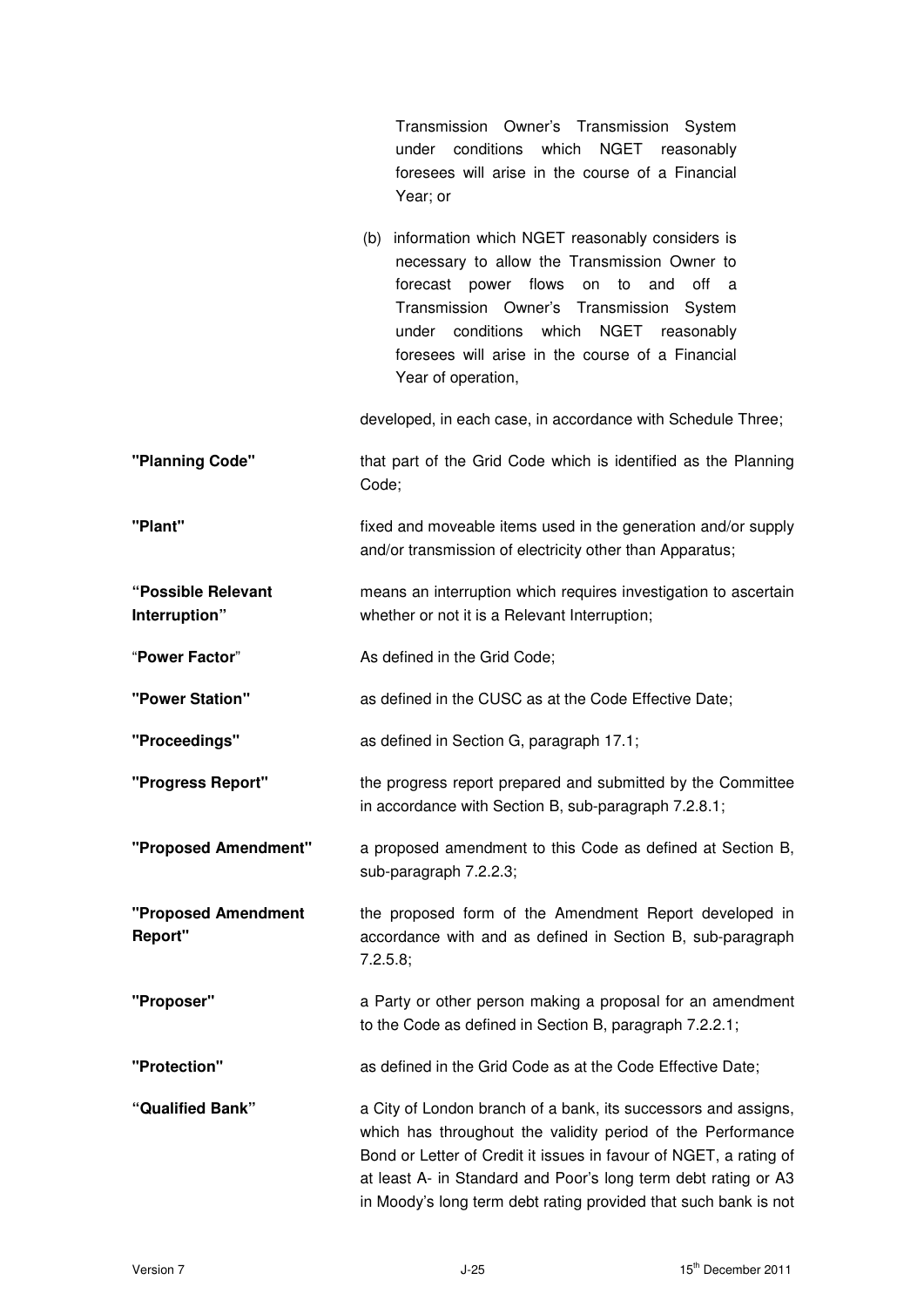during such validity period put on any credit watch or any similar credit surveillance which gives NGET reasonable cause to doubt that such bank may not be able to maintain the aforesaid rating throughout the validity period and no other event has occurred which gives NGET reasonable cause to have such doubt;

- **"Qualified Company"** a company which is a public company or a private company within the meaning of section 1(3) of the Companies Act 1985 and which is either :
	- (a) a shareholder of the User or any holding company of such shareholder or
	- (b) any subsidiary of any such holding company, but only where the subsidiary
		- (i) demonstrates to The Company's satisfaction that it has power under its constitution to give a Performance Bond other than in respect of its subsidiary;
		- (ii) provides an extract of the minutes of a meeting of its directors recording that the directors have duly concluded that the giving of the Performance Bond is likely to promote the success of that subsidiary for the benefit of its members;
		- (iii) provides certified copies of the authorisation by every holding company of the subsidiary up to and including the holding company of the User, of the giving of the Performance Bond,

(the expressions "holding company" and "subsidiary" having the respective meanings assigned thereto by section 736, Companies Act 1985 as supplemented by section 144(3), Companies Act 1989) and which has throughout the validity period of the Performance Bond it gives in favour of The Company, a rating of at least A- in Standard and Poor's long term debt rating or A3 in Moody's long term debt rating or such lesser rating which The Company may in its absolute discretion allow by prior written notice given pursuant to a resolution of its board of directors for such period and on such terms as such resolution may specify provided that such company is not during such validity period put on any credit watch or any similar credit surveillance procedure which gives The Company reasonable cause to doubt that such company may not be able to maintain the aforesaid rating throughout the validity period of the Performance Bond and no other event has occurred which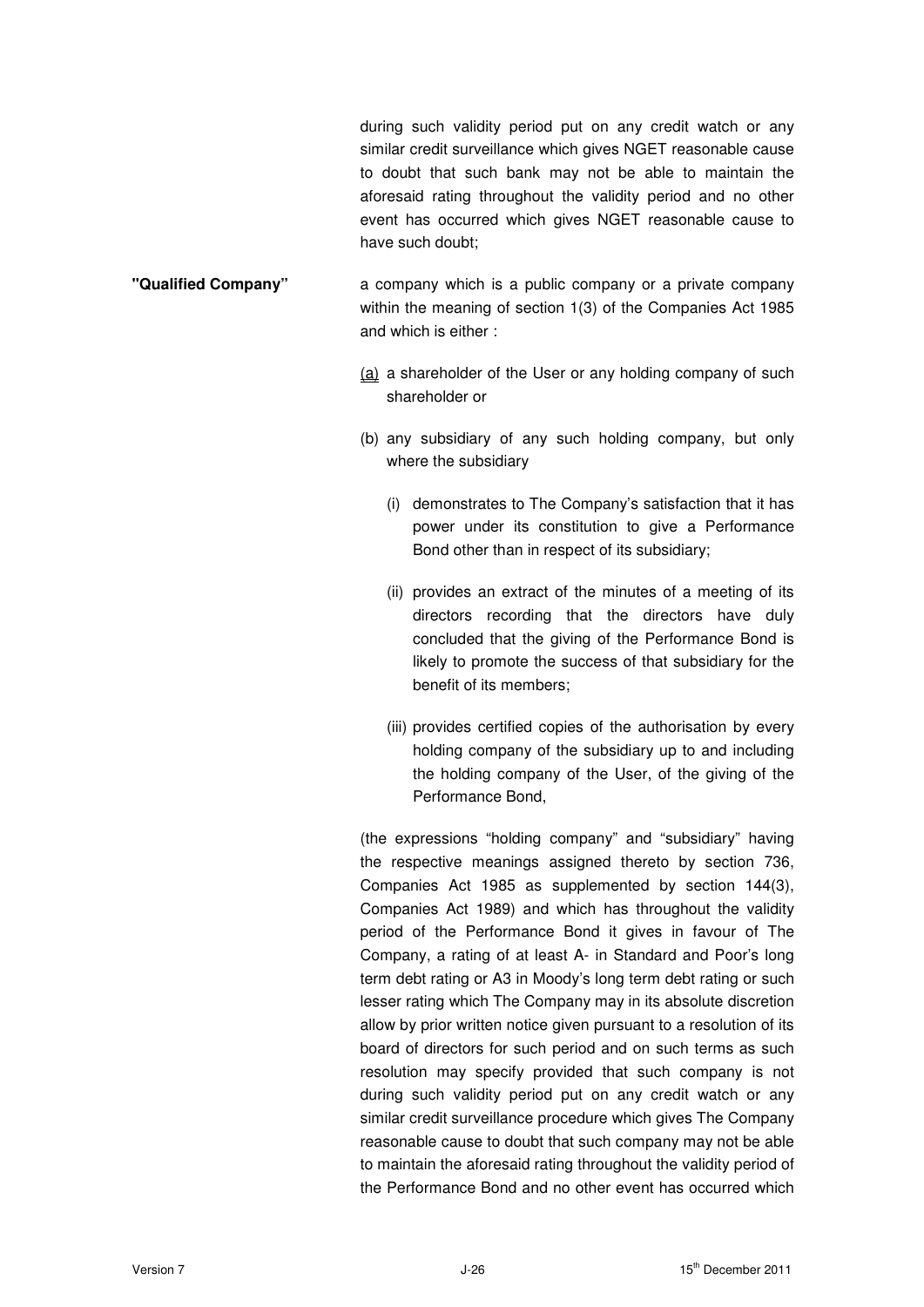|                                    | gives The Company reasonable cause to have such doubt;                                                                                                                                                                                         |  |
|------------------------------------|------------------------------------------------------------------------------------------------------------------------------------------------------------------------------------------------------------------------------------------------|--|
| "Quorum"                           | the quorum required for a Committee Meeting as defined in<br>Section B, sub-paragraph 6.4.5;                                                                                                                                                   |  |
| "Reactive Power"                   | As defined in the Grid Code;                                                                                                                                                                                                                   |  |
| "Reasonable Charges"               | reasonable cost reflective charges comparable to charges for<br>similar services obtainable in the open market;                                                                                                                                |  |
| "Receiving Party"                  | as defined in Section E, paragraph 3.1;                                                                                                                                                                                                        |  |
| "Reference Notice"                 | a notice sent to the Authority or the Electricity Arbitration<br>Association (as appropriate) and copied to each other Dispute<br>Party in relation to a Dispute under Section H, paragraphs 4.1<br>or 5.1 setting out details of the Dispute; |  |
| "Regulations"                      | the Electricity Safety, Quality and Continuity Regulations 2002;                                                                                                                                                                               |  |
| "Related Significant<br>Incidents" | a series of Significant Incidents in which one or more<br>Significant Incidents cause or exacerbate one or more other<br>Significant Incidents;                                                                                                |  |
| "Related Undertaking"              | as defined in Standard Condition A1;                                                                                                                                                                                                           |  |
| "Relevant Connection Site"         | in respect of each Construction Project, Exchange Rate<br>Request or Request for a Statement of Works:                                                                                                                                         |  |
|                                    | the Connection Site or New Connection Site<br>(a)<br>which is the subject of the relevant User<br>Application; or                                                                                                                              |  |
|                                    | in the case of a User Application made to NGET<br>(b)<br>by an Embedded User, the connection site of<br>such Embedded User;                                                                                                                    |  |
| "Relevant Instrument"              | any or, as the context may require, a particular one of the<br>following:                                                                                                                                                                      |  |
|                                    | (a) the Act and all subordinate legislation made under the<br>Act;                                                                                                                                                                             |  |
|                                    | the Data Protection Act 1998 and all subordinate<br>(b)<br>legislation made under it;                                                                                                                                                          |  |
|                                    | any Transmission Licence and any determination or<br>(c)<br>notice made or issues by the Authority pursuant to the<br>terms thereof,                                                                                                           |  |
|                                    | and whether under any of the foregoing or otherwise, all<br>authorisations,<br>approvals, licences, exemptions,<br>filings,<br>registrations, notarisations, consents, guidelines and other                                                    |  |

matters which are required or which a Party acting in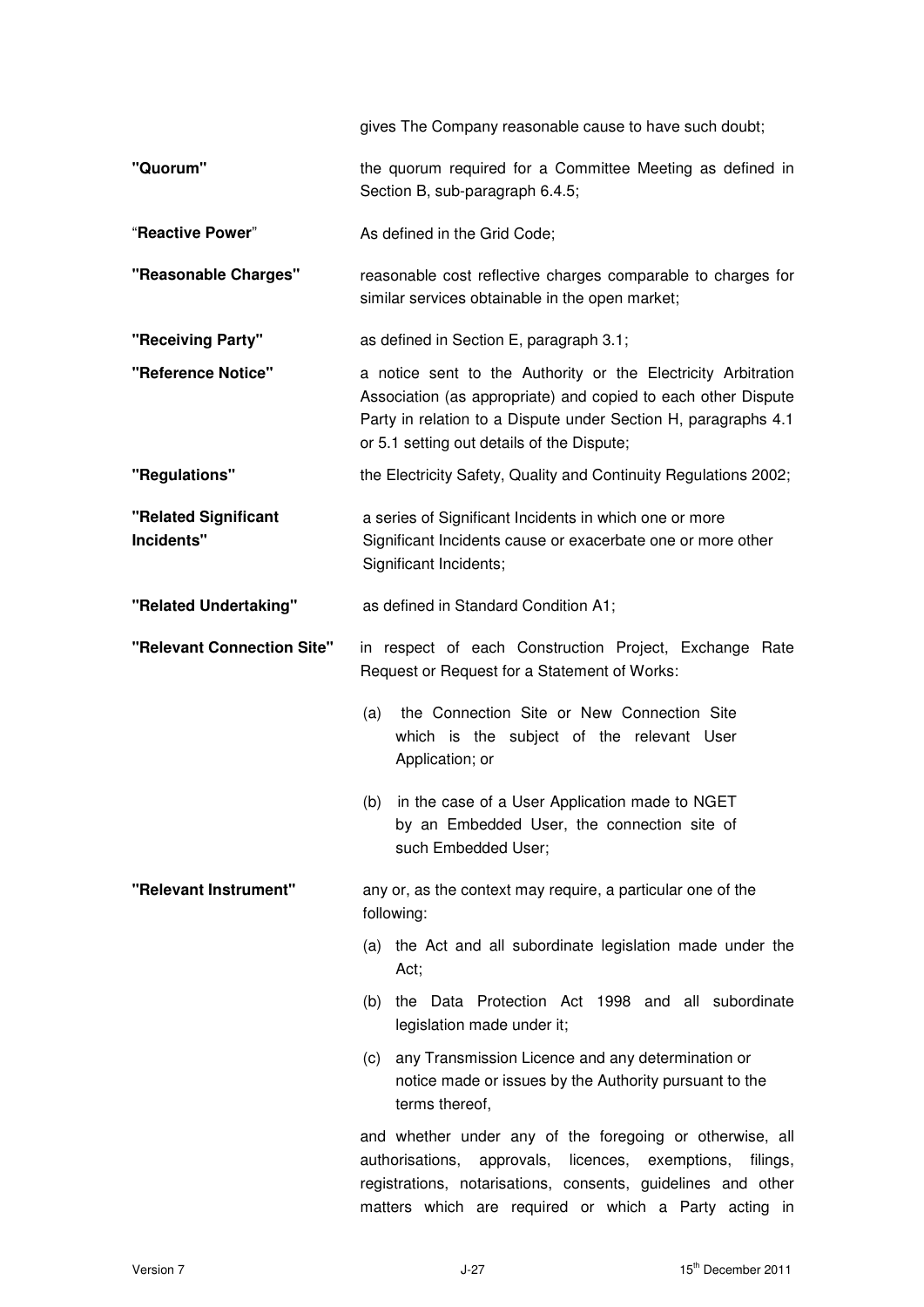accordance with Good Industry Practice would obtain or comply with for the purposes of the Code, of or from any Competent Authority;

- **"Relevant Parties"** the Parties to a Code Procedure or proposed new Code Procedure;
- **"Relevant Party Category"** means, as the context requires, a Party Category containing at least one Relevant Party;

**"Relevant Interruption"** as defined in the CUSC;

- **"Replacement of Assets"** any replacement of Transmission Connection Assets by NGET or a Transmission Owner which is the subject of, or otherwise requires, notice to be given by NGET to a User under and pursuant to the CUSC;
- **"Request for a Statement of Works"**  an application made by a User to NGET under and pursuant to the CUSC in order that the impact on the National Electricity Transmission System of a Power Station connecting to that User's Distribution System may be assessed;
- "**Required Standard**" in relation an item of Derogated Plant, the respective standard required of that item (which shall not exceed that required by the Grid Code or the Licence Standard(s) as specified in or pursuant to a Transmission Derogation);
- **"Safety Co-ordinators"** As defined in the Grid Code as at the Code Effective Date;
- **"Safety Rules"** the rules of NGET, a Transmission Owner or a User that seek to ensure that persons working on Plant and/or Apparatus to which the rules apply are safeguarded from hazards arising from the System;
- **"Schedule"** a schedule to and forming a part of this Code as referred to herein;
- **"Scottish NSLPAs"** the agreement (as from time to time amended) between SP Transmission Limited and British Energy Generation (UK) Limited in relation to (i) Hunterston power station and Torness power station and (ii) the agreement (as from time to time amended) between SP Transmission Limited and British Nuclear Fuels plc in relation to Chapelcross power station.
- **"Section"** a section of and forming a part of this Code as referred to herein;

**"Secured Event"** as defined in respect of the National Electricity Transmission System and each of the Parties' Transmission Systems in the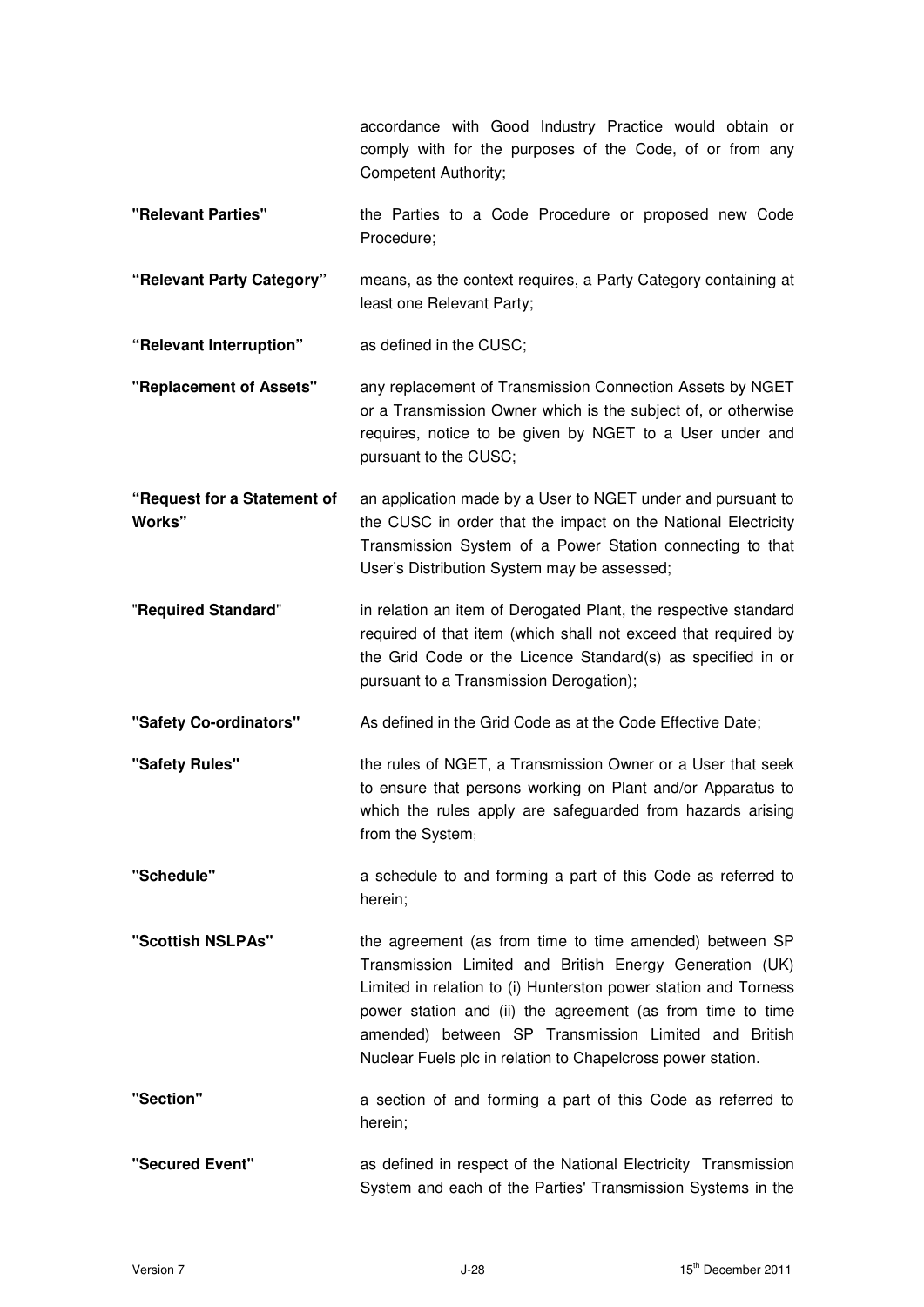Licence Standards;

| "Services Capability<br>Specification" | the specification of Transmission Owner Services provided and<br>maintained in accordance with Section C, Part One, paragraph<br>3.1;                                                                                                                                                                                                                                                                                                                                                                                                                                                                                                                                                                            |
|----------------------------------------|------------------------------------------------------------------------------------------------------------------------------------------------------------------------------------------------------------------------------------------------------------------------------------------------------------------------------------------------------------------------------------------------------------------------------------------------------------------------------------------------------------------------------------------------------------------------------------------------------------------------------------------------------------------------------------------------------------------|
| "Services Reduction"                   | as defined in Section C, Part One, sub-paragraph 4.1.2;                                                                                                                                                                                                                                                                                                                                                                                                                                                                                                                                                                                                                                                          |
| "Services Reduction Risk"              | as defined in Section C, Part One, sub-paragraph 4.5.2;                                                                                                                                                                                                                                                                                                                                                                                                                                                                                                                                                                                                                                                          |
| "Services Restoration<br>Proposal"     | as defined in Section C, Part One, sub-paragraph 4.6.4;                                                                                                                                                                                                                                                                                                                                                                                                                                                                                                                                                                                                                                                          |
| "Seven Year Statement"                 | the annual statement prepared by NGET in accordance with<br>Section D, Part One, paragraph 4 and Standard Condition C11<br>of its Transmission Licence;                                                                                                                                                                                                                                                                                                                                                                                                                                                                                                                                                          |
| "Seven Year Statement<br><b>Works"</b> | the works set out for a Transmission Owner in the Seven Year<br>Statement and in a TO Construction Agreement which in such<br>Transmission Owner's reasonable opinion are required to be<br>completed before the Completion Date to ensure that the<br>National Electricity Transmission System complies with the<br>of Standard Condition<br>requirements<br>C <sub>17</sub> of<br>NGET's<br>Transmission Licence prior to a Construction Project being<br>made Operational;                                                                                                                                                                                                                                    |
| "Significant Incident"                 | an Event which any Party determines, pursuant to Section C,<br>Part Three, paragraph 4.1.3, has had or may have a significant<br>effect on the National Electricity Transmission System<br>including, without limitation, an Event(s) having an Operational<br>Effect which results in, or may result in:<br>(a) operation of Plant and/or Apparatus either manually or<br>automatically;<br>(b) voltage on any part of the National Electricity<br>Transmission System moving outside statutory limits;<br>(c) frequency of any part of the National Electricity<br>Transmission System falling outside statutory limits; or<br>(d) instability of any part of the National Electricity<br>Transmission System. |
| "Site Responsibility<br>Schedule"      | as defined in the Grid Code as at the Code Effective Date;                                                                                                                                                                                                                                                                                                                                                                                                                                                                                                                                                                                                                                                       |
| "Special Condition"                    | a special condition of a Transmission Licence;                                                                                                                                                                                                                                                                                                                                                                                                                                                                                                                                                                                                                                                                   |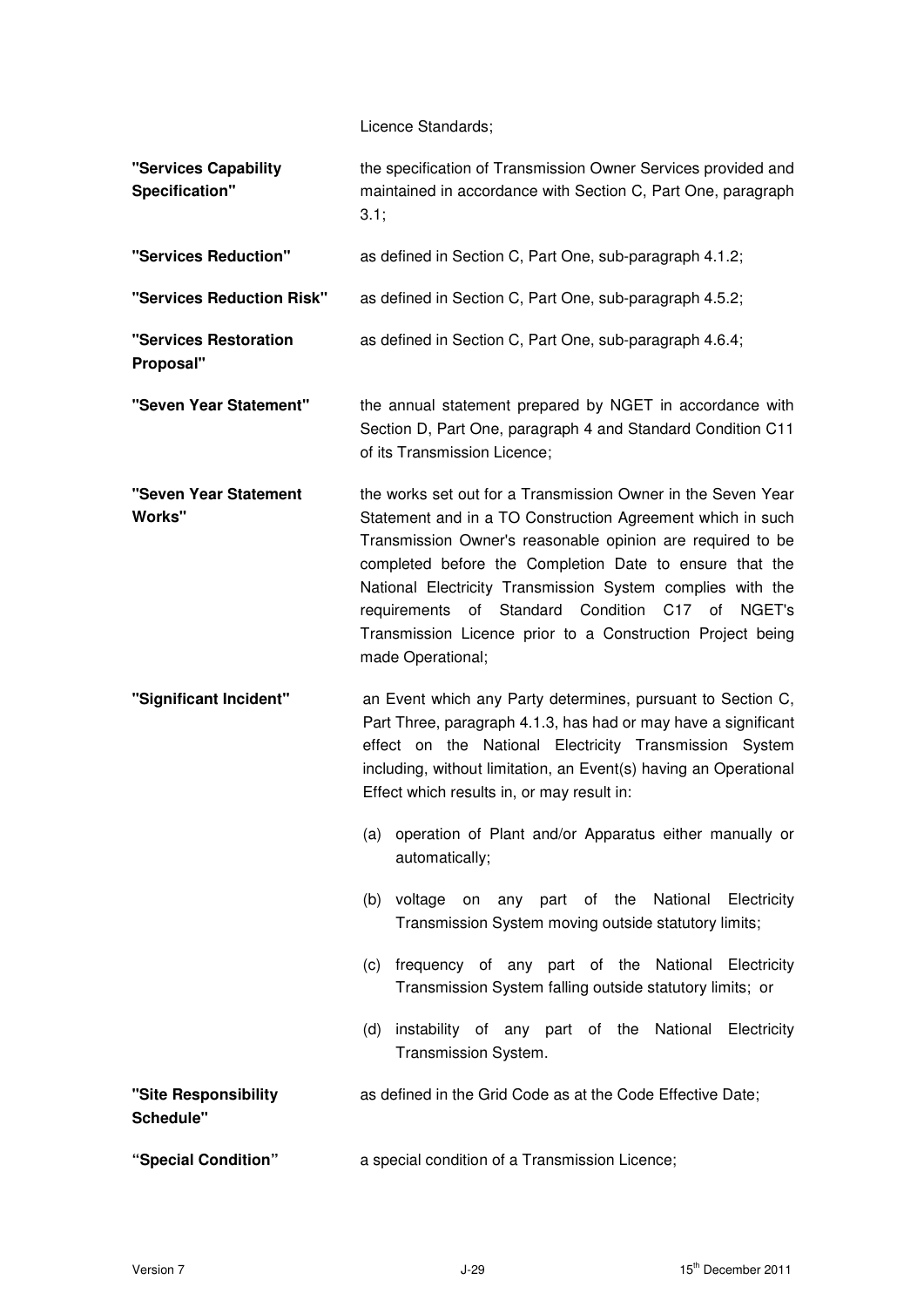| "Standard Condition"                                |                                                                                      | a standard condition of Transmission Licences;                                                                                                                                                                                |  |
|-----------------------------------------------------|--------------------------------------------------------------------------------------|-------------------------------------------------------------------------------------------------------------------------------------------------------------------------------------------------------------------------------|--|
| "Standard Planning Data"                            | the data listed in Part 1 of Appendix A of the Planning Code;                        |                                                                                                                                                                                                                               |  |
| "Station Demand"                                    | as defined in the CUSC as at Code Effective Date;                                    |                                                                                                                                                                                                                               |  |
| "Statement of Works<br><b>Assumptions Date"</b>     | in respect of each Transmission Owner, the date on which<br>such Transmission Owner: |                                                                                                                                                                                                                               |  |
|                                                     | (a)                                                                                  | receives Statement of Works Planning Assumptions<br>from NGET pursuant to Section D, Part Four, paragraph<br>2.2; or                                                                                                          |  |
|                                                     | (b)                                                                                  | receives notice that NGET does not intend to generate a<br>set of Statement of Works Planning Assumptions under<br>Section D, Part Four, paragraph 2.3,                                                                       |  |
|                                                     |                                                                                      | in relation to the Statement of Works Project to which such<br>Statement of Works Planning Assumptions apply;                                                                                                                 |  |
| "Statement of Works Party"                          |                                                                                      | as defined in Section D, Part Four, paragraph 1.1;                                                                                                                                                                            |  |
| "Statement of Works<br><b>Planning Assumptions"</b> |                                                                                      | as defined in Section D, Part Four, paragraph 2.1;                                                                                                                                                                            |  |
|                                                     |                                                                                      |                                                                                                                                                                                                                               |  |
| "Statement of Works<br>Project"                     |                                                                                      | refers to the project associated with a NGET Request for a<br>Statement of Works;                                                                                                                                             |  |
| "Supergrid Voltage"                                 |                                                                                      | As defined in the Grid Code                                                                                                                                                                                                   |  |
| "SYS Programme"                                     |                                                                                      | as defined in Section D, Part One, sub-paragraph, 4.1.2;                                                                                                                                                                      |  |
| "System"                                            |                                                                                      | as defined in the CUSC as at the Code Effective Date;                                                                                                                                                                         |  |
| "System Construction"                               |                                                                                      | Transmission Reinforcement Works or any other Works<br>required to be undertaken by a Transmission Owner in order to<br>facilitate the use or change in the use of the National Electricity<br>Transmission System by a User; |  |
| "System Construction<br><b>Application"</b>         |                                                                                      | an application made by NGET to a Transmission Owner<br>pursuant to Section D, Part Two, paragraph 2.2 in relation to<br>System Construction and containing the information set out in<br>Schedule Seven;                      |  |
| "TEC Exchange Assumption<br>Date"                   |                                                                                      | in respect if each Transmission Owner, the date on which such<br>Transmission Owner:                                                                                                                                          |  |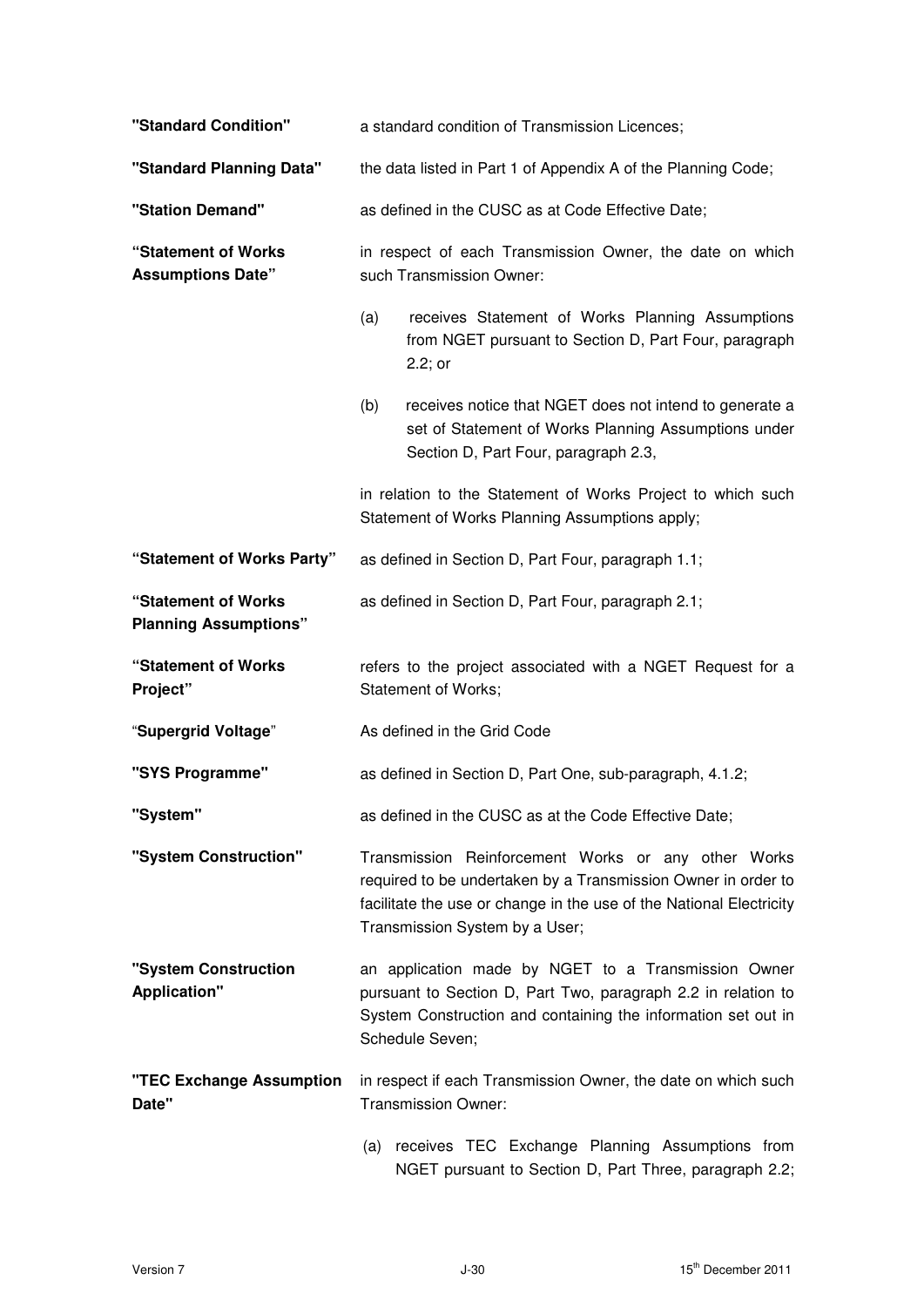|                                              | וש                                                                                                                                                                                                                                                                                                                                                                                             |
|----------------------------------------------|------------------------------------------------------------------------------------------------------------------------------------------------------------------------------------------------------------------------------------------------------------------------------------------------------------------------------------------------------------------------------------------------|
|                                              | (b) receives notice that NGET does not intent to generate a<br>set of Construction Planning Assumptions under Section<br>D, Part Two, paragraph 2.3,                                                                                                                                                                                                                                           |
|                                              | in relation to the NGET TEC Exchange Rate Application to<br>which such TEC Exchange Planning Assumption apply;                                                                                                                                                                                                                                                                                 |
| "TEC Exchange Party"                         | as defined in Section D, Part Three, paragraph 1.1;                                                                                                                                                                                                                                                                                                                                            |
| "TEC Exchange Planning<br><b>Assumption"</b> | as defined in Section D, Part Three, paragraph 2.1;                                                                                                                                                                                                                                                                                                                                            |
| "TEC Trade"                                  | as defined in the CUSC as of the Code Effective Date;                                                                                                                                                                                                                                                                                                                                          |
| "Tests"                                      | tests involving simulating conditions or the controlled<br>application of irregular, unusual or extreme conditions on a<br>Transmission System or any part of a Transmission System or<br>any other tests of a minor nature but which do not include<br>commissioning or re-commissioning tests (and "Testing" shall<br>be construed accordingly);                                             |
| "Third Party Works"                          | the works specified as such in a TO Construction Agreement;                                                                                                                                                                                                                                                                                                                                    |
| "TO Charges"                                 | charges comprising the TO General System Charges and TO<br>Site-Specific Charges;                                                                                                                                                                                                                                                                                                              |
| "TO Commissioning<br>Programme"              | the sequence of operations/tests necessary to connect User<br>Works and Transmission Connection Asset Works to the<br>National Electricity Transmission System for the purpose of<br>making the User Works available for operation to be<br>determined, in respect of a Transmission Owner, pursuant to<br>the relevant TO Construction Agreement between such<br>Transmission Owner and NGET; |
| "TO Construction<br>Agreement"               | an Onshore TO Construction Agreement or an Offshore TO<br><b>Construction Agreement;</b>                                                                                                                                                                                                                                                                                                       |
| "TO Construction Offer"                      | an offer made by a Transmission Owner to NGET pursuant to<br>Section D, Part Two, paragraph 4 and containing those matters<br>set out in Schedule Eight;                                                                                                                                                                                                                                       |
| "TO Construction<br>Programme"               | as agreed between NGET and a Transmission Owner in<br>relation to a Construction Project, or part of a Construction<br>Project, and set out in the relevant TO Construction<br>Agreement;                                                                                                                                                                                                      |
| "TO Final Sums"                              | the amount payable by NGET on termination of a TO<br>Construction Agreement being the aggregate from time to time                                                                                                                                                                                                                                                                              |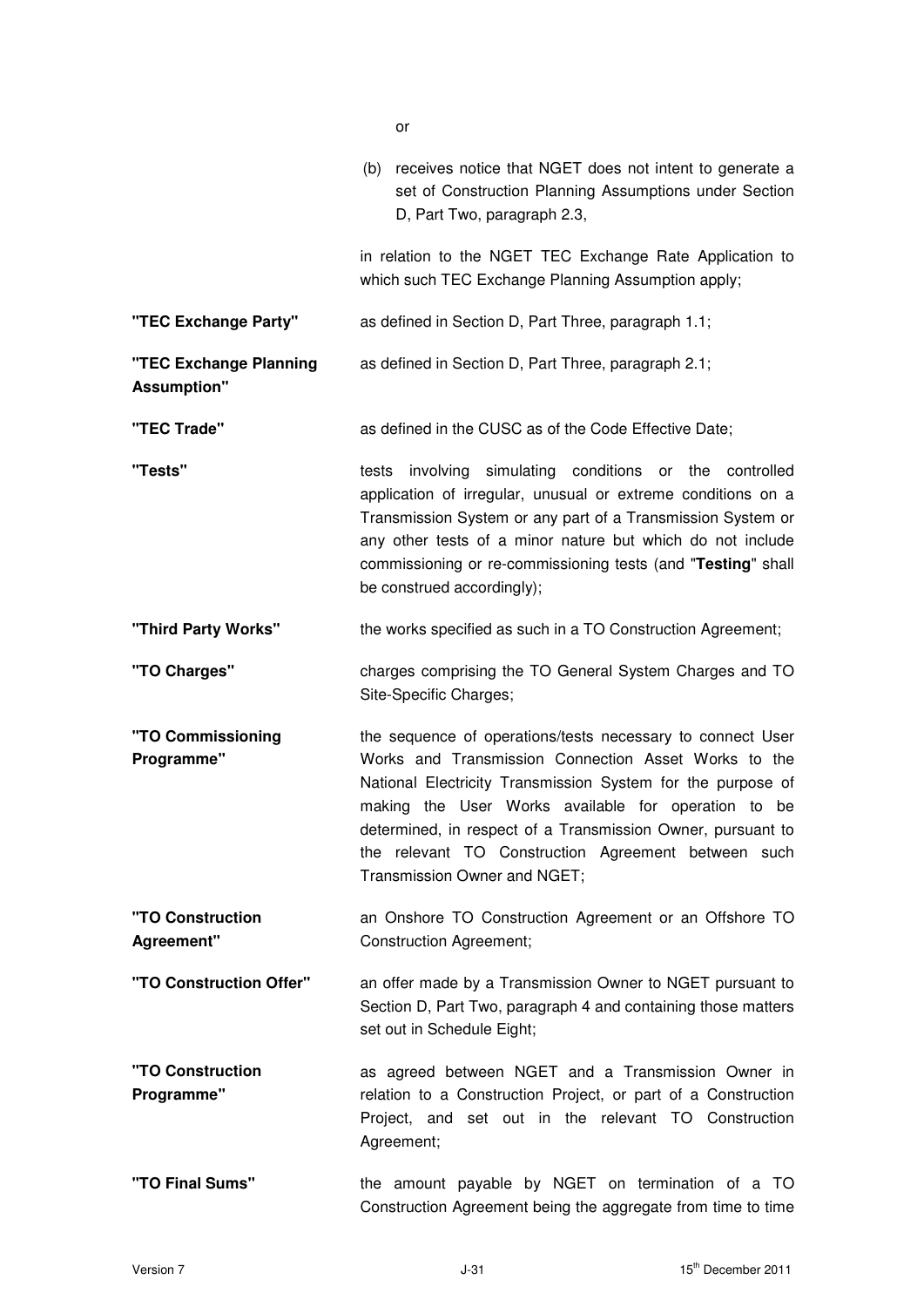and for the time being of:

|                                                            | all Engineering Charges arisen prior to the date of<br>(a)<br>termination;                                                                                                                                                                                                          |
|------------------------------------------------------------|-------------------------------------------------------------------------------------------------------------------------------------------------------------------------------------------------------------------------------------------------------------------------------------|
|                                                            | fees, expenses and costs (excluding costs on account of<br>(b)<br>interest charges incurred by the Transmission Owner) of<br>whatever nature reasonably and properly incurred or<br>due by the Transmission Owner in respect of any part of<br>the Transmission Construction Works; |
| "TO General System<br>Charges"                             | as defined in Section E, sub-paragraph 2.1.1;                                                                                                                                                                                                                                       |
| "TO Site Specific Charges"                                 | as defined in Section E, sub-paragraph 2.1.2;                                                                                                                                                                                                                                       |
| "TO Statement of Works<br>Notice"                          | as defined in Section D, Part Four, paragraph 3.1;                                                                                                                                                                                                                                  |
| "TO TEC Exchange Rate"                                     | the Transmission Entry Capacity available to a specific User as<br>a direct result of a specific reduction in the Transmission Entry<br>Capacity available to another User as calculated by a<br>Transmission Owner and provided to NGET in accordance with<br>Schedule 12;         |
| "Total System"                                             | the National Electricity Transmission System and all User<br>Systems in the National Electricity Transmission System<br>Operator Area;                                                                                                                                              |
| "Total Shutdown"                                           | as defined in the Grid Code as at the Code Effective Date;                                                                                                                                                                                                                          |
| "Transition Period"                                        | as defined in Standard Condition A1;                                                                                                                                                                                                                                                |
| "Transitional Connection<br>Site"                          | as defined in sub-paragraph 9.1.3.1 of Section I;                                                                                                                                                                                                                                   |
| "Transitional Connection<br><b>Site Specification"</b>     | as defined in sub-paragraph 8.1.1 of Section I;                                                                                                                                                                                                                                     |
| "Transitional Construction<br><b>Planning Assumptions"</b> | as defined in sub-paragraph 8.3.1 of Section I;                                                                                                                                                                                                                                     |
| "Transitional<br><b>Implementation Dispute"</b>            | as defined in paragraph 13.5 of Section I;                                                                                                                                                                                                                                          |
| "Transitional Investment<br>Plans"                         | as defined in sub-paragraph 7.1.1 of Section I;                                                                                                                                                                                                                                     |
| "Transitional NGET                                         | as defined in sub-paragraph 7.2.1 of Section I;                                                                                                                                                                                                                                     |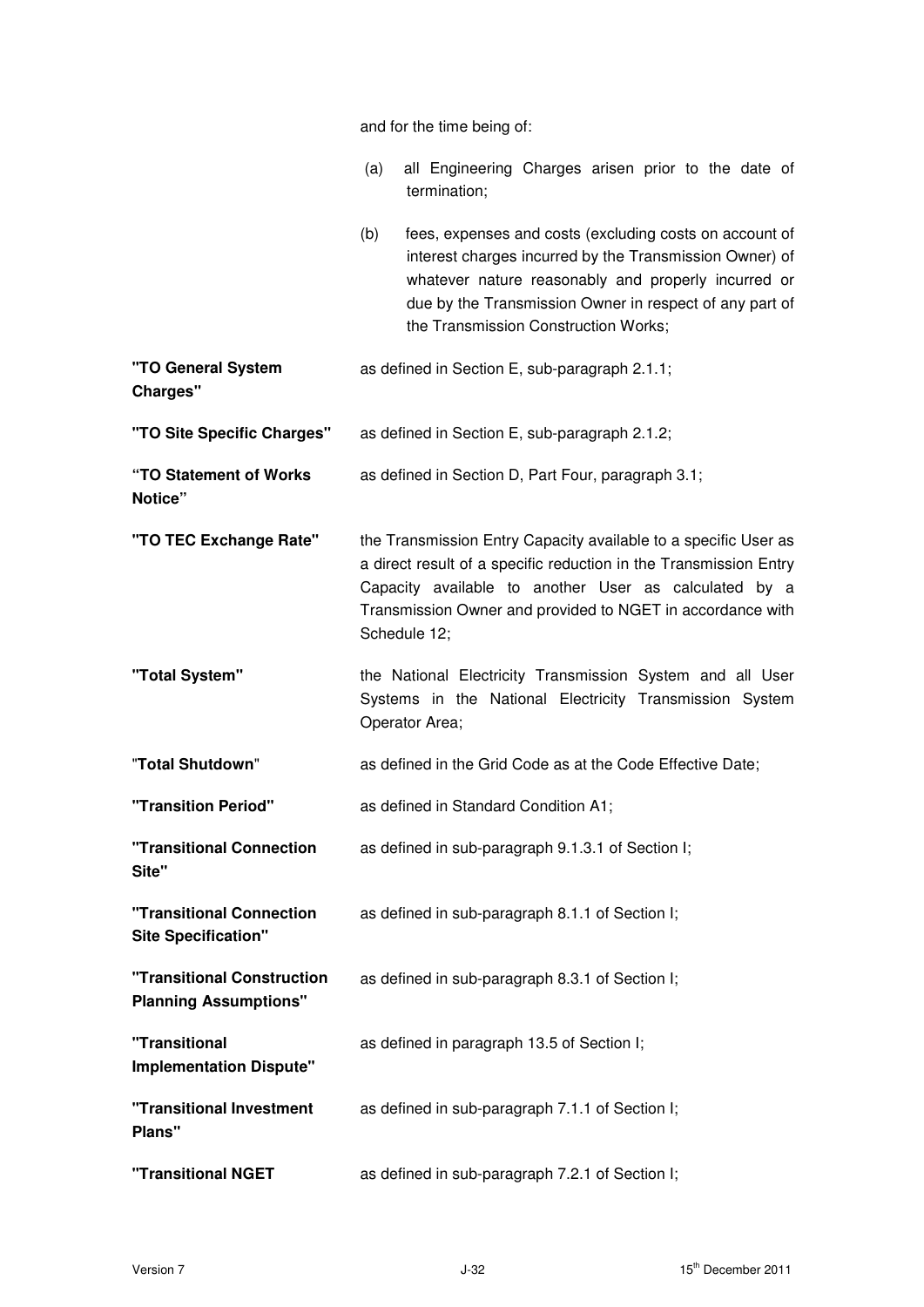**Investment Plan"** 

| "Transitional Outage Plan"                                        | as defined in sub-paragraph 5.1.1 of Section I;                                                                                                                                                                                                                                                                                                                                                                                                                                                                           |
|-------------------------------------------------------------------|---------------------------------------------------------------------------------------------------------------------------------------------------------------------------------------------------------------------------------------------------------------------------------------------------------------------------------------------------------------------------------------------------------------------------------------------------------------------------------------------------------------------------|
| "Transitional Outage<br>Proposal"                                 | as defined in sub-paragraph 5.2.1 of Section I;                                                                                                                                                                                                                                                                                                                                                                                                                                                                           |
| "Transitional Planning<br><b>Assumptions"</b>                     | as defined in sub-paragraph 7.3.1 of Section I;                                                                                                                                                                                                                                                                                                                                                                                                                                                                           |
| <b>"Transitional Services</b><br><b>Capability Specification"</b> | as defined in paragraph 4.1 of Section I;                                                                                                                                                                                                                                                                                                                                                                                                                                                                                 |
| "Transmission"                                                    | when used in conjunction with another term relating to<br>equipment, whether defined or not, that the associated term is<br>to be read as being part of or directly associated with the<br>National Electricity Transmission System and not of or with a<br>User System;                                                                                                                                                                                                                                                  |
| "Transmission Business"                                           | as defined in Standard Condition A1;                                                                                                                                                                                                                                                                                                                                                                                                                                                                                      |
| "Transmission Connection                                          | the assets specified as Transmission Connection Assets:                                                                                                                                                                                                                                                                                                                                                                                                                                                                   |
| Asset(s)"                                                         | in the Connection Site Specification; and<br>(a)                                                                                                                                                                                                                                                                                                                                                                                                                                                                          |
|                                                                   | in relation to assets still being constructed, in the relevant<br>(b)<br>TO Construction Agreement;                                                                                                                                                                                                                                                                                                                                                                                                                       |
| "Transmission Connection<br><b>Asset Works"</b>                   | the works specified as such in a TO Construction Agreement;                                                                                                                                                                                                                                                                                                                                                                                                                                                               |
| "Transmission Construction<br>Works"                              | as defined in Schedule Eight, sub-paragraph 1.1.3;                                                                                                                                                                                                                                                                                                                                                                                                                                                                        |
| "Transmission DC<br>Converter"                                    | As defined in the Grid Code                                                                                                                                                                                                                                                                                                                                                                                                                                                                                               |
| "Transmission Derogation"                                         | means (a) a direction issued by the Authority relieving a<br>Transmission<br>from<br>the<br>obligation<br>Owner<br>under<br>its<br>Transmission<br>with<br>Licence<br>to<br>comply<br>standards<br>or<br>requirements in accordance with which it is otherwise required<br>to plan and develop its Transmission System (including any<br>conditions which apply in respect of such derogation) and/or<br>(b) a Connect and Manage Derogation as the Context requires<br>(and "Derogated" shall be construed accordingly); |
| "Transmission Entry<br>Capacity"                                  | the figure specified as such for a Connection Site in a NGET<br>Construction Application or NGET TEC Exchange Application;                                                                                                                                                                                                                                                                                                                                                                                                |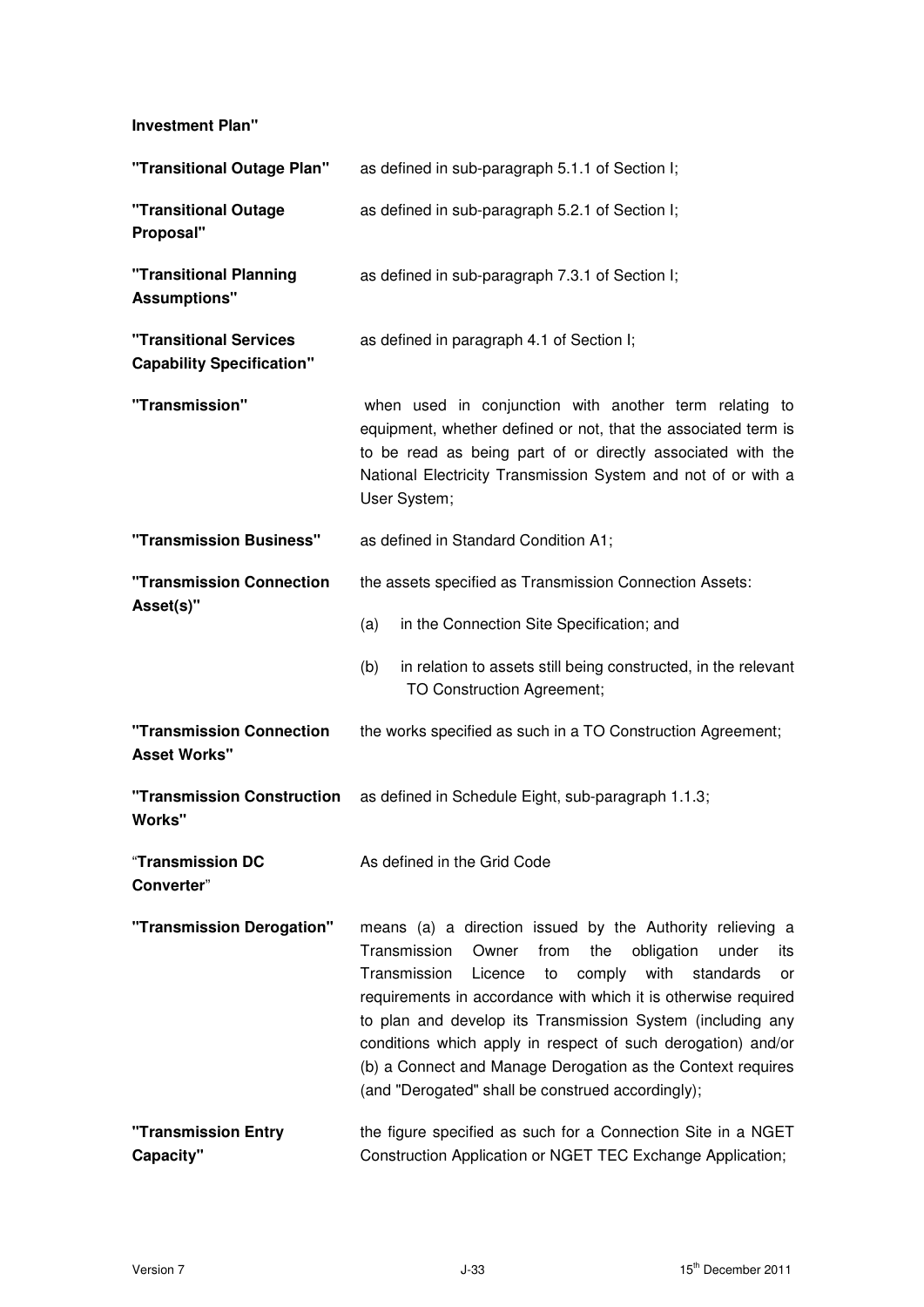| "Transmission Information"                     | information related to the planning, development, operation or<br>configuration of any part of a Transmission System or of the<br>National Electricity Transmission System, but not including<br>User Data;                                                                                                |
|------------------------------------------------|------------------------------------------------------------------------------------------------------------------------------------------------------------------------------------------------------------------------------------------------------------------------------------------------------------|
| "Transmission Interface<br>Agreement"          | as defined in Schedule Fifteen;                                                                                                                                                                                                                                                                            |
| "Transmission Interface                        | the assets specified as Transmission Interface Assets:                                                                                                                                                                                                                                                     |
| Asset(s)"                                      | in the Interface Site Specification; and<br>(a)                                                                                                                                                                                                                                                            |
|                                                | (b)<br>in relation to assets still being constructed, in the relevant<br>TO Construction Agreement;                                                                                                                                                                                                        |
| "Transmission Interface<br>Site"               | each location at which Plant and/or Apparatus forming part of<br>an Offshore Transmission System and Plant and/or Apparatus<br>forming part of an Onshore Transmission System required to<br>connect that Offshore Transmission System to the Onshore<br>Transmission System (or vice versa) are situated. |
| "Transmission Interface Site<br>Party"         | as defined in Section C, Part Three, sub-paragraph 3.2                                                                                                                                                                                                                                                     |
| "Transmission Interface Site<br>Specification" | as defined in Section D, Part One, sub-paragraph 2.7.1                                                                                                                                                                                                                                                     |
| "Transmission Investment<br>Plan"              | the plan developed by each Transmission Owner in relation to<br>the development and maintenance each Financial Year of its<br>Transmission System pursuant to Section D, Part One, sub-<br>paragraph 2.1.1 and containing those matters set out in sub-<br>paragraph 2.1.2;                                |
| "Transmission Licence"                         | a transmission licence granted or treated as granted under<br>section $6(1)(b)$ of the Act;                                                                                                                                                                                                                |
| "Transmission Licence<br><b>Conditions"</b>    | the conditions contained in and amended from time to time in<br>accordance with a Transmission Licence;                                                                                                                                                                                                    |
| "Transmission Licensee"                        | the holder for the time being of a Transmission Licence;                                                                                                                                                                                                                                                   |
| "Transmission Owner"                           | an Onshore Transmission Owner or an Offshore Transmission<br>Owner                                                                                                                                                                                                                                         |
| "Transmission Owner Site"                      | a site owned (or occupied pursuant to a lease, licence or other<br>agreement) by a Transmission Owner in which there is a<br>Connection. For the avoidance of doubt, a site owned by a<br>User but occupied by a Transmission Owner is a Transmission<br>Owner Site;                                       |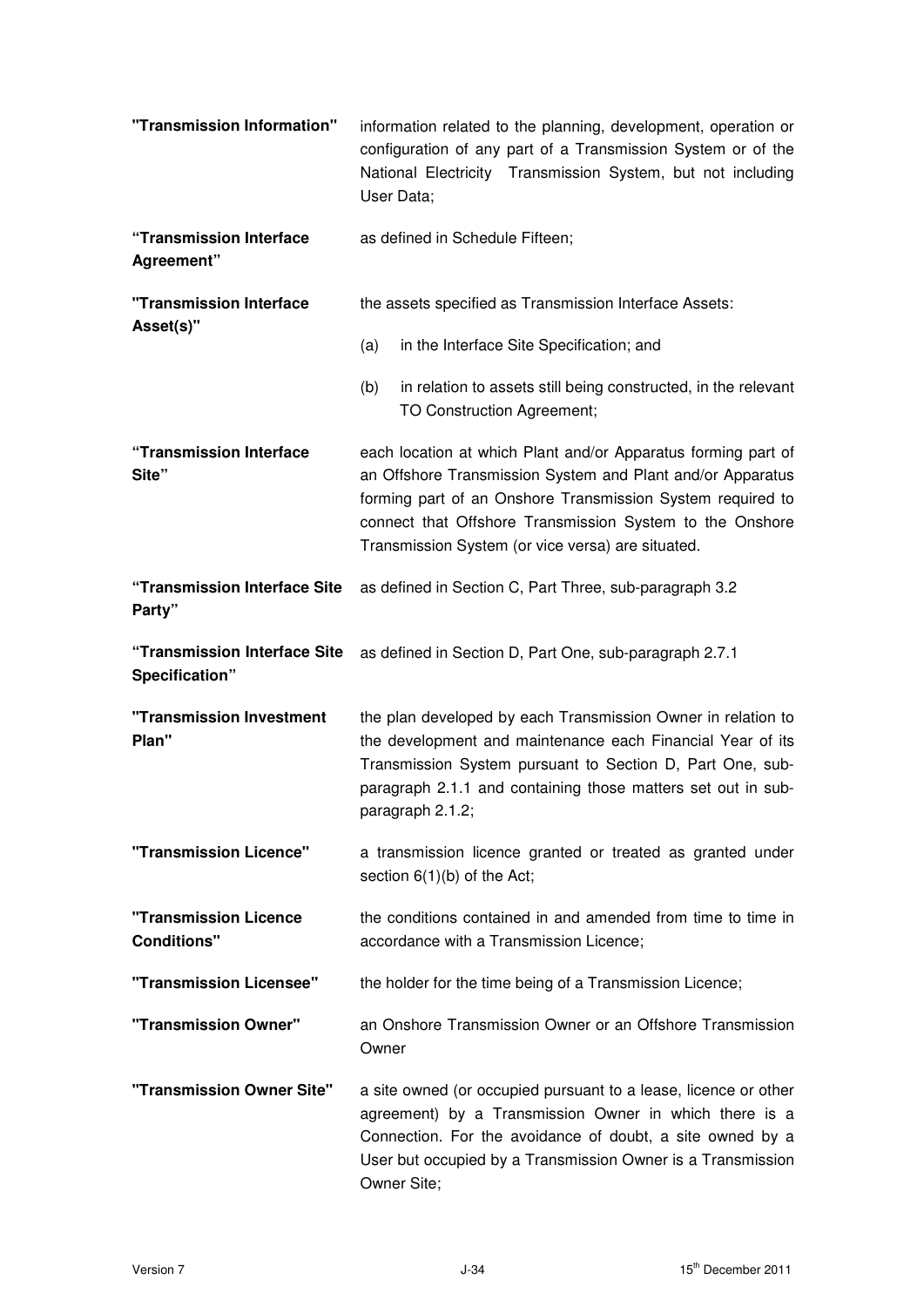| "Transmission<br><b>Reinforcement Works"</b> | in relation to a particular Construction Project, as defined in<br>respect of each relevant Transmission Owner in its TO<br><b>Construction Agreement;</b>                                                                                                                                                                                                                                                                 |
|----------------------------------------------|----------------------------------------------------------------------------------------------------------------------------------------------------------------------------------------------------------------------------------------------------------------------------------------------------------------------------------------------------------------------------------------------------------------------------|
| "Transmission Services"                      | as defined in Section C, Part One, paragraph 2;                                                                                                                                                                                                                                                                                                                                                                            |
| "Transmission System"                        | in respect of each Party, has the meaning given to the term<br>"licensee's transmission system" in Standard Condition A1;                                                                                                                                                                                                                                                                                                  |
| "Unsecured Event"                            | as defined in respect of the National Electricity Transmission<br>System and each of the Transmission Owner's Transmission<br>Systems in the Licence Standards;                                                                                                                                                                                                                                                            |
| "Urgent Proposed<br>Amendment"               | an urgent proposal to amend the Code proposed in<br>accordance with Section B, sub-paragraph 7.2.6;                                                                                                                                                                                                                                                                                                                        |
| "Use of System Charging<br>Methodology"      | as defined in standard condition A1;                                                                                                                                                                                                                                                                                                                                                                                       |
| "User(s)"                                    | any person (other than NGET or a Transmission Owner) who<br>is authorised to generate, participate in the transmission of,<br>distribute or supply electricity or who is included in a class of<br>person or persons which has been granted an exemption from<br>section 6 of the Act and any person engaged in the sale or<br>purchase of electricity or who otherwise purchases or acquires<br>for purchase electricity; |
| "User Application"                           | an application made by a User to NGET under and pursuant to<br>the CUSC in respect of:                                                                                                                                                                                                                                                                                                                                     |
|                                              | (a) a New Connection; or                                                                                                                                                                                                                                                                                                                                                                                                   |
|                                              | (b) a Modification; or                                                                                                                                                                                                                                                                                                                                                                                                     |
|                                              | (c) use of the National Electricity Transmission System; or                                                                                                                                                                                                                                                                                                                                                                |
|                                              | (d) an Exchange Rate Request; or                                                                                                                                                                                                                                                                                                                                                                                           |
|                                              | (e) a Request for a Statement of Works by such User.                                                                                                                                                                                                                                                                                                                                                                       |
| "User Application Date"                      | the date of receipt by NGET of an effective User Application<br>pursuant to the CUSC;                                                                                                                                                                                                                                                                                                                                      |
| "User Commitment<br><b>Methodology</b> "     | the methodology and principles as set out in CUSC Section 15;                                                                                                                                                                                                                                                                                                                                                              |
| "User Data"                                  | information of or related to a User or Users including, without<br>limitation, information about the business of a User, a User<br>Site, User Works, User Outage or the operation or                                                                                                                                                                                                                                       |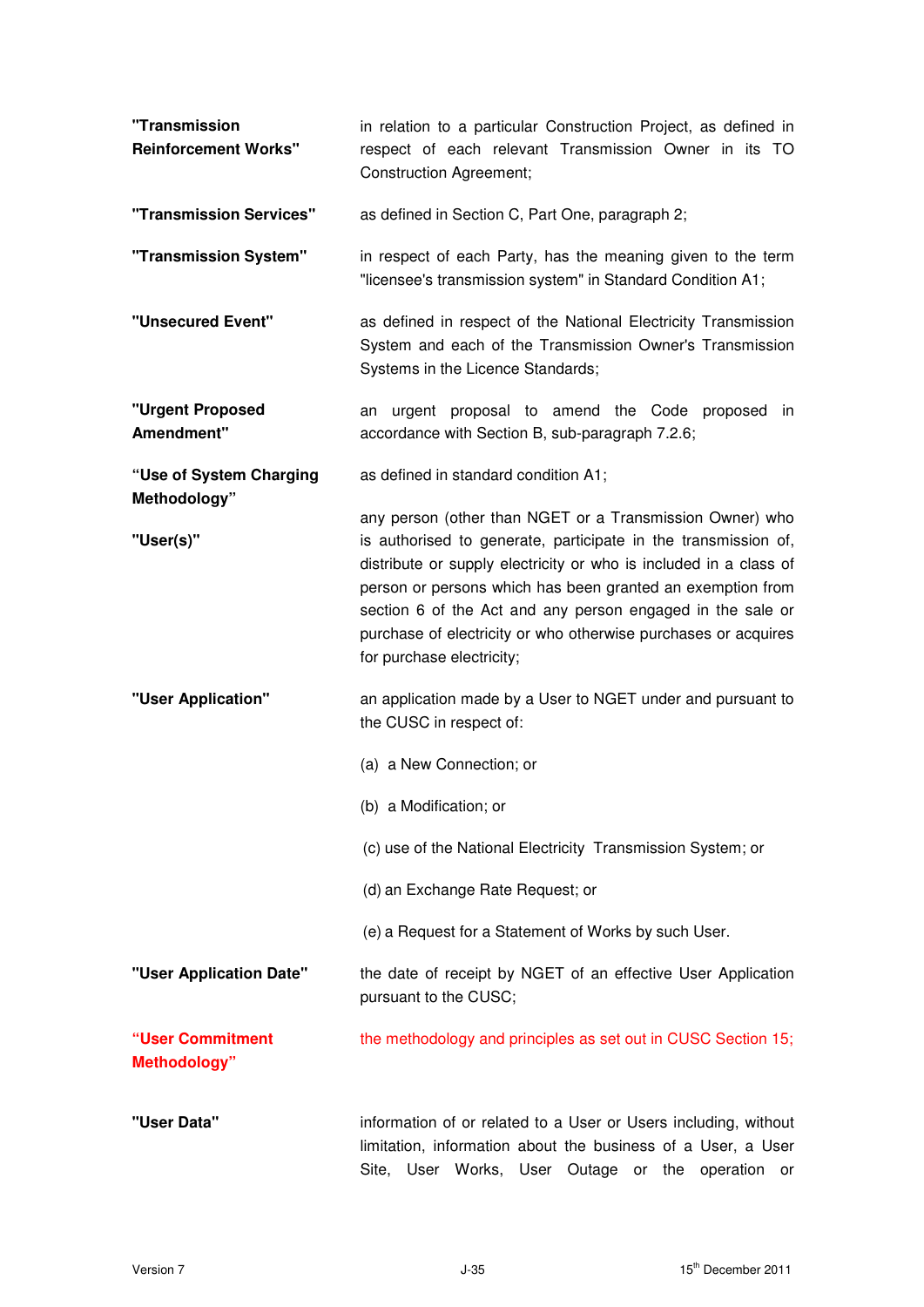configuration of any User Equipment or User System.

- **"User Derogation"** a direction issued by the Authority relieving a User from the obligation under its Licence to comply with such parts of the Grid Code or any Distribution Code as may be specified in such direction, and "**Derogated**" shall be construed accordingly;
- **"User Equipment"** the Plant and Apparatus owned by a User (ascertained in the absence of agreement to the contrary by reference to the rules set out in Section D, Part One, paragraph 3) which: (a) is connected to the Transmission Connection Assets forming part of the National Electricity Transmission System at any particular Connection Site or New Connection Site to which that User wishes so to connect or (b) is connected to a Distribution System to which that User system wishes so to connect;
- **"User Outage"** a planned Outage of part or all of a User System or User Equipment;
- **"User Site"** a site owned (or occupied pursuant to a lease, licence or other agreement) by a User in which there is a Connection. For the avoidance of doubt, a site owned by NGET or a Transmission Owner but occupied by a User is a User Site;

**"User System"** as defined in the CUSC as at Code Effective Date;

**"User Works"** those works to be undertaken by a User which are necessary for installation of User Equipment and which are specified for each Construction Project in the relevant TO Construction Agreement(s):

**"Value Added Tax" "VAT"** has the meaning given to such term in the Value Added Tax Act 1994 and any tax of a similar nature which may be substituted for a levied in addition to it;

**"Voltage Waveform Quality"** means the quality of voltage waveform on the National Electricity Transmission System taking account of harmonic content, phase unbalance and voltage fluctuations;

**"Voltage Waveform Quality Assessment"**  means an assessment of the impact of an offshore transmission system on Voltage Waveform Quality at an Interface Point;

- **"Week"**  shall have the same meaning as the term "Week" is used in the Grid Code as at the Code Effective Date;
- **"Wider Cancellation Charge** means the information required by NGET from each